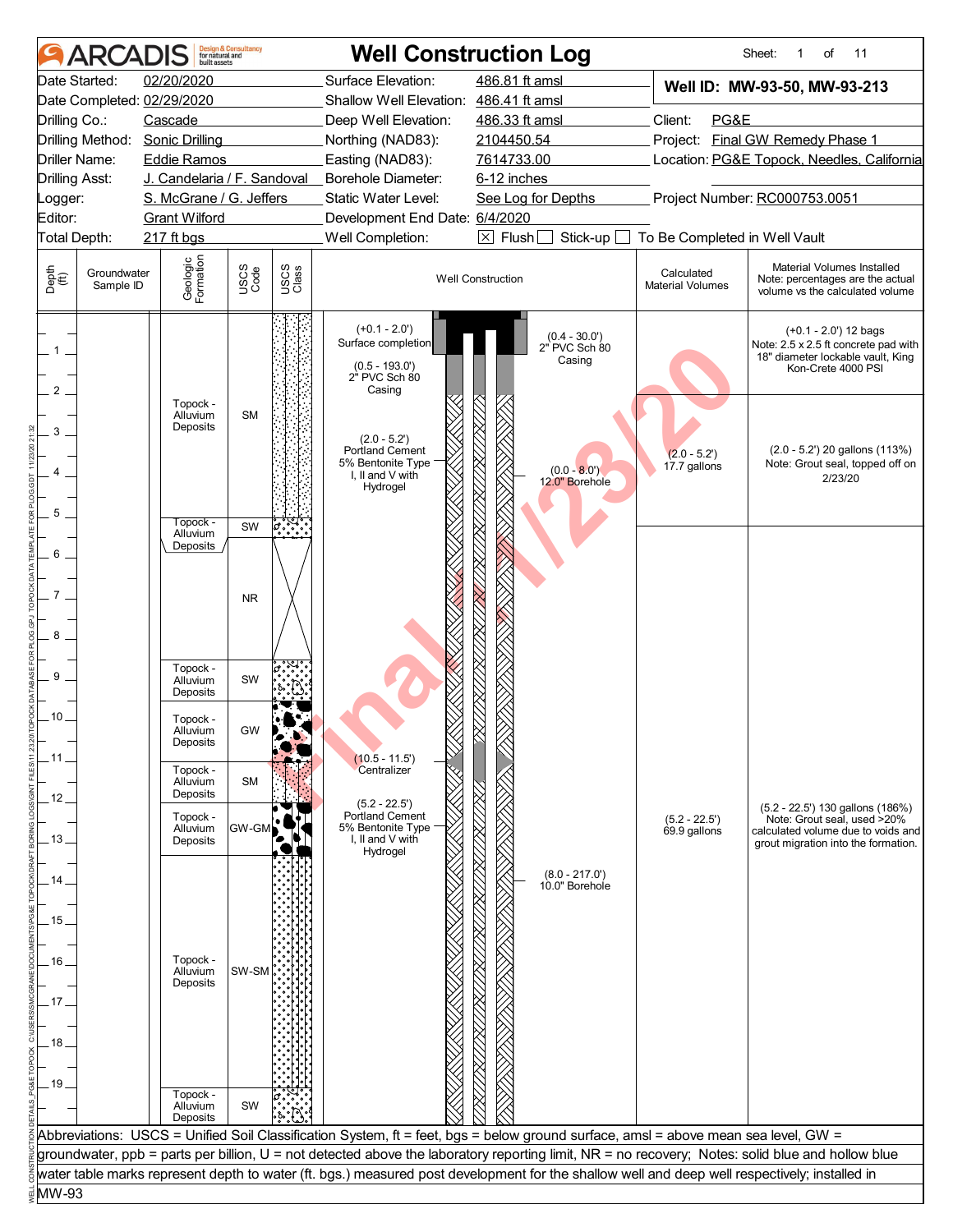|                       | <b>ARCADIS</b>           | built assets                     | <b>Design &amp; Consultancy</b><br>for natural and |               |                                                                                                                                       | <b>Well Construction Log</b>                                                                                                                     |                                       | 2<br>11<br>Sheet:<br>of                                                                                                                      |
|-----------------------|--------------------------|----------------------------------|----------------------------------------------------|---------------|---------------------------------------------------------------------------------------------------------------------------------------|--------------------------------------------------------------------------------------------------------------------------------------------------|---------------------------------------|----------------------------------------------------------------------------------------------------------------------------------------------|
|                       | Date Started:            | 02/20/2020                       |                                                    |               | Surface Elevation:                                                                                                                    | 486.81 ft amsl                                                                                                                                   |                                       | Well ID: MW-93-50, MW-93-213                                                                                                                 |
|                       |                          | Date Completed: 02/29/2020       |                                                    |               | Shallow Well Elevation: 486.41 ft amsl                                                                                                |                                                                                                                                                  |                                       |                                                                                                                                              |
| Drilling Co.:         |                          | Cascade                          |                                                    |               | Deep Well Elevation:                                                                                                                  | 486.33 ft amsl                                                                                                                                   | Client:<br>PG&E                       |                                                                                                                                              |
|                       |                          | Drilling Method: Sonic Drilling  |                                                    |               | Northing (NAD83):                                                                                                                     | 2104450.54                                                                                                                                       | Project:                              | Final GW Remedy Phase 1                                                                                                                      |
|                       | <b>Driller Name:</b>     | <b>Eddie Ramos</b>               |                                                    |               | Easting (NAD83):                                                                                                                      | 7614733.00                                                                                                                                       |                                       | Location: PG&E Topock, Needles, California                                                                                                   |
| <b>Drilling Asst:</b> |                          | J. Candelaria / F. Sandoval      |                                                    |               | Borehole Diameter:                                                                                                                    | 6-12 inches                                                                                                                                      |                                       |                                                                                                                                              |
| Logger:               |                          | S. McGrane / G. Jeffers          |                                                    |               | Static Water Level:                                                                                                                   | See Log for Depths                                                                                                                               |                                       | Project Number: RC000753.0051                                                                                                                |
| Editor:               |                          | <b>Grant Wilford</b>             |                                                    |               | Development End Date: 6/4/2020                                                                                                        |                                                                                                                                                  |                                       |                                                                                                                                              |
|                       | Total Depth:             | 217 ft bgs                       |                                                    |               | Well Completion:                                                                                                                      | $\boxed{\times}$ Flush<br>Stick-up [                                                                                                             | To Be Completed in Well Vault         |                                                                                                                                              |
| Depth<br>(ff)         | Groundwater<br>Sample ID | Geologic<br>Formation            | USCS<br>Code                                       | USCS<br>Class |                                                                                                                                       | <b>Well Construction</b>                                                                                                                         | Calculated<br><b>Material Volumes</b> | Material Volumes Installed<br>Note: percentages are the actual<br>volume vs the calculated volume                                            |
| 21.<br>22.            |                          | Topock -<br>Alluvium<br>Deposits | SW-SM                                              |               | $(0.5 - 193.0)$<br>2" PVC Sch 80<br>$(5.2a$ s $2025')$<br><b>Portland Cement</b><br>5% Bentonite Type<br>I, II and V with<br>Hydrogel | $(0.4 - 30.0')$<br>2" PVC Sch 80<br>Casing                                                                                                       | $(5.2 - 22.5)$<br>69.9 gallons        | (5.2 - 22.5') 130 gallons (186%)<br>Note: Grout seal, used >20%<br>calculated volume due to voids and<br>grout migration into the formation. |
| 23.                   |                          |                                  |                                                    |               |                                                                                                                                       |                                                                                                                                                  |                                       |                                                                                                                                              |
| 24                    |                          | Topock -                         |                                                    |               |                                                                                                                                       |                                                                                                                                                  |                                       |                                                                                                                                              |
|                       |                          | Alluvium<br>Deposits             | SW                                                 | اراء          |                                                                                                                                       |                                                                                                                                                  |                                       |                                                                                                                                              |
| $25 -$                |                          |                                  |                                                    |               |                                                                                                                                       |                                                                                                                                                  |                                       | (22.5 - 28.0') 12 bags (218%)                                                                                                                |
|                       |                          |                                  |                                                    |               | $(22.5 - 28.0')$<br>Cemex #60 (40x70)                                                                                                 |                                                                                                                                                  | $(22.5 - 28.0')$<br>5.5 bags          | Note: Transition sand, used >20%<br>of the calculated volume due to                                                                          |
| 26.                   |                          |                                  |                                                    | $\cdot$ n     | ૺ<br>૾૾૾૾૾૾૾<br>Lapis Lustre Sand                                                                                                     |                                                                                                                                                  |                                       | potential voids forming during<br>drilling.                                                                                                  |
|                       |                          |                                  |                                                    |               |                                                                                                                                       |                                                                                                                                                  |                                       |                                                                                                                                              |
| 27                    |                          |                                  | <b>NR</b>                                          |               |                                                                                                                                       |                                                                                                                                                  |                                       |                                                                                                                                              |
| 28.                   |                          | Topock -<br>Alluvium<br>Deposits | SW                                                 |               |                                                                                                                                       |                                                                                                                                                  |                                       |                                                                                                                                              |
|                       |                          |                                  |                                                    |               |                                                                                                                                       |                                                                                                                                                  |                                       |                                                                                                                                              |
| 29                    |                          |                                  |                                                    |               |                                                                                                                                       | $(8.0 - 217.0')$                                                                                                                                 |                                       |                                                                                                                                              |
| 30                    |                          | Topock -                         |                                                    |               |                                                                                                                                       | 10.0" Borehole                                                                                                                                   |                                       |                                                                                                                                              |
|                       |                          | Alluvium<br>Deposits             | SW-SM <sup>⊳</sup> .                               |               |                                                                                                                                       | $(30.0 - 50.0)$                                                                                                                                  |                                       |                                                                                                                                              |
| .31.                  |                          |                                  |                                                    |               |                                                                                                                                       | 2" 0.020-Slot Sch 80<br>PVC Screen                                                                                                               |                                       |                                                                                                                                              |
|                       |                          |                                  |                                                    |               |                                                                                                                                       |                                                                                                                                                  |                                       |                                                                                                                                              |
| 32                    |                          | Topock -                         |                                                    |               |                                                                                                                                       |                                                                                                                                                  |                                       |                                                                                                                                              |
|                       |                          | Alluvium<br>Deposits             | <b>SM</b>                                          |               |                                                                                                                                       |                                                                                                                                                  |                                       |                                                                                                                                              |
| 33                    |                          |                                  |                                                    |               |                                                                                                                                       |                                                                                                                                                  |                                       |                                                                                                                                              |
|                       |                          |                                  |                                                    |               |                                                                                                                                       |                                                                                                                                                  |                                       | $(28.0 - 55.0')$ 43 bags $(170%)$                                                                                                            |
| 34.                   | MW-93-VAS-               | Topock -                         |                                                    |               | $(28.0 - 55.0')$<br>Cemex #3 MESH                                                                                                     |                                                                                                                                                  | $(28.0 - 55.0')$                      | Note: Lapis Lustre Sand, used<br>>20% of the calculated volume due                                                                           |
|                       | 32-37                    | Alluvium<br>Deposits             | SC                                                 |               | (8x20) Lapis Lustre<br>Sand                                                                                                           |                                                                                                                                                  | $25.3$ bags                           | to potential voids forming during                                                                                                            |
| $35-$                 | (2.5 ppb)<br>2/6/2020    |                                  |                                                    |               |                                                                                                                                       |                                                                                                                                                  |                                       | drilling                                                                                                                                     |
|                       | 10:00                    |                                  |                                                    |               |                                                                                                                                       |                                                                                                                                                  |                                       |                                                                                                                                              |
| 36.                   |                          | Topock -<br>Alluvium             | SW-SM                                              |               |                                                                                                                                       |                                                                                                                                                  |                                       |                                                                                                                                              |
|                       |                          | Deposits                         |                                                    |               |                                                                                                                                       |                                                                                                                                                  |                                       |                                                                                                                                              |
| 37.                   |                          |                                  |                                                    |               |                                                                                                                                       |                                                                                                                                                  |                                       |                                                                                                                                              |
|                       |                          |                                  |                                                    |               |                                                                                                                                       |                                                                                                                                                  |                                       |                                                                                                                                              |
| 38                    |                          |                                  |                                                    |               |                                                                                                                                       |                                                                                                                                                  |                                       |                                                                                                                                              |
|                       |                          | Topock -<br>Alluvium             | ML                                                 |               |                                                                                                                                       |                                                                                                                                                  |                                       |                                                                                                                                              |
| $39-$                 |                          | Deposits                         |                                                    |               |                                                                                                                                       |                                                                                                                                                  |                                       |                                                                                                                                              |
|                       |                          |                                  |                                                    |               |                                                                                                                                       |                                                                                                                                                  |                                       |                                                                                                                                              |
|                       |                          |                                  |                                                    |               |                                                                                                                                       |                                                                                                                                                  |                                       |                                                                                                                                              |
|                       |                          |                                  |                                                    |               |                                                                                                                                       | Abbreviations: USCS = Unified Soil Classification System, ft = feet, bgs = below ground surface, amsl = above mean sea level, GW =               |                                       |                                                                                                                                              |
|                       |                          |                                  |                                                    |               |                                                                                                                                       | groundwater, ppb = parts per billion, U = not detected above the laboratory reporting limit, NR = no recovery; Notes: solid blue and hollow blue |                                       |                                                                                                                                              |
|                       |                          |                                  |                                                    |               |                                                                                                                                       | water table marks represent depth to water (ft. bgs.) measured post development for the shallow well and deep well respectively; installed in    |                                       |                                                                                                                                              |
| MW-93                 |                          |                                  |                                                    |               |                                                                                                                                       |                                                                                                                                                  |                                       |                                                                                                                                              |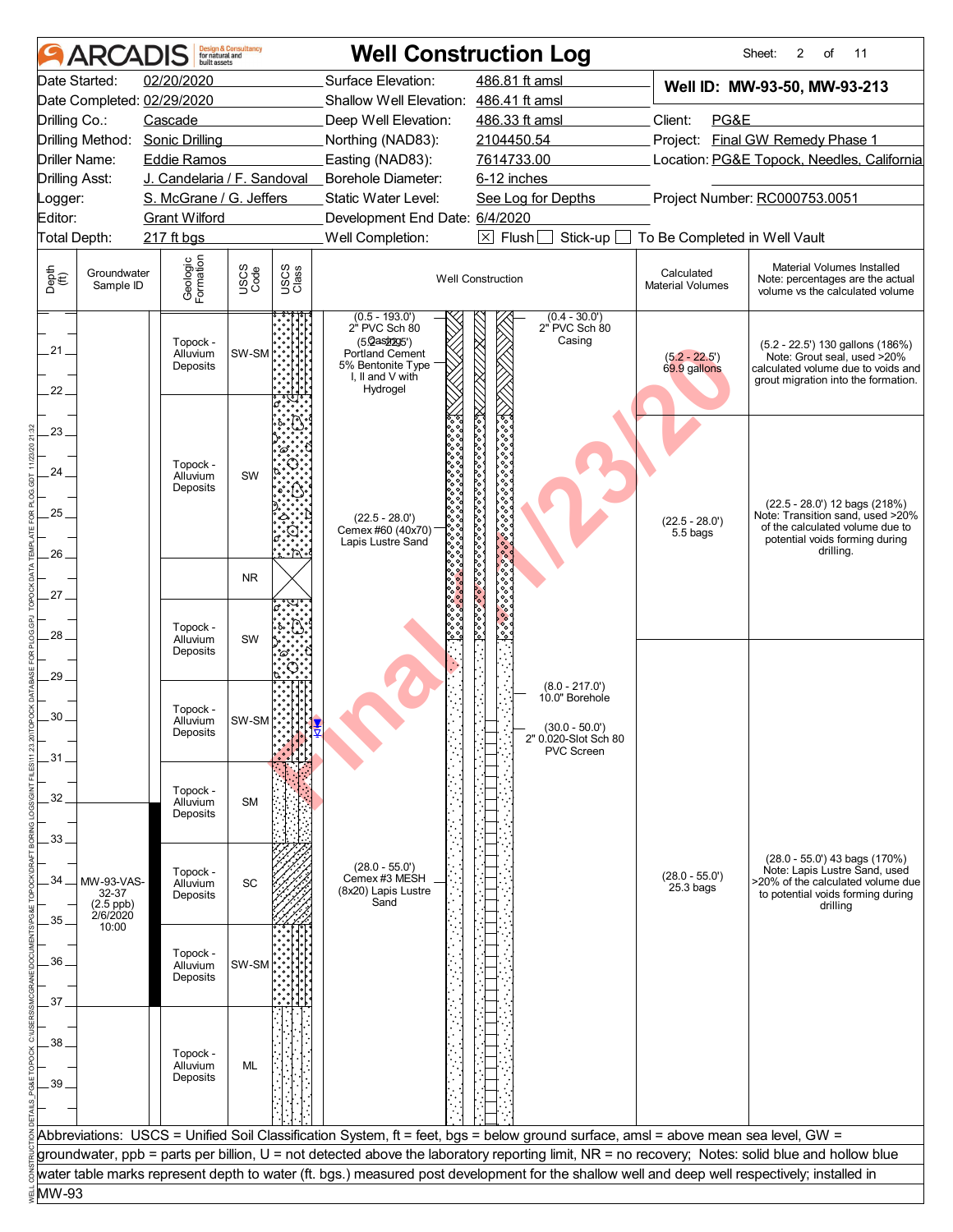|                                | <b>ARCADIS</b>                               | built assets                     | <b>Design &amp; Consultancy</b><br>for natural and |               |                                                                       | <b>Well Construction Log</b>                                                                                                                     |                                       | Sheet:<br>3<br>of<br>11                                                                           |
|--------------------------------|----------------------------------------------|----------------------------------|----------------------------------------------------|---------------|-----------------------------------------------------------------------|--------------------------------------------------------------------------------------------------------------------------------------------------|---------------------------------------|---------------------------------------------------------------------------------------------------|
|                                | Date Started:                                | 02/20/2020                       |                                                    |               | Surface Elevation:                                                    | 486.81 ft amsl                                                                                                                                   |                                       | Well ID: MW-93-50, MW-93-213                                                                      |
|                                |                                              | Date Completed: 02/29/2020       |                                                    |               | Shallow Well Elevation: 486.41 ft amsl                                |                                                                                                                                                  |                                       |                                                                                                   |
| Drilling Co.:                  |                                              | Cascade                          |                                                    |               | Deep Well Elevation:                                                  | 486.33 ft amsl                                                                                                                                   | Client:<br>PG&E                       |                                                                                                   |
|                                | Drilling Method:                             | <b>Sonic Drilling</b>            |                                                    |               | Northing (NAD83):                                                     | 2104450.54                                                                                                                                       |                                       | Project: Final GW Remedy Phase 1                                                                  |
|                                | Driller Name:                                | <b>Eddie Ramos</b>               |                                                    |               | Easting (NAD83):                                                      | 7614733.00                                                                                                                                       |                                       | Location: PG&E Topock, Needles, California                                                        |
| <b>Drilling Asst:</b>          |                                              | J. Candelaria / F. Sandoval      |                                                    |               | <b>Borehole Diameter:</b>                                             | 6-12 inches                                                                                                                                      |                                       |                                                                                                   |
| _ogger:                        |                                              | S. McGrane / G. Jeffers          |                                                    |               | Static Water Level:                                                   | See Log for Depths                                                                                                                               |                                       | Project Number: RC000753.0051                                                                     |
| Editor:                        |                                              | <b>Grant Wilford</b>             |                                                    |               | Development End Date: 6/4/2020                                        |                                                                                                                                                  |                                       |                                                                                                   |
| Total Depth:                   |                                              | 217 ft bgs                       |                                                    |               | Well Completion:                                                      | $\boxtimes$ Flush<br>Stick-up                                                                                                                    | To Be Completed in Well Vault         |                                                                                                   |
| Depth<br>$\bigoplus_{i=1}^{n}$ | Groundwater<br>Sample ID                     | Geologic<br>Formation            | USCS<br>Code                                       | USCS<br>Class |                                                                       | <b>Well Construction</b>                                                                                                                         | Calculated<br><b>Material Volumes</b> | Material Volumes Installed<br>Note: percentages are the actual<br>volume vs the calculated volume |
|                                |                                              | Topock -<br>Alluvium<br>Deposits | ML                                                 |               | $(0.5 - 193.0)$<br>2" PVC Sch 80<br>Casing                            | $(30.0 - 50.0)$<br>2" 0.020-Slot Sch 80<br><b>PVC Screen</b>                                                                                     |                                       |                                                                                                   |
| 41<br>42                       |                                              | Topock -<br>Alluvium<br>Deposits | <b>SM</b>                                          |               |                                                                       |                                                                                                                                                  |                                       |                                                                                                   |
| 43                             |                                              | Topock -<br>Alluvium<br>Deposits | ML                                                 |               |                                                                       |                                                                                                                                                  |                                       |                                                                                                   |
|                                | MW-93-VAS-                                   |                                  |                                                    |               |                                                                       |                                                                                                                                                  |                                       |                                                                                                   |
| 44.                            | 42-46.3<br>(8.5 ppb)<br>2/6/2020             |                                  |                                                    |               |                                                                       |                                                                                                                                                  |                                       |                                                                                                   |
|                                | 13:18                                        | Topock -                         |                                                    |               |                                                                       |                                                                                                                                                  |                                       |                                                                                                   |
| 45.                            |                                              | Alluvium<br>Deposits             | SC                                                 |               |                                                                       |                                                                                                                                                  |                                       |                                                                                                   |
|                                |                                              |                                  |                                                    |               |                                                                       |                                                                                                                                                  |                                       |                                                                                                   |
| 46.                            |                                              |                                  |                                                    |               |                                                                       |                                                                                                                                                  |                                       |                                                                                                   |
|                                |                                              |                                  | <b>NR</b>                                          |               |                                                                       |                                                                                                                                                  |                                       |                                                                                                   |
| 47                             |                                              |                                  |                                                    |               | $(28.0 - 55.0')$                                                      |                                                                                                                                                  |                                       | (28.0 - 55.0') 43 bags (170%)<br>Note: Lapis Lustre Sand, used                                    |
| 48<br>49<br>50.                |                                              | Topock -<br>Alluvium<br>Deposits | GW                                                 |               | Cemex #3 MESH<br>(8x20) Lapis Lustre<br>Sand                          | $(8.0 - 217.0')$<br>10.0" Borehole                                                                                                               | $(28.0 - 55.0')$<br>$25.3$ bags       | >20% of the calculated volume due<br>to potential voids forming during<br>drilling                |
| .51.                           |                                              | Topock -<br>Alluvium<br>Deposits | ML                                                 |               | $(50.5 - 51.5)$<br>Centralizer                                        |                                                                                                                                                  |                                       |                                                                                                   |
| 52.                            |                                              | Topock -<br>Alluvium             | SW                                                 |               |                                                                       |                                                                                                                                                  |                                       |                                                                                                   |
|                                |                                              | Deposits                         |                                                    |               |                                                                       | (50.0 - 52.3') Sump<br>and SS End Cap                                                                                                            |                                       |                                                                                                   |
| 53                             |                                              |                                  |                                                    |               |                                                                       |                                                                                                                                                  |                                       |                                                                                                   |
|                                |                                              | Topock -                         |                                                    |               |                                                                       |                                                                                                                                                  |                                       |                                                                                                   |
| 54.                            |                                              | Alluvium<br>Deposits             | <b>SM</b>                                          |               |                                                                       |                                                                                                                                                  |                                       |                                                                                                   |
|                                |                                              |                                  |                                                    |               |                                                                       |                                                                                                                                                  |                                       |                                                                                                   |
| 55.                            |                                              | Topock -<br>Alluvium             | <b>ML</b>                                          |               |                                                                       |                                                                                                                                                  |                                       |                                                                                                   |
|                                |                                              | Deposits                         |                                                    |               |                                                                       |                                                                                                                                                  |                                       |                                                                                                   |
|                                |                                              | Topock -<br>Alluvium             | <b>SM</b>                                          |               |                                                                       |                                                                                                                                                  |                                       |                                                                                                   |
| 56                             |                                              | Deposits                         |                                                    |               |                                                                       |                                                                                                                                                  |                                       |                                                                                                   |
|                                |                                              |                                  |                                                    |               |                                                                       |                                                                                                                                                  |                                       |                                                                                                   |
| 57<br>58.                      | MW-93-VAS-<br>57-61.1<br>$(0.033 \text{ U})$ | Topock -<br>Alluvium<br>Deposits | <b>SM</b>                                          |               | $(55.0 - 64.0')$<br>Bentonite seal chips_<br>Puregold medium<br>chips |                                                                                                                                                  | $(55.0 - 64.0')$<br>6.5 bags          | $(55.0 - 64.0')$ 7 bags $(108%)$<br>Note: Intermediate seal                                       |
| .59                            | ppb)<br>2/6/2020<br>16:03                    | Topock -<br>Alluvium             | <b>SM</b>                                          |               |                                                                       |                                                                                                                                                  |                                       |                                                                                                   |
|                                |                                              | Deposits                         |                                                    |               |                                                                       |                                                                                                                                                  |                                       |                                                                                                   |
|                                |                                              |                                  |                                                    |               |                                                                       | Abbreviations: USCS = Unified Soil Classification System, ft = feet, bgs = below ground surface, amsl = above mean sea level, GW =               |                                       |                                                                                                   |
|                                |                                              |                                  |                                                    |               |                                                                       | groundwater, ppb = parts per billion, U = not detected above the laboratory reporting limit, NR = no recovery; Notes: solid blue and hollow blue |                                       |                                                                                                   |
|                                |                                              |                                  |                                                    |               |                                                                       | water table marks represent depth to water (ft. bgs.) measured post development for the shallow well and deep well respectively; installed in    |                                       |                                                                                                   |
| MW-93                          |                                              |                                  |                                                    |               |                                                                       |                                                                                                                                                  |                                       |                                                                                                   |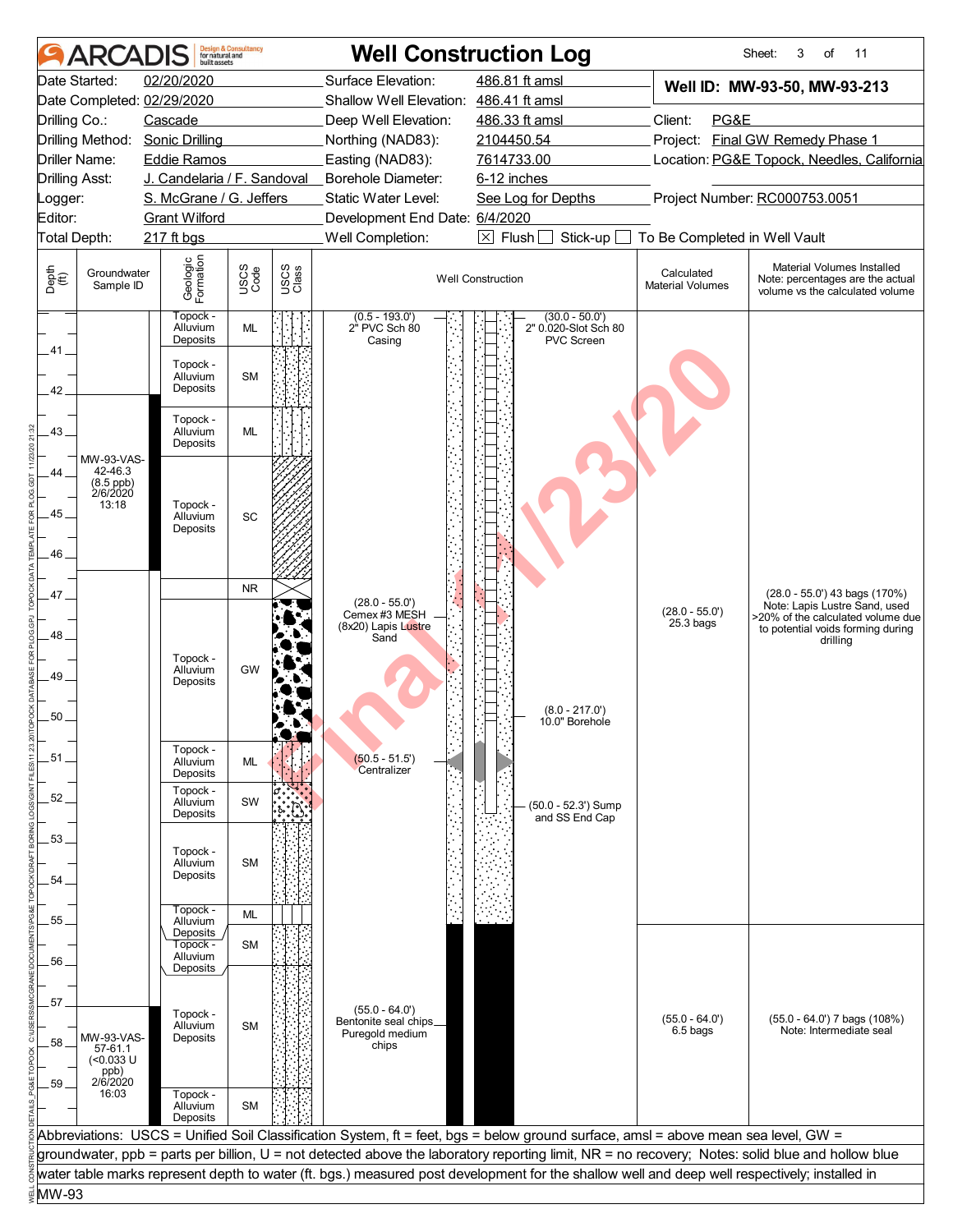|                                | ARCADIS                        | built assets                             | <b>Design &amp; Consultancy</b><br>for natural and |               |                                                                                                                                                                                                                                                                                        | <b>Well Construction Log</b>       |                                       | Sheet:<br>4<br>of<br>11                                                                                  |
|--------------------------------|--------------------------------|------------------------------------------|----------------------------------------------------|---------------|----------------------------------------------------------------------------------------------------------------------------------------------------------------------------------------------------------------------------------------------------------------------------------------|------------------------------------|---------------------------------------|----------------------------------------------------------------------------------------------------------|
|                                | Date Started:                  | 02/20/2020<br>Date Completed: 02/29/2020 |                                                    |               | Surface Elevation:<br>Shallow Well Elevation: 486.41 ft amsl                                                                                                                                                                                                                           | 486.81 ft amsl                     |                                       | Well ID: MW-93-50, MW-93-213                                                                             |
| Drilling Co.:                  |                                | Cascade                                  |                                                    |               | Deep Well Elevation:                                                                                                                                                                                                                                                                   | 486.33 ft amsl                     | Client:<br>PG&E                       |                                                                                                          |
|                                |                                | Drilling Method: Sonic Drilling          |                                                    |               | Northing (NAD83):                                                                                                                                                                                                                                                                      | 2104450.54                         |                                       | Project: Final GW Remedy Phase 1                                                                         |
|                                | <b>Driller Name:</b>           | <b>Eddie Ramos</b>                       |                                                    |               | Easting (NAD83):                                                                                                                                                                                                                                                                       | 7614733.00                         |                                       | Location: PG&E Topock, Needles, California                                                               |
|                                | <b>Drilling Asst:</b>          | J. Candelaria / F. Sandoval              |                                                    |               | Borehole Diameter:                                                                                                                                                                                                                                                                     | 6-12 inches                        |                                       |                                                                                                          |
| Logger:                        |                                | S. McGrane / G. Jeffers                  |                                                    |               | Static Water Level:                                                                                                                                                                                                                                                                    | See Log for Depths                 |                                       | Project Number: RC000753.0051                                                                            |
| Editor:                        |                                | <b>Grant Wilford</b>                     |                                                    |               | Development End Date: 6/4/2020                                                                                                                                                                                                                                                         |                                    |                                       |                                                                                                          |
|                                | Total Depth:                   | 217 ft bgs                               |                                                    |               | Well Completion:                                                                                                                                                                                                                                                                       | $\boxtimes$ Flush<br>Stick-up      | To Be Completed in Well Vault         |                                                                                                          |
| Depth<br>$\bigoplus_{i=1}^{n}$ | Groundwater<br>Sample ID       | Geologic<br>Formation                    | USCS<br>Code                                       | USCS<br>Class |                                                                                                                                                                                                                                                                                        | <b>Well Construction</b>           | Calculated<br><b>Material Volumes</b> | Material Volumes Installed<br>Note: percentages are the actual<br>volume vs the calculated volume        |
| 61                             |                                | Topock -<br>Alluvium<br>Deposits         | <b>SM</b>                                          |               | $(0.5 - 193.0')$<br>2" PVC Sch 80<br>Casing<br>$(55.0 - 64.0')$                                                                                                                                                                                                                        |                                    |                                       |                                                                                                          |
| 62<br>63                       |                                | Topock -                                 |                                                    |               | Bentonite seal chips_<br>Puregold medium<br>chips                                                                                                                                                                                                                                      |                                    | $(55.0 - 64.0')$<br>6.5 bags          | (55.0 - 64.0') 7 bags (108%)<br>Note: Intermediate seal                                                  |
| 64<br>65.                      |                                | Alluvium<br>Deposits                     | <b>SM</b>                                          |               |                                                                                                                                                                                                                                                                                        |                                    |                                       |                                                                                                          |
| 66                             |                                | Topock -<br>Alluvium<br>Deposits         | <b>SM</b>                                          |               |                                                                                                                                                                                                                                                                                        |                                    |                                       |                                                                                                          |
| 67                             |                                |                                          |                                                    |               |                                                                                                                                                                                                                                                                                        |                                    |                                       |                                                                                                          |
| 68<br>69<br>70.                |                                | Topock -<br>Alluvium<br>Deposits         | SW-SM                                              |               |                                                                                                                                                                                                                                                                                        | $(8.0 - 217.0')$<br>10.0" Borehole |                                       |                                                                                                          |
| .71                            |                                |                                          |                                                    |               |                                                                                                                                                                                                                                                                                        |                                    |                                       |                                                                                                          |
| 72                             |                                | Topock -<br>Alluvium<br>Deposits         | ML                                                 |               | $(64.0 - 185.0')$<br>Bentonite seal<br>pellets Pel-Plug                                                                                                                                                                                                                                |                                    | $(64.0 - 185.0')$<br>101.3 buckets    | (64.0 - 185.0') 123 buckets (121%)<br>Note: Intermediate seal, used<br>>20% of the calculated volume due |
| 73.                            |                                |                                          |                                                    |               | (TR30) 3/8"                                                                                                                                                                                                                                                                            |                                    |                                       | to potential voids forming during<br>drilling                                                            |
| 74                             | MW-93-VAS-<br>72-77            |                                          |                                                    |               |                                                                                                                                                                                                                                                                                        |                                    |                                       |                                                                                                          |
| .75.                           | $(0.033 \cupppb)2/7/202011:23$ | Topock -<br>Alluvium<br>Deposits         | SW-SM                                              |               |                                                                                                                                                                                                                                                                                        |                                    |                                       |                                                                                                          |
|                                |                                |                                          |                                                    |               |                                                                                                                                                                                                                                                                                        |                                    |                                       |                                                                                                          |
| 76.                            |                                |                                          |                                                    |               |                                                                                                                                                                                                                                                                                        |                                    |                                       |                                                                                                          |
|                                |                                |                                          |                                                    |               |                                                                                                                                                                                                                                                                                        |                                    |                                       |                                                                                                          |
| 77                             |                                |                                          |                                                    |               |                                                                                                                                                                                                                                                                                        |                                    |                                       |                                                                                                          |
| .78                            |                                | Topock -<br>Alluvium<br>Deposits         | GM                                                 |               |                                                                                                                                                                                                                                                                                        |                                    |                                       |                                                                                                          |
| .79.                           |                                | Topock -<br>Alluvium<br>Deposits         | GW-GM                                              |               |                                                                                                                                                                                                                                                                                        |                                    |                                       |                                                                                                          |
|                                |                                |                                          |                                                    |               |                                                                                                                                                                                                                                                                                        |                                    |                                       |                                                                                                          |
|                                |                                |                                          |                                                    |               | Abbreviations: USCS = Unified Soil Classification System, ft = feet, bgs = below ground surface, amsl = above mean sea level, GW =<br>groundwater, ppb = parts per billion, U = not detected above the laboratory reporting limit, NR = no recovery; Notes: solid blue and hollow blue |                                    |                                       |                                                                                                          |
|                                |                                |                                          |                                                    |               | water table marks represent depth to water (ft. bgs.) measured post development for the shallow well and deep well respectively; installed in                                                                                                                                          |                                    |                                       |                                                                                                          |
| MW-93                          |                                |                                          |                                                    |               |                                                                                                                                                                                                                                                                                        |                                    |                                       |                                                                                                          |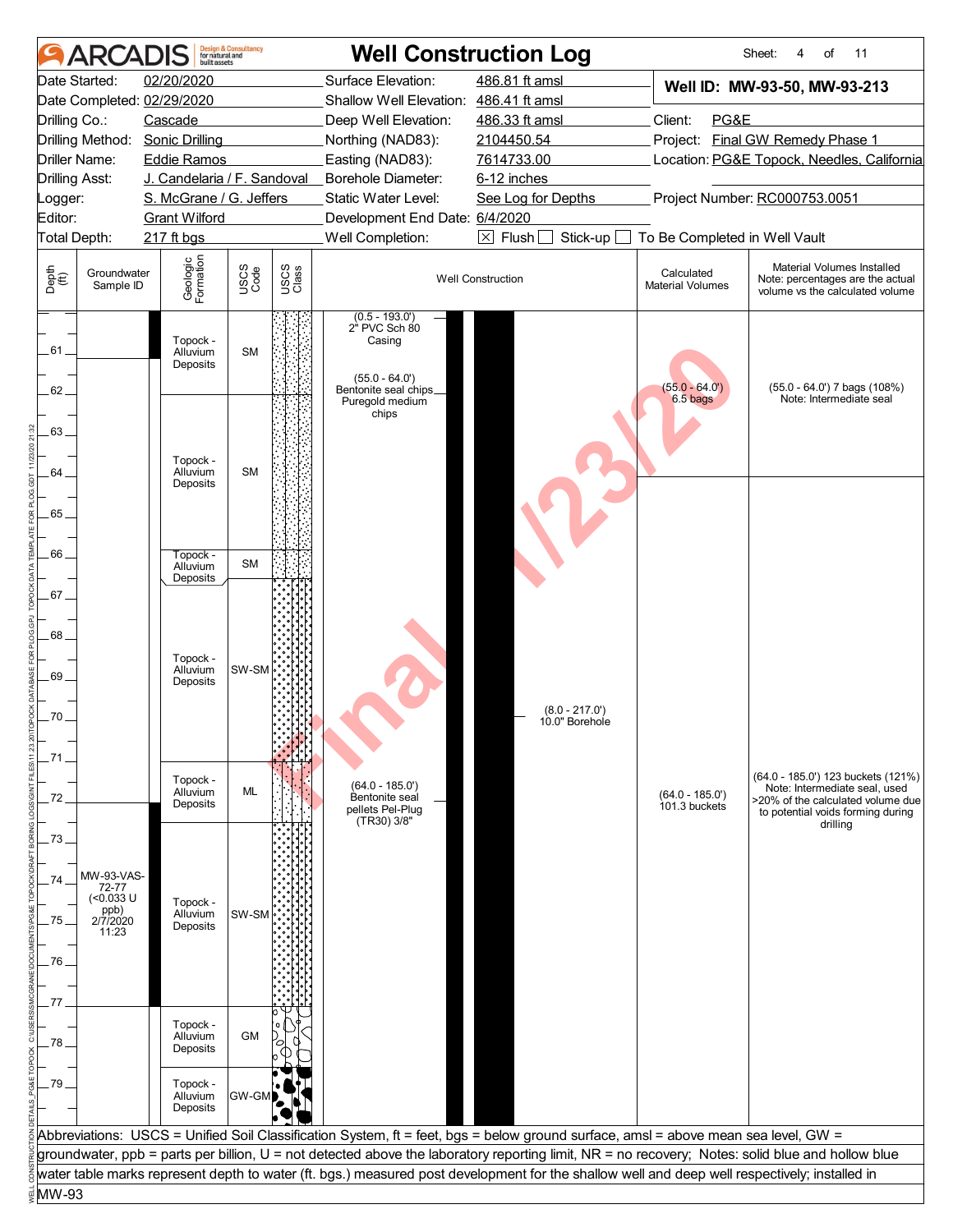|                                | <b>AR</b>                | built assets                             | <b>Design &amp; Consultancy</b><br>for natural and |               |                                                              | <b>Well Construction Log</b>                                                                                                                     |                                       | Sheet:<br>5<br>of<br>11                                                                           |
|--------------------------------|--------------------------|------------------------------------------|----------------------------------------------------|---------------|--------------------------------------------------------------|--------------------------------------------------------------------------------------------------------------------------------------------------|---------------------------------------|---------------------------------------------------------------------------------------------------|
|                                | Date Started:            | 02/20/2020<br>Date Completed: 02/29/2020 |                                                    |               | Surface Elevation:<br>Shallow Well Elevation: 486.41 ft amsl | 486.81 ft amsl                                                                                                                                   |                                       | Well ID: MW-93-50, MW-93-213                                                                      |
| Drilling Co.:                  |                          | Cascade                                  |                                                    |               | Deep Well Elevation:                                         | 486.33 ft amsl                                                                                                                                   | Client:<br>PG&E                       |                                                                                                   |
|                                |                          | Drilling Method: Sonic Drilling          |                                                    |               | Northing (NAD83):                                            | 2104450.54                                                                                                                                       |                                       | Project: Final GW Remedy Phase 1                                                                  |
|                                | Driller Name:            | <b>Eddie Ramos</b>                       |                                                    |               | Easting (NAD83):                                             | 7614733.00                                                                                                                                       |                                       | Location: PG&E Topock, Needles, California                                                        |
| <b>Drilling Asst:</b>          |                          | J. Candelaria / F. Sandoval              |                                                    |               | Borehole Diameter:                                           | 6-12 inches                                                                                                                                      |                                       |                                                                                                   |
| Logger:                        |                          | S. McGrane / G. Jeffers                  |                                                    |               | Static Water Level:                                          | See Log for Depths                                                                                                                               |                                       | Project Number: RC000753.0051                                                                     |
| Editor:                        |                          | <b>Grant Wilford</b>                     |                                                    |               | Development End Date: 6/4/2020                               |                                                                                                                                                  |                                       |                                                                                                   |
| Total Depth:                   |                          | 217 ft bgs                               |                                                    |               | Well Completion:                                             | $\boxtimes$ Flush $\Box$<br>Stick-up                                                                                                             | To Be Completed in Well Vault         |                                                                                                   |
| Depth<br>$\bigoplus_{i=1}^{n}$ | Groundwater<br>Sample ID | Geologic<br>Formation                    | USCS<br>Code                                       | USCS<br>Class |                                                              | <b>Well Construction</b>                                                                                                                         | Calculated<br><b>Material Volumes</b> | Material Volumes Installed<br>Note: percentages are the actual<br>volume vs the calculated volume |
| .81.<br>82.<br>83              |                          | Topock -<br>Alluvium<br>Deposits         | <b>SM</b>                                          |               | $(0.5 - 193.0')$<br>2" PVC Sch 80<br>Casing                  |                                                                                                                                                  |                                       |                                                                                                   |
| 84                             |                          |                                          |                                                    |               |                                                              |                                                                                                                                                  |                                       |                                                                                                   |
| $85 -$                         |                          | Topock -<br>Alluvium                     | <b>ML</b>                                          |               |                                                              |                                                                                                                                                  |                                       |                                                                                                   |
|                                |                          | Deposits<br>Topock -                     | <b>SM</b>                                          |               |                                                              |                                                                                                                                                  |                                       |                                                                                                   |
| 86.                            |                          | Alluvium<br>Deposits                     |                                                    |               |                                                              |                                                                                                                                                  |                                       |                                                                                                   |
| $87 -$                         |                          | Topock -<br>Alluvium                     | <b>SM</b>                                          |               |                                                              |                                                                                                                                                  |                                       |                                                                                                   |
|                                |                          | Deposits                                 |                                                    |               |                                                              |                                                                                                                                                  |                                       |                                                                                                   |
| 88.                            |                          |                                          |                                                    |               |                                                              |                                                                                                                                                  |                                       |                                                                                                   |
| 89                             |                          |                                          |                                                    |               |                                                              |                                                                                                                                                  |                                       | (64.0 - 185.0') 123 buckets (121%)                                                                |
| 90                             |                          |                                          |                                                    |               | $(64.0 - 185.0')$<br><b>Bentonite</b> seal                   | $(8.0 - 217.0')$                                                                                                                                 | $(64.0 - 185.0')$                     | Note: Intermediate seal, used<br>>20% of the calculated volume due                                |
|                                |                          |                                          |                                                    |               | pellets Pel-Plug<br>$(TR30)$ 3/8"                            | 10.0" Borehole                                                                                                                                   | 101.3 buckets                         | to potential voids forming during                                                                 |
| .91                            |                          |                                          |                                                    |               |                                                              |                                                                                                                                                  |                                       | drilling                                                                                          |
|                                |                          |                                          |                                                    |               |                                                              |                                                                                                                                                  |                                       |                                                                                                   |
| 92                             |                          |                                          |                                                    |               |                                                              |                                                                                                                                                  |                                       |                                                                                                   |
|                                |                          | Topock -                                 |                                                    |               |                                                              |                                                                                                                                                  |                                       |                                                                                                   |
| 93.                            |                          | Alluvium<br>Deposits                     | <b>SM</b>                                          |               |                                                              |                                                                                                                                                  |                                       |                                                                                                   |
|                                |                          |                                          |                                                    |               |                                                              |                                                                                                                                                  |                                       |                                                                                                   |
| 94                             |                          |                                          |                                                    |               |                                                              |                                                                                                                                                  |                                       |                                                                                                   |
|                                |                          |                                          |                                                    |               |                                                              |                                                                                                                                                  |                                       |                                                                                                   |
| .95                            |                          |                                          |                                                    |               | $(94.5 - 95.5')$<br>Centralizer                              |                                                                                                                                                  |                                       |                                                                                                   |
|                                |                          |                                          |                                                    |               |                                                              |                                                                                                                                                  |                                       |                                                                                                   |
| 96                             |                          |                                          |                                                    |               |                                                              |                                                                                                                                                  |                                       |                                                                                                   |
|                                |                          |                                          |                                                    |               |                                                              |                                                                                                                                                  |                                       |                                                                                                   |
| 97                             |                          |                                          |                                                    |               |                                                              |                                                                                                                                                  |                                       |                                                                                                   |
| 98                             |                          |                                          |                                                    |               |                                                              |                                                                                                                                                  |                                       |                                                                                                   |
|                                |                          |                                          |                                                    |               |                                                              |                                                                                                                                                  |                                       |                                                                                                   |
| .99 <sub>1</sub>               |                          | Topock -                                 |                                                    |               |                                                              |                                                                                                                                                  |                                       |                                                                                                   |
|                                |                          | Alluvium<br>Deposits                     | SW                                                 |               |                                                              |                                                                                                                                                  |                                       |                                                                                                   |
|                                |                          |                                          |                                                    |               |                                                              |                                                                                                                                                  |                                       |                                                                                                   |
|                                |                          |                                          |                                                    |               |                                                              | Abbreviations: USCS = Unified Soil Classification System, ft = feet, bgs = below ground surface, amsl = above mean sea level, GW =               |                                       |                                                                                                   |
|                                |                          |                                          |                                                    |               |                                                              | groundwater, ppb = parts per billion, U = not detected above the laboratory reporting limit, NR = no recovery; Notes: solid blue and hollow blue |                                       |                                                                                                   |
|                                |                          |                                          |                                                    |               |                                                              | water table marks represent depth to water (ft. bgs.) measured post development for the shallow well and deep well respectively; installed in    |                                       |                                                                                                   |
| MW-93                          |                          |                                          |                                                    |               |                                                              |                                                                                                                                                  |                                       |                                                                                                   |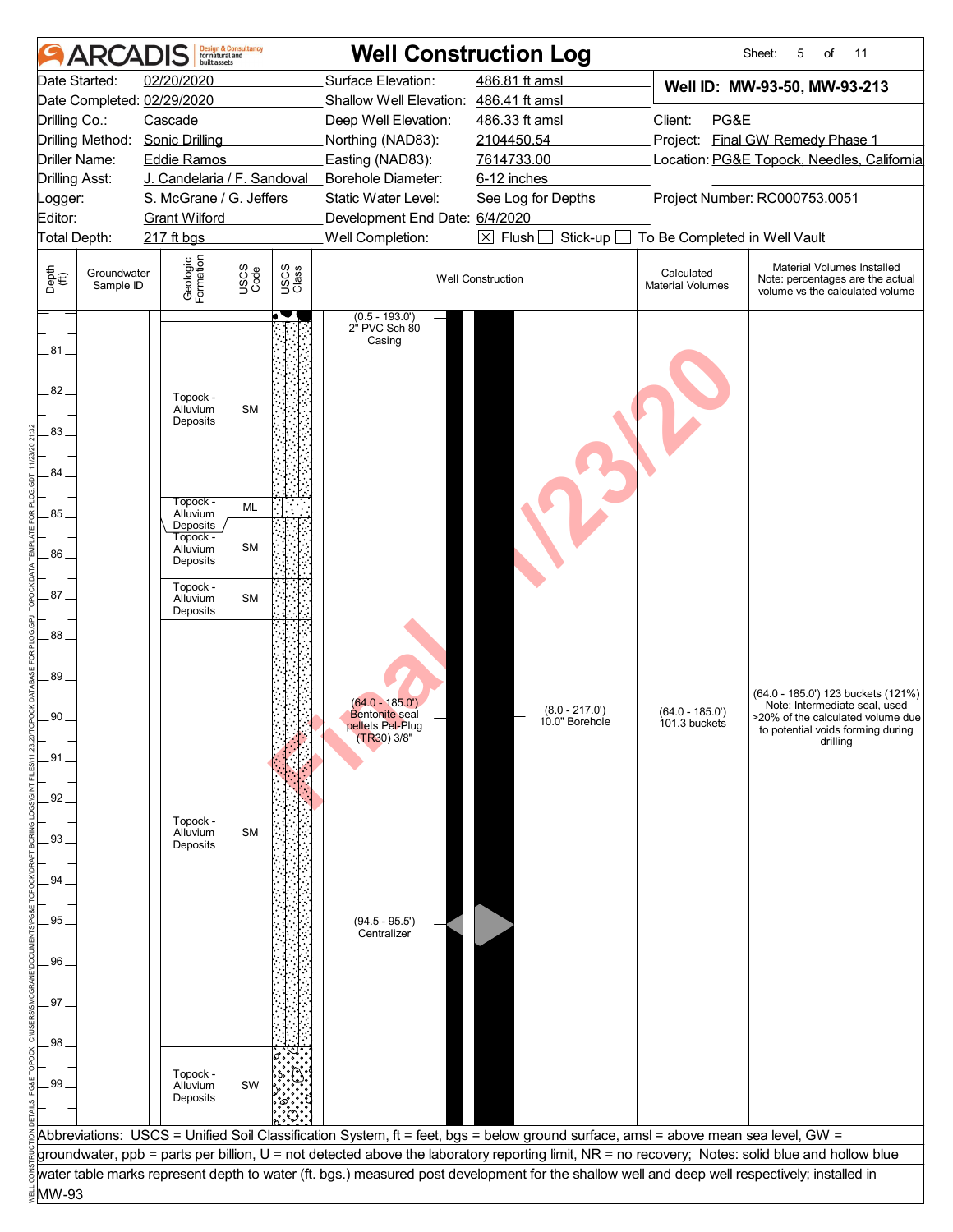|               | ARCAI                    | built assets                | <b>Design &amp; Consultancy</b><br>for natural and |               |                                        | <b>Well Construction Log</b>                                                                                                                     |                                       | Sheet:<br>6<br>of<br>11                                                                           |
|---------------|--------------------------|-----------------------------|----------------------------------------------------|---------------|----------------------------------------|--------------------------------------------------------------------------------------------------------------------------------------------------|---------------------------------------|---------------------------------------------------------------------------------------------------|
|               | Date Started:            | 02/20/2020                  |                                                    |               | Surface Elevation:                     | 486.81 ft amsl                                                                                                                                   |                                       | Well ID: MW-93-50, MW-93-213                                                                      |
|               |                          | Date Completed: 02/29/2020  |                                                    |               | Shallow Well Elevation: 486.41 ft amsl |                                                                                                                                                  |                                       |                                                                                                   |
| Drilling Co.: |                          | Cascade                     |                                                    |               | Deep Well Elevation:                   | 486.33 ft amsl                                                                                                                                   | Client:<br>PG&E                       |                                                                                                   |
|               | Drilling Method:         | <b>Sonic Drilling</b>       |                                                    |               | Northing (NAD83):                      | 2104450.54                                                                                                                                       |                                       | Project: Final GW Remedy Phase 1                                                                  |
|               | Driller Name:            | <b>Eddie Ramos</b>          |                                                    |               | Easting (NAD83):                       | 7614733.00                                                                                                                                       |                                       | Location: PG&E Topock, Needles, California                                                        |
|               | <b>Drilling Asst:</b>    | J. Candelaria / F. Sandoval |                                                    |               | Borehole Diameter:                     | 6-12 inches                                                                                                                                      |                                       |                                                                                                   |
| Logger:       |                          | S. McGrane / G. Jeffers     |                                                    |               | Static Water Level:                    | See Log for Depths                                                                                                                               |                                       | Project Number: RC000753.0051                                                                     |
| Editor:       |                          | <b>Grant Wilford</b>        |                                                    |               | Development End Date: 6/4/2020         |                                                                                                                                                  |                                       |                                                                                                   |
|               | Total Depth:             | 217 ft bgs                  |                                                    |               | Well Completion:                       | $\boxtimes$ Flush<br>Stick-up                                                                                                                    | To Be Completed in Well Vault         |                                                                                                   |
| Depth<br>(ff) | Groundwater<br>Sample ID | Geologic<br>Formation       | USCS<br>Code                                       | USCS<br>Class |                                        | <b>Well Construction</b>                                                                                                                         | Calculated<br><b>Material Volumes</b> | Material Volumes Installed<br>Note: percentages are the actual<br>volume vs the calculated volume |
|               |                          |                             | SW                                                 |               | $(0.5 - 193.0')$<br>2" PVC Sch 80      |                                                                                                                                                  |                                       |                                                                                                   |
| _101_         |                          |                             |                                                    |               | Casing                                 |                                                                                                                                                  |                                       |                                                                                                   |
|               |                          | Topock -<br>Alluvium        | SW-SM                                              |               |                                        |                                                                                                                                                  |                                       |                                                                                                   |
|               |                          | Deposits                    |                                                    |               |                                        |                                                                                                                                                  |                                       |                                                                                                   |
| 102           |                          |                             |                                                    |               |                                        |                                                                                                                                                  |                                       |                                                                                                   |
|               |                          | Topock -<br>Alluvium        | SW                                                 |               |                                        |                                                                                                                                                  |                                       |                                                                                                   |
| 103           |                          | Deposits                    |                                                    |               |                                        |                                                                                                                                                  |                                       |                                                                                                   |
|               |                          |                             |                                                    |               |                                        |                                                                                                                                                  |                                       |                                                                                                   |
| $-104$        |                          |                             |                                                    |               |                                        |                                                                                                                                                  |                                       |                                                                                                   |
|               |                          |                             |                                                    |               |                                        |                                                                                                                                                  |                                       |                                                                                                   |
| _105_         |                          |                             |                                                    |               |                                        |                                                                                                                                                  |                                       |                                                                                                   |
|               |                          |                             |                                                    |               |                                        |                                                                                                                                                  |                                       |                                                                                                   |
| _106_         |                          |                             |                                                    |               |                                        |                                                                                                                                                  |                                       |                                                                                                   |
|               |                          |                             |                                                    |               |                                        |                                                                                                                                                  |                                       |                                                                                                   |
| _107_         |                          | Topock -                    |                                                    |               |                                        |                                                                                                                                                  |                                       |                                                                                                   |
|               |                          | Alluvium<br>Deposits        | SW-SM                                              |               |                                        |                                                                                                                                                  |                                       |                                                                                                   |
| $-108$        |                          |                             |                                                    |               |                                        |                                                                                                                                                  |                                       |                                                                                                   |
|               |                          |                             |                                                    |               |                                        |                                                                                                                                                  |                                       |                                                                                                   |
| $-109$        |                          |                             |                                                    |               |                                        |                                                                                                                                                  |                                       |                                                                                                   |
|               |                          |                             |                                                    |               | $(64.0 - 185.0')$                      |                                                                                                                                                  |                                       | (64.0 - 185.0') 123 buckets (121%)                                                                |
| _110_         |                          |                             |                                                    |               | <b>Bentonite</b> seal                  | $(8.0 - 217.0')$<br>10.0" Borehole                                                                                                               | $(64.0 - 185.0')$<br>101.3 buckets    | Note: Intermediate seal, used<br>>20% of the calculated volume due                                |
|               |                          |                             |                                                    |               | pellets Pel-Plug<br>$(TR30)$ 3/8"      |                                                                                                                                                  |                                       | to potential voids forming during<br>drilling                                                     |
| _111_         |                          |                             |                                                    |               |                                        |                                                                                                                                                  |                                       |                                                                                                   |
|               |                          |                             |                                                    |               |                                        |                                                                                                                                                  |                                       |                                                                                                   |
| _112_         |                          |                             |                                                    |               |                                        |                                                                                                                                                  |                                       |                                                                                                   |
|               |                          | Topock -                    |                                                    |               |                                        |                                                                                                                                                  |                                       |                                                                                                   |
| _113_         |                          | Alluvium                    | <b>SM</b>                                          |               |                                        |                                                                                                                                                  |                                       |                                                                                                   |
|               |                          | Deposits                    |                                                    |               |                                        |                                                                                                                                                  |                                       |                                                                                                   |
|               | MW-93-VAS-               |                             |                                                    |               |                                        |                                                                                                                                                  |                                       |                                                                                                   |
| _114_         | 112-117<br>$($ <0.033 U  |                             |                                                    |               |                                        |                                                                                                                                                  |                                       |                                                                                                   |
|               | ppb)<br>2/8/2020         |                             |                                                    |               |                                        |                                                                                                                                                  |                                       |                                                                                                   |
| _115_         | 09:08                    |                             |                                                    |               |                                        |                                                                                                                                                  |                                       |                                                                                                   |
|               |                          | Topock -<br>Alluvium        | SW                                                 |               |                                        |                                                                                                                                                  |                                       |                                                                                                   |
| _116_         |                          | Deposits                    |                                                    |               |                                        |                                                                                                                                                  |                                       |                                                                                                   |
|               |                          |                             |                                                    |               |                                        |                                                                                                                                                  |                                       |                                                                                                   |
| $-117$        |                          |                             |                                                    |               |                                        |                                                                                                                                                  |                                       |                                                                                                   |
|               |                          |                             |                                                    |               |                                        |                                                                                                                                                  |                                       |                                                                                                   |
| _118_         |                          | Topock -<br>Alluvium        |                                                    |               |                                        |                                                                                                                                                  |                                       |                                                                                                   |
|               |                          | Deposits                    | <b>SM</b>                                          |               |                                        |                                                                                                                                                  |                                       |                                                                                                   |
| _119_         |                          |                             |                                                    |               |                                        |                                                                                                                                                  |                                       |                                                                                                   |
|               |                          |                             |                                                    |               |                                        |                                                                                                                                                  |                                       |                                                                                                   |
|               |                          |                             | SW-SM                                              |               |                                        |                                                                                                                                                  |                                       |                                                                                                   |
|               |                          |                             |                                                    |               |                                        | Abbreviations: USCS = Unified Soil Classification System, ft = feet, bgs = below ground surface, amsl = above mean sea level, GW =               |                                       |                                                                                                   |
|               |                          |                             |                                                    |               |                                        | groundwater, ppb = parts per billion, U = not detected above the laboratory reporting limit, NR = no recovery; Notes: solid blue and hollow blue |                                       |                                                                                                   |
|               |                          |                             |                                                    |               |                                        | water table marks represent depth to water (ft. bgs.) measured post development for the shallow well and deep well respectively; installed in    |                                       |                                                                                                   |
| MW-93         |                          |                             |                                                    |               |                                        |                                                                                                                                                  |                                       |                                                                                                   |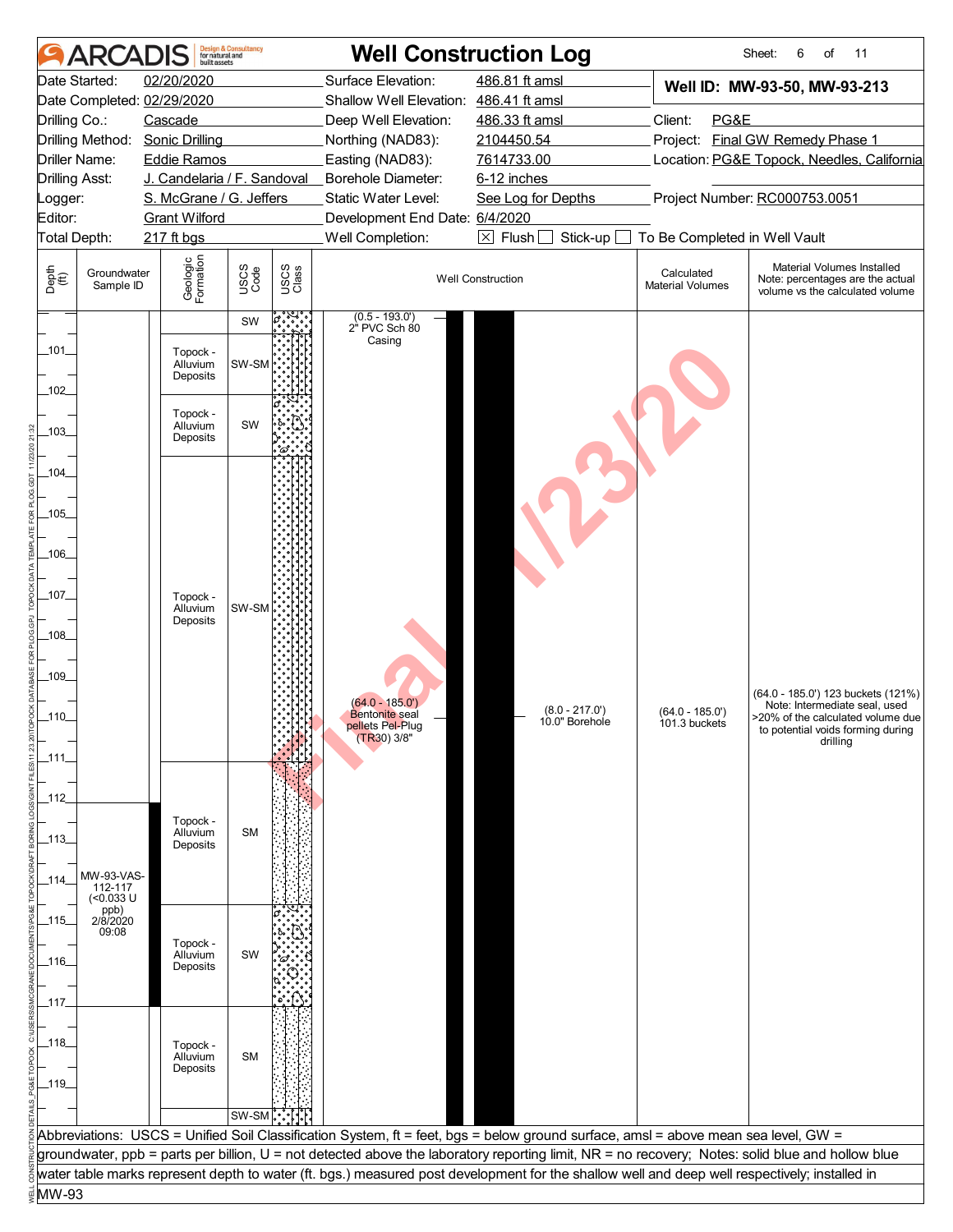|                                |                          | built assets                             | <b>Design &amp; Consultancy</b><br>for natural and |               |                                                              | <b>Well Construction Log</b>                                                                                                                  |                                       | Sheet:<br>7<br>of<br>11                                                                                                                          |
|--------------------------------|--------------------------|------------------------------------------|----------------------------------------------------|---------------|--------------------------------------------------------------|-----------------------------------------------------------------------------------------------------------------------------------------------|---------------------------------------|--------------------------------------------------------------------------------------------------------------------------------------------------|
|                                | Date Started:            | 02/20/2020<br>Date Completed: 02/29/2020 |                                                    |               | Surface Elevation:<br>Shallow Well Elevation: 486.41 ft amsl | 486.81 ft amsl                                                                                                                                |                                       | Well ID: MW-93-50, MW-93-213                                                                                                                     |
| Drilling Co.:                  |                          | Cascade                                  |                                                    |               | Deep Well Elevation:                                         | 486.33 ft amsl                                                                                                                                | Client:<br>PG&E                       |                                                                                                                                                  |
|                                |                          | Drilling Method: Sonic Drilling          |                                                    |               | Northing (NAD83):                                            | 2104450.54                                                                                                                                    |                                       | Project: Final GW Remedy Phase 1                                                                                                                 |
|                                | Driller Name:            | <b>Eddie Ramos</b>                       |                                                    |               | Easting (NAD83):                                             | 7614733.00                                                                                                                                    |                                       | Location: PG&E Topock, Needles, California                                                                                                       |
| <b>Drilling Asst:</b>          |                          | J. Candelaria / F. Sandoval              |                                                    |               | Borehole Diameter:                                           | 6-12 inches                                                                                                                                   |                                       |                                                                                                                                                  |
| Logger:                        |                          | S. McGrane / G. Jeffers                  |                                                    |               | Static Water Level:                                          | See Log for Depths                                                                                                                            |                                       | Project Number: RC000753.0051                                                                                                                    |
| Editor:                        |                          | <b>Grant Wilford</b>                     |                                                    |               | Development End Date: 6/4/2020<br>Well Completion:           | $\boxtimes$ Flush $\Box$<br>Stick-up                                                                                                          | To Be Completed in Well Vault         |                                                                                                                                                  |
| Total Depth:                   |                          | 217 ft bgs                               |                                                    |               |                                                              |                                                                                                                                               |                                       |                                                                                                                                                  |
| Depth<br>$\bigoplus_{i=1}^{n}$ | Groundwater<br>Sample ID | Geologic<br>Formation                    | USCS<br>Code                                       | USCS<br>Class |                                                              | <b>Well Construction</b>                                                                                                                      | Calculated<br><b>Material Volumes</b> | Material Volumes Installed<br>Note: percentages are the actual<br>volume vs the calculated volume                                                |
| $-121$<br>122                  |                          |                                          |                                                    |               | $(0.5 - 193.0')$<br>2" PVC Sch 80<br>Casing                  |                                                                                                                                               |                                       |                                                                                                                                                  |
| 123                            |                          | Topock -                                 |                                                    |               |                                                              |                                                                                                                                               |                                       |                                                                                                                                                  |
|                                |                          | Alluvium<br>Deposits                     | SW-SM                                              |               |                                                              |                                                                                                                                               |                                       |                                                                                                                                                  |
| $-124$                         |                          |                                          |                                                    |               |                                                              |                                                                                                                                               |                                       |                                                                                                                                                  |
| $-125$                         |                          |                                          |                                                    |               |                                                              |                                                                                                                                               |                                       |                                                                                                                                                  |
|                                |                          |                                          |                                                    |               |                                                              |                                                                                                                                               |                                       |                                                                                                                                                  |
| $-126$                         |                          |                                          |                                                    |               |                                                              |                                                                                                                                               |                                       |                                                                                                                                                  |
|                                |                          |                                          |                                                    |               |                                                              |                                                                                                                                               |                                       |                                                                                                                                                  |
| _127_                          |                          |                                          |                                                    |               |                                                              |                                                                                                                                               |                                       |                                                                                                                                                  |
| $-128$                         |                          | Topock -<br>Alluvium<br>Deposits         | <b>SM</b>                                          |               |                                                              |                                                                                                                                               |                                       |                                                                                                                                                  |
| $-129$                         |                          |                                          |                                                    |               |                                                              |                                                                                                                                               |                                       |                                                                                                                                                  |
|                                |                          |                                          |                                                    |               | $(64.0 - 185.0')$                                            |                                                                                                                                               |                                       | (64.0 - 185.0') 123 buckets (121%)                                                                                                               |
| 130.                           |                          |                                          |                                                    |               | <b>Bentonite</b> seal<br>pellets Pel-Plug                    | $(8.0 - 217.0')$<br>10.0" Borehole                                                                                                            | $(64.0 - 185.0')$<br>101.3 buckets    | Note: Intermediate seal, used<br>>20% of the calculated volume due                                                                               |
|                                |                          | Topock -                                 |                                                    |               | (TR30) 3/8"                                                  |                                                                                                                                               |                                       | to potential voids forming during<br>drilling                                                                                                    |
| _131_                          |                          | Alluvium<br>Deposits                     | SW                                                 |               |                                                              |                                                                                                                                               |                                       |                                                                                                                                                  |
|                                |                          |                                          |                                                    |               |                                                              |                                                                                                                                               |                                       |                                                                                                                                                  |
| _132_                          |                          |                                          |                                                    |               |                                                              |                                                                                                                                               |                                       |                                                                                                                                                  |
|                                |                          |                                          |                                                    |               |                                                              |                                                                                                                                               |                                       |                                                                                                                                                  |
| _133_                          |                          |                                          |                                                    |               |                                                              |                                                                                                                                               |                                       |                                                                                                                                                  |
|                                |                          |                                          |                                                    |               |                                                              |                                                                                                                                               |                                       |                                                                                                                                                  |
| _134_                          |                          |                                          |                                                    |               |                                                              |                                                                                                                                               |                                       |                                                                                                                                                  |
| _135_                          |                          | Topock -                                 |                                                    |               | $(134.5 - 135.5')$                                           |                                                                                                                                               |                                       |                                                                                                                                                  |
|                                |                          | Alluvium                                 | SW-SM                                              |               | Centralizer                                                  |                                                                                                                                               |                                       |                                                                                                                                                  |
| _136_                          |                          | Deposits                                 |                                                    |               |                                                              |                                                                                                                                               |                                       |                                                                                                                                                  |
|                                |                          |                                          |                                                    |               |                                                              |                                                                                                                                               |                                       |                                                                                                                                                  |
| _137_                          |                          |                                          |                                                    |               |                                                              |                                                                                                                                               |                                       |                                                                                                                                                  |
|                                |                          |                                          |                                                    |               |                                                              |                                                                                                                                               |                                       |                                                                                                                                                  |
| _138_                          |                          |                                          |                                                    |               |                                                              |                                                                                                                                               |                                       |                                                                                                                                                  |
|                                |                          | Topock -<br>Alluvium                     | SW                                                 |               |                                                              |                                                                                                                                               |                                       |                                                                                                                                                  |
| $-139$                         |                          | Deposits<br>Topock -                     |                                                    |               |                                                              |                                                                                                                                               |                                       |                                                                                                                                                  |
|                                |                          | Alluvium                                 | SW-SM                                              |               |                                                              |                                                                                                                                               |                                       |                                                                                                                                                  |
|                                |                          | Deposits                                 |                                                    |               |                                                              | Abbreviations: USCS = Unified Soil Classification System, ft = feet, bgs = below ground surface, amsl = above mean sea level, GW =            |                                       |                                                                                                                                                  |
|                                |                          |                                          |                                                    |               |                                                              |                                                                                                                                               |                                       | groundwater, ppb = parts per billion, U = not detected above the laboratory reporting limit, NR = no recovery; Notes: solid blue and hollow blue |
|                                |                          |                                          |                                                    |               |                                                              | water table marks represent depth to water (ft. bgs.) measured post development for the shallow well and deep well respectively; installed in |                                       |                                                                                                                                                  |
| MW-93                          |                          |                                          |                                                    |               |                                                              |                                                                                                                                               |                                       |                                                                                                                                                  |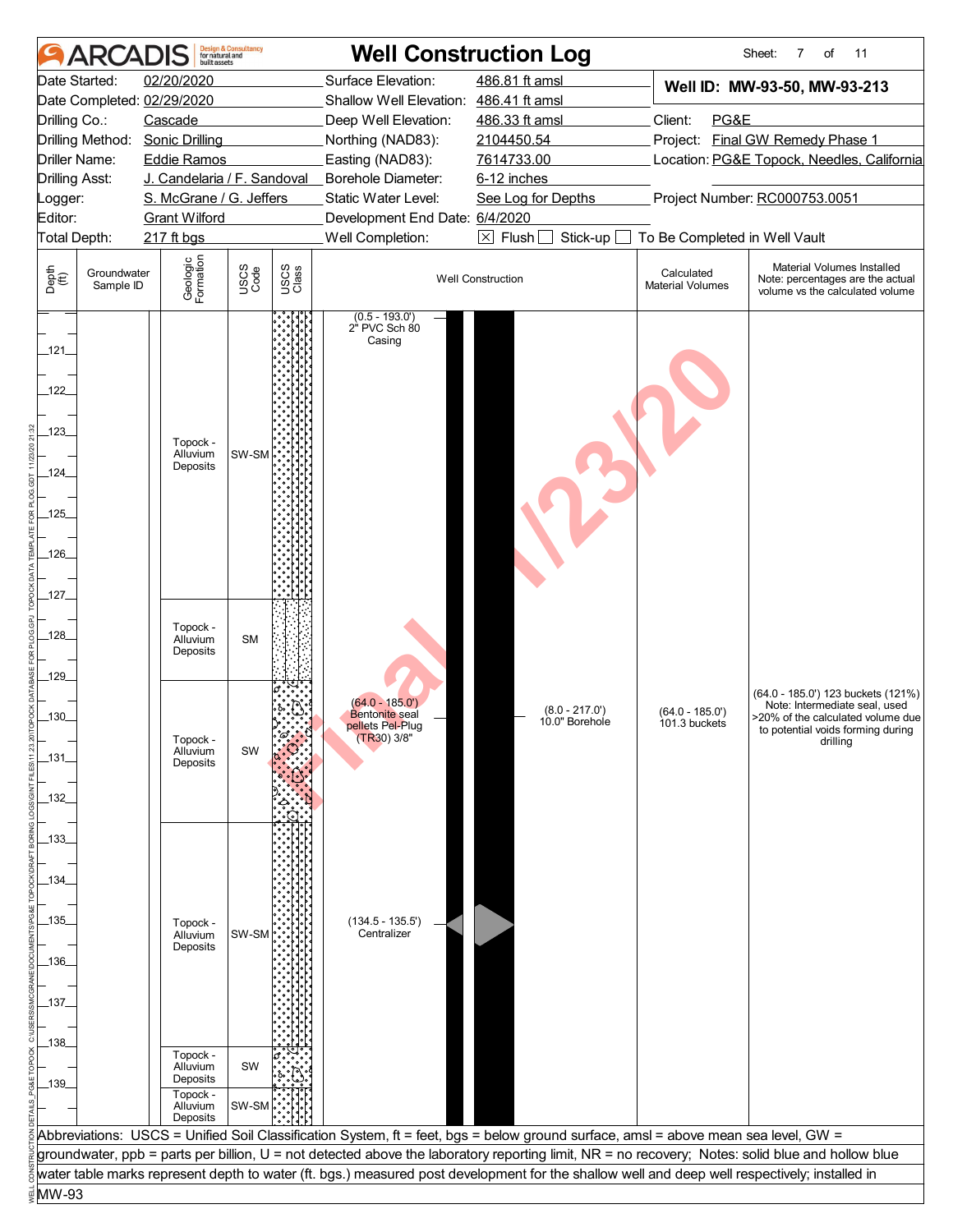| <b>ARCA</b>                                                                                                                                          | built assets                                                                                          | <b>Design &amp; Consultancy</b><br>for natural and |                                                                                                                                                                            | <b>Well Construction Log</b>                                                                                                                                                                                                                                                           |                                                                                                                                                                    | Sheet:<br>8<br>of<br>11                                                                                                                                   |  |
|------------------------------------------------------------------------------------------------------------------------------------------------------|-------------------------------------------------------------------------------------------------------|----------------------------------------------------|----------------------------------------------------------------------------------------------------------------------------------------------------------------------------|----------------------------------------------------------------------------------------------------------------------------------------------------------------------------------------------------------------------------------------------------------------------------------------|--------------------------------------------------------------------------------------------------------------------------------------------------------------------|-----------------------------------------------------------------------------------------------------------------------------------------------------------|--|
| Date Started:<br>Date Completed: 02/29/2020<br>Drilling Co.:<br>Drilling Method: Sonic Drilling<br>Driller Name:<br><b>Drilling Asst:</b><br>Logger: | 02/20/2020<br>Cascade<br><b>Eddie Ramos</b><br>J. Candelaria / F. Sandoval<br>S. McGrane / G. Jeffers |                                                    | Surface Elevation:<br>Shallow Well Elevation: 486.41 ft amsl<br>Deep Well Elevation:<br>Northing (NAD83):<br>Easting (NAD83):<br>Borehole Diameter:<br>Static Water Level: | 486.81 ft amsl<br>486.33 ft amsl<br>2104450.54<br>7614733.00<br>6-12 inches<br>See Log for Depths                                                                                                                                                                                      | Well ID: MW-93-50, MW-93-213<br>Client:<br>PG&E<br>Project: Final GW Remedy Phase 1<br>Location: PG&E Topock, Needles, California<br>Project Number: RC000753.0051 |                                                                                                                                                           |  |
| Editor:                                                                                                                                              | <b>Grant Wilford</b>                                                                                  |                                                    | Development End Date: 6/4/2020                                                                                                                                             |                                                                                                                                                                                                                                                                                        |                                                                                                                                                                    |                                                                                                                                                           |  |
| Total Depth:<br>Depth<br>$\bigoplus_{i=1}^{n}$<br>Groundwater<br>Sample ID                                                                           | 217 ft bgs<br>Geologic<br>Formation                                                                   | USCS<br>Code<br>USCS<br>Class                      | Well Completion:                                                                                                                                                           | $\boxed{\times}$ Flush<br>Stick-up<br><b>Well Construction</b>                                                                                                                                                                                                                         | To Be Completed in Well Vault<br>Calculated<br><b>Material Volumes</b>                                                                                             | Material Volumes Installed<br>Note: percentages are the actual<br>volume vs the calculated volume                                                         |  |
| $-141$<br>142                                                                                                                                        | Topock -<br>Alluvium<br>Deposits                                                                      | SW-SM                                              | $(0.5 - 193.0')$<br>2" PVC Sch 80<br>Casing                                                                                                                                |                                                                                                                                                                                                                                                                                        |                                                                                                                                                                    |                                                                                                                                                           |  |
| 143<br>_144_<br>MW-93-VAS-<br>142-147<br>$(50.17 \cup ppb)$<br>2/8/2020<br>_145_<br>15:23<br>_146_<br>_147_                                          | Topock -<br>Alluvium<br>Deposits                                                                      | SW                                                 |                                                                                                                                                                            |                                                                                                                                                                                                                                                                                        |                                                                                                                                                                    |                                                                                                                                                           |  |
| $-148$<br>$-149$                                                                                                                                     | Topock -<br>Alluvium<br>Deposits                                                                      | <b>SM</b>                                          |                                                                                                                                                                            |                                                                                                                                                                                                                                                                                        |                                                                                                                                                                    |                                                                                                                                                           |  |
| .150.<br>_151_<br>$-152$                                                                                                                             | Topock -<br>Alluvium<br>Deposits                                                                      | SW                                                 | $(64.0 - 185.0')$<br><b>Bentonite</b> seal<br>pellets Pel-Plug<br>$(TR30)$ 3/8"                                                                                            | $(8.0 - 217.0')$<br>10.0" Borehole                                                                                                                                                                                                                                                     | $(64.0 - 185.0')$<br>101.3 buckets                                                                                                                                 | (64.0 - 185.0') 123 buckets (121%)<br>Note: Intermediate seal, used<br>>20% of the calculated volume due<br>to potential voids forming during<br>drilling |  |
| _153_<br>_154_<br>MW-93-VAS-<br>152-157<br>$(0.17 \cup ppb)$<br>2/9/2020<br>_155_<br>11:42<br>_156_                                                  | Topock -<br>Alluvium<br>Deposits                                                                      | SW-SM                                              |                                                                                                                                                                            |                                                                                                                                                                                                                                                                                        |                                                                                                                                                                    |                                                                                                                                                           |  |
| _157_<br>_158_<br>$-159$                                                                                                                             | Topock -<br>Alluvium<br>Deposits                                                                      | <b>SM</b>                                          |                                                                                                                                                                            |                                                                                                                                                                                                                                                                                        |                                                                                                                                                                    |                                                                                                                                                           |  |
|                                                                                                                                                      |                                                                                                       |                                                    |                                                                                                                                                                            | Abbreviations: USCS = Unified Soil Classification System, ft = feet, bgs = below ground surface, amsl = above mean sea level, GW =<br>groundwater, ppb = parts per billion, U = not detected above the laboratory reporting limit, NR = no recovery; Notes: solid blue and hollow blue |                                                                                                                                                                    |                                                                                                                                                           |  |
| MW-93                                                                                                                                                |                                                                                                       |                                                    |                                                                                                                                                                            | water table marks represent depth to water (ft. bgs.) measured post development for the shallow well and deep well respectively; installed in                                                                                                                                          |                                                                                                                                                                    |                                                                                                                                                           |  |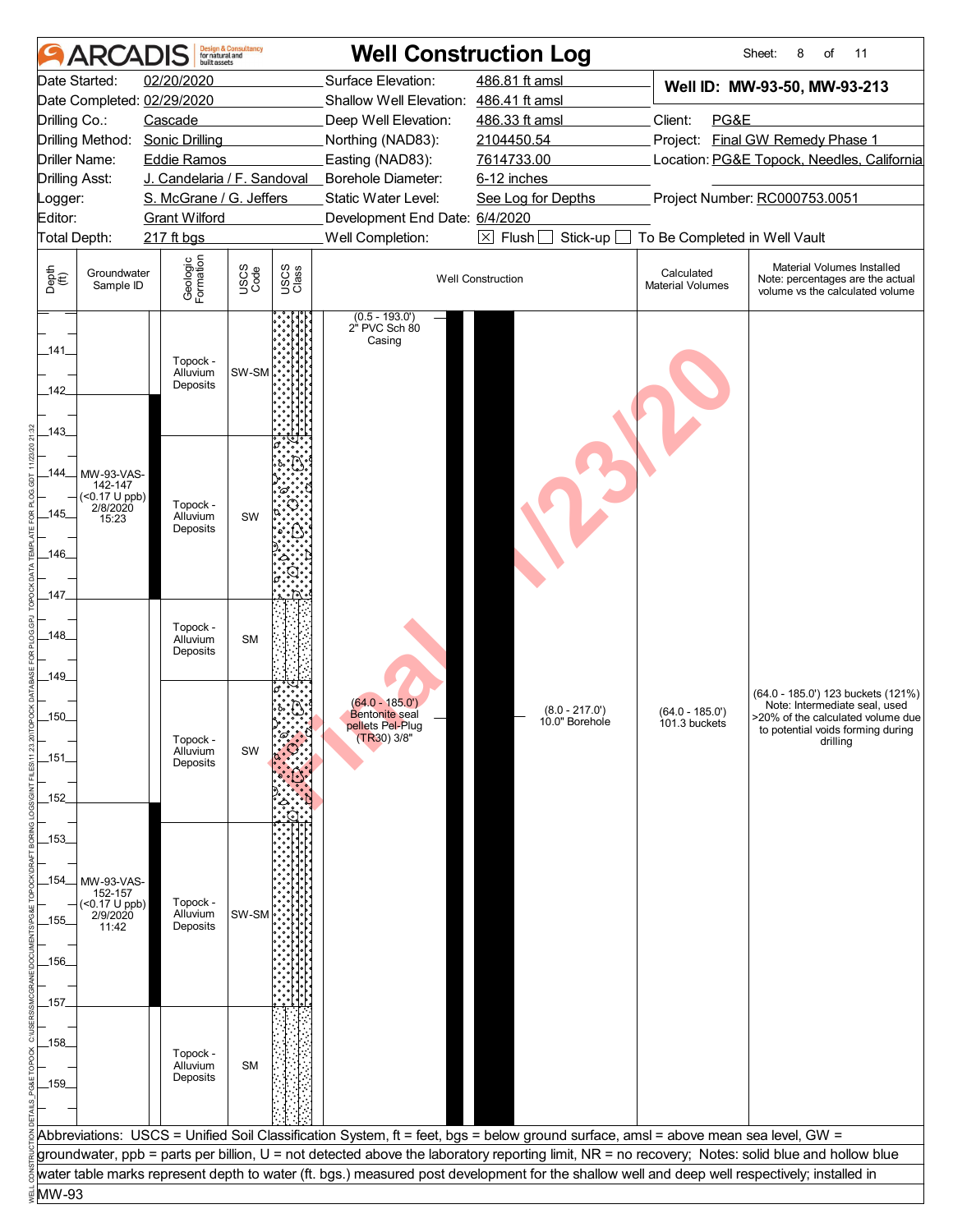|               | ARCAD                    | built assets                     | <b>Design &amp; Consultancy</b><br>for natural and |               |                                                                                                                                                  | <b>Well Construction Log</b>       |                                       | Sheet:<br>9<br>of<br>11                                                                           |  |
|---------------|--------------------------|----------------------------------|----------------------------------------------------|---------------|--------------------------------------------------------------------------------------------------------------------------------------------------|------------------------------------|---------------------------------------|---------------------------------------------------------------------------------------------------|--|
|               | Date Started:            | 02/20/2020                       |                                                    |               | Surface Elevation:                                                                                                                               | 486.81 ft amsl                     |                                       | Well ID: MW-93-50, MW-93-213                                                                      |  |
|               |                          | Date Completed: 02/29/2020       |                                                    |               | Shallow Well Elevation: 486.41 ft amsl                                                                                                           |                                    |                                       |                                                                                                   |  |
| Drilling Co.: |                          | Cascade                          |                                                    |               | Deep Well Elevation:                                                                                                                             | 486.33 ft amsl                     | Client:<br>PG&E                       |                                                                                                   |  |
|               | Drilling Method:         | <b>Sonic Drilling</b>            |                                                    |               | Northing (NAD83):                                                                                                                                | 2104450.54                         |                                       | Project: Final GW Remedy Phase 1                                                                  |  |
|               | Driller Name:            | <b>Eddie Ramos</b>               |                                                    |               | Easting (NAD83):                                                                                                                                 | 7614733.00                         |                                       | Location: PG&E Topock, Needles, California                                                        |  |
|               | <b>Drilling Asst:</b>    | J. Candelaria / F. Sandoval      |                                                    |               | Borehole Diameter:                                                                                                                               | 6-12 inches                        |                                       |                                                                                                   |  |
| Logger:       |                          | S. McGrane / G. Jeffers          |                                                    |               | Static Water Level:                                                                                                                              | See Log for Depths                 |                                       | Project Number: RC000753.0051                                                                     |  |
| Editor:       |                          | <b>Grant Wilford</b>             |                                                    |               | Development End Date: 6/4/2020                                                                                                                   |                                    |                                       |                                                                                                   |  |
|               | Total Depth:             | 217 ft bgs                       |                                                    |               | Well Completion:                                                                                                                                 | $\boxtimes$ Flush<br>Stick-up      | To Be Completed in Well Vault         |                                                                                                   |  |
| Depth<br>(ff) | Groundwater<br>Sample ID | Geologic<br>Formation            | USCS<br>Code                                       | USCS<br>Class |                                                                                                                                                  | <b>Well Construction</b>           | Calculated<br><b>Material Volumes</b> | Material Volumes Installed<br>Note: percentages are the actual<br>volume vs the calculated volume |  |
|               |                          |                                  | SM                                                 |               | $(0.5 - 193.0')$<br>2" PVC Sch 80                                                                                                                |                                    |                                       |                                                                                                   |  |
| _161_         |                          |                                  |                                                    |               | Casing                                                                                                                                           |                                    |                                       |                                                                                                   |  |
| 162           |                          | Topock -<br>Alluvium<br>Deposits | <b>GM</b>                                          |               |                                                                                                                                                  |                                    |                                       |                                                                                                   |  |
| 163           |                          |                                  |                                                    |               |                                                                                                                                                  |                                    |                                       |                                                                                                   |  |
|               |                          |                                  |                                                    |               |                                                                                                                                                  |                                    |                                       |                                                                                                   |  |
| $-164$        |                          |                                  |                                                    |               |                                                                                                                                                  |                                    |                                       |                                                                                                   |  |
|               |                          |                                  |                                                    |               |                                                                                                                                                  |                                    |                                       |                                                                                                   |  |
| _165_         |                          |                                  |                                                    |               |                                                                                                                                                  |                                    |                                       |                                                                                                   |  |
|               |                          |                                  |                                                    |               |                                                                                                                                                  |                                    |                                       |                                                                                                   |  |
| _166_         |                          | Topock -                         |                                                    |               |                                                                                                                                                  |                                    |                                       |                                                                                                   |  |
|               |                          | Alluvium<br>Deposits             | <b>SM</b>                                          |               |                                                                                                                                                  |                                    |                                       |                                                                                                   |  |
| _167_         |                          |                                  |                                                    |               |                                                                                                                                                  |                                    |                                       |                                                                                                   |  |
|               |                          |                                  |                                                    |               |                                                                                                                                                  |                                    |                                       |                                                                                                   |  |
| $-168$        |                          |                                  |                                                    |               |                                                                                                                                                  |                                    |                                       |                                                                                                   |  |
|               |                          |                                  |                                                    |               |                                                                                                                                                  |                                    |                                       |                                                                                                   |  |
| _169_         |                          |                                  |                                                    |               |                                                                                                                                                  |                                    |                                       |                                                                                                   |  |
|               |                          |                                  |                                                    |               | $(64.0 - 185.0')$                                                                                                                                |                                    |                                       | (64.0 - 185.0') 123 buckets (121%)<br>Note: Intermediate seal, used                               |  |
| _170_         |                          |                                  |                                                    |               | <b>Bentonite</b> seal<br>pellets Pel-Plug                                                                                                        | $(8.0 - 217.0')$<br>10.0" Borehole | $(64.0 - 185.0')$<br>101.3 buckets    | >20% of the calculated volume due<br>to potential voids forming during                            |  |
|               |                          | Topock -<br>Alluvium             | $SW-SM$                                            |               | $(TR30)$ 3/8"                                                                                                                                    |                                    |                                       | drilling                                                                                          |  |
| $-171$        |                          | Deposits                         |                                                    |               |                                                                                                                                                  |                                    |                                       |                                                                                                   |  |
|               |                          |                                  |                                                    |               |                                                                                                                                                  |                                    |                                       |                                                                                                   |  |
| _172          |                          |                                  |                                                    |               |                                                                                                                                                  |                                    |                                       |                                                                                                   |  |
|               |                          |                                  | <b>NR</b>                                          |               |                                                                                                                                                  |                                    |                                       |                                                                                                   |  |
| _173_         |                          |                                  |                                                    |               |                                                                                                                                                  |                                    |                                       |                                                                                                   |  |
|               |                          |                                  |                                                    |               |                                                                                                                                                  |                                    |                                       |                                                                                                   |  |
| _174_         | MW-93-VAS-<br>172-177    |                                  |                                                    |               |                                                                                                                                                  |                                    |                                       |                                                                                                   |  |
|               | $($ < 0.17 U ppb)        |                                  |                                                    |               |                                                                                                                                                  |                                    |                                       |                                                                                                   |  |
| _175_         | 2/10/2020<br>09:28       | Topock -<br>Alluvium             | SW-SM                                              |               | $(174.5 - 175.5')$<br>Centralizer                                                                                                                |                                    |                                       |                                                                                                   |  |
|               |                          | Deposits                         |                                                    |               |                                                                                                                                                  |                                    |                                       |                                                                                                   |  |
| _176_         |                          |                                  |                                                    |               |                                                                                                                                                  |                                    |                                       |                                                                                                   |  |
|               |                          |                                  |                                                    |               |                                                                                                                                                  |                                    |                                       |                                                                                                   |  |
| $-177$        |                          |                                  |                                                    |               |                                                                                                                                                  |                                    |                                       |                                                                                                   |  |
|               |                          | Topock -                         |                                                    |               |                                                                                                                                                  |                                    |                                       |                                                                                                   |  |
| _178_         |                          | Alluvium<br>Deposits             | ML                                                 |               |                                                                                                                                                  |                                    |                                       |                                                                                                   |  |
|               |                          |                                  |                                                    |               |                                                                                                                                                  |                                    |                                       |                                                                                                   |  |
| _179_         |                          |                                  |                                                    |               |                                                                                                                                                  |                                    |                                       |                                                                                                   |  |
|               |                          |                                  | <b>SM</b>                                          |               |                                                                                                                                                  |                                    |                                       |                                                                                                   |  |
|               |                          |                                  |                                                    |               | Abbreviations: USCS = Unified Soil Classification System, ft = feet, bgs = below ground surface, amsl = above mean sea level, GW =               |                                    |                                       |                                                                                                   |  |
|               |                          |                                  |                                                    |               | groundwater, ppb = parts per billion, U = not detected above the laboratory reporting limit, NR = no recovery; Notes: solid blue and hollow blue |                                    |                                       |                                                                                                   |  |
|               |                          |                                  |                                                    |               | water table marks represent depth to water (ft. bgs.) measured post development for the shallow well and deep well respectively; installed in    |                                    |                                       |                                                                                                   |  |
| MW-93         |                          |                                  |                                                    |               |                                                                                                                                                  |                                    |                                       |                                                                                                   |  |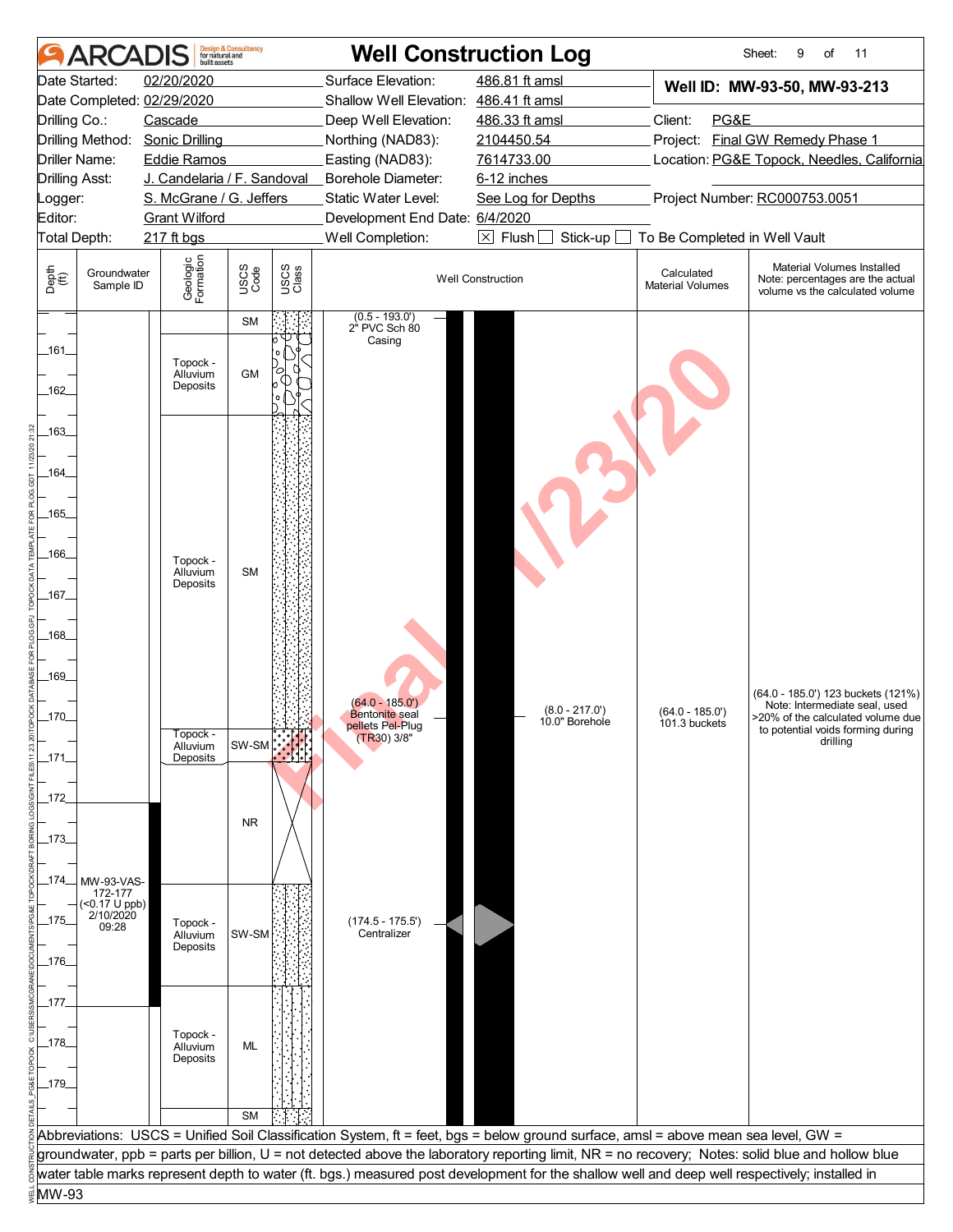| 02/20/2020<br>Surface Elevation:<br>486.81 ft amsl<br>Date Started:<br>Well ID: MW-93-50, MW-93-213<br>Shallow Well Elevation: 486.41 ft amsl<br>Date Completed: 02/29/2020<br>PG&E<br>Drilling Co.:<br>Cascade<br>Deep Well Elevation:<br>486.33 ft amsl<br>Client:<br><b>Final GW Remedy Phase 1</b><br>Drilling Method:<br><b>Sonic Drilling</b><br>Northing (NAD83):<br>2104450.54<br>Project:<br>Easting (NAD83):<br>7614733.00<br>Location: PG&E Topock, Needles, California<br>Driller Name:<br><b>Eddie Ramos</b><br>J. Candelaria / F. Sandoval<br>Borehole Diameter:<br><b>Drilling Asst:</b><br>6-12 inches<br>Project Number: RC000753.0051<br>S. McGrane / G. Jeffers<br>Static Water Level:<br>See Log for Depths<br><b>Grant Wilford</b><br>Development End Date: 6/4/2020<br>Well Completion:<br>$\boxtimes$ Flush<br>Stick-up<br>To Be Completed in Well Vault<br><b>Total Depth:</b><br>217 ft bgs<br>Geologic<br>Formation<br>Material Volumes Installed<br>USCS<br>Code<br>USCS<br>Class<br>Groundwater<br>Calculated<br><b>Well Construction</b><br>Note: percentages are the actual<br>Sample ID<br><b>Material Volumes</b><br>volume vs the calculated volume<br>$(0.5 - 193.0)$<br>2 <sup>"</sup> PVC Sch 80<br>Topock -<br>Casing<br>Alluvium<br><b>SM</b><br>Deposits<br>(64.0 - 185.0') 123 buckets (121%)<br>$(64.0 - 185.0')$<br>Topock -<br>Note: Intermediate seal, used<br>$(64.0 - 185.0')$<br><b>ML</b><br>Bentonite seal<br>Alluvium<br>>20% of the calculated volume due<br>$101.3$ buckets<br>pellets Pel-Plug<br>Deposits<br>to potential voids forming during<br>(TR30) 3/8"<br>drilling<br>Topock -<br><b>SM</b><br>Alluvium<br>Deposits<br>Topock -<br>SW-SM<br>Alluvium<br>$(185.0 - 191.0)$ 8.5 bags $(135%)$<br>Note: Transition sand, used >20%<br>Deposits<br>$(185.0 - 191.0')$<br>$(185.0 - 191.0')$<br>Topock -<br>of the calculated volume due to<br><b>ML</b><br>Cemex #60 (40x70)<br>6.3 bags<br>Alluvium<br>potential voids forming during<br>Lapis Lustre Sand<br>Deposits<br>drilling.<br>Topock -<br>$(8.0 - 217.0')$<br>10.0" Borehole<br><b>SM</b><br>Alluvium<br>Deposits<br>Topock -<br>Alluvium<br><b>SM</b><br>Deposits<br>$(193.0 - 213.0')$<br>2" 0.020-Slot Sch 80<br><b>PVC Screen</b><br>MW-93-VAS-<br>192-197<br>$(0.033 \text{ U}$<br>ppb)<br><b>SM</b><br>$(191.0 - 216.0)$ 33 bags $(125%)$<br>2/10/2020<br>$(191.0 - 216.0')$<br>Note: Filter pack, used >20% of<br>14:53<br>$(191.0 - 216.0')$<br>Cemex #3 MESH<br>the calculated volume due to<br>$26.3$ bags<br>(8x20) Lapis Lustre<br>potential voids forming during<br>Sand<br>drilling.<br>Topock -<br><b>SM</b><br>Alluvium<br>Deposits<br>Abbreviations: USCS = Unified Soil Classification System, ft = feet, bgs = below ground surface, amsl = above mean sea level, GW =<br>groundwater, ppb = parts per billion, U = not detected above the laboratory reporting limit, NR = no recovery; Notes: solid blue and hollow blue<br>water table marks represent depth to water (ft. bgs.) measured post development for the shallow well and deep well respectively; installed in |                                | <b>ARCADIS</b> | built assets | <b>Design &amp; Consultancy</b><br>for natural and |  | <b>Well Construction Log</b> | Sheet:<br>10<br>οf<br>11 |
|-------------------------------------------------------------------------------------------------------------------------------------------------------------------------------------------------------------------------------------------------------------------------------------------------------------------------------------------------------------------------------------------------------------------------------------------------------------------------------------------------------------------------------------------------------------------------------------------------------------------------------------------------------------------------------------------------------------------------------------------------------------------------------------------------------------------------------------------------------------------------------------------------------------------------------------------------------------------------------------------------------------------------------------------------------------------------------------------------------------------------------------------------------------------------------------------------------------------------------------------------------------------------------------------------------------------------------------------------------------------------------------------------------------------------------------------------------------------------------------------------------------------------------------------------------------------------------------------------------------------------------------------------------------------------------------------------------------------------------------------------------------------------------------------------------------------------------------------------------------------------------------------------------------------------------------------------------------------------------------------------------------------------------------------------------------------------------------------------------------------------------------------------------------------------------------------------------------------------------------------------------------------------------------------------------------------------------------------------------------------------------------------------------------------------------------------------------------------------------------------------------------------------------------------------------------------------------------------------------------------------------------------------------------------------------------------------------------------------------------------------------------------------------------------------------------------------------------------------------------------------------------------------------------------------------------------------------------------------------------------------------------------------------------------------------------------------------------------------------------------|--------------------------------|----------------|--------------|----------------------------------------------------|--|------------------------------|--------------------------|
|                                                                                                                                                                                                                                                                                                                                                                                                                                                                                                                                                                                                                                                                                                                                                                                                                                                                                                                                                                                                                                                                                                                                                                                                                                                                                                                                                                                                                                                                                                                                                                                                                                                                                                                                                                                                                                                                                                                                                                                                                                                                                                                                                                                                                                                                                                                                                                                                                                                                                                                                                                                                                                                                                                                                                                                                                                                                                                                                                                                                                                                                                                                   |                                |                |              |                                                    |  |                              |                          |
|                                                                                                                                                                                                                                                                                                                                                                                                                                                                                                                                                                                                                                                                                                                                                                                                                                                                                                                                                                                                                                                                                                                                                                                                                                                                                                                                                                                                                                                                                                                                                                                                                                                                                                                                                                                                                                                                                                                                                                                                                                                                                                                                                                                                                                                                                                                                                                                                                                                                                                                                                                                                                                                                                                                                                                                                                                                                                                                                                                                                                                                                                                                   |                                |                |              |                                                    |  |                              |                          |
|                                                                                                                                                                                                                                                                                                                                                                                                                                                                                                                                                                                                                                                                                                                                                                                                                                                                                                                                                                                                                                                                                                                                                                                                                                                                                                                                                                                                                                                                                                                                                                                                                                                                                                                                                                                                                                                                                                                                                                                                                                                                                                                                                                                                                                                                                                                                                                                                                                                                                                                                                                                                                                                                                                                                                                                                                                                                                                                                                                                                                                                                                                                   |                                |                |              |                                                    |  |                              |                          |
|                                                                                                                                                                                                                                                                                                                                                                                                                                                                                                                                                                                                                                                                                                                                                                                                                                                                                                                                                                                                                                                                                                                                                                                                                                                                                                                                                                                                                                                                                                                                                                                                                                                                                                                                                                                                                                                                                                                                                                                                                                                                                                                                                                                                                                                                                                                                                                                                                                                                                                                                                                                                                                                                                                                                                                                                                                                                                                                                                                                                                                                                                                                   |                                |                |              |                                                    |  |                              |                          |
|                                                                                                                                                                                                                                                                                                                                                                                                                                                                                                                                                                                                                                                                                                                                                                                                                                                                                                                                                                                                                                                                                                                                                                                                                                                                                                                                                                                                                                                                                                                                                                                                                                                                                                                                                                                                                                                                                                                                                                                                                                                                                                                                                                                                                                                                                                                                                                                                                                                                                                                                                                                                                                                                                                                                                                                                                                                                                                                                                                                                                                                                                                                   |                                |                |              |                                                    |  |                              |                          |
|                                                                                                                                                                                                                                                                                                                                                                                                                                                                                                                                                                                                                                                                                                                                                                                                                                                                                                                                                                                                                                                                                                                                                                                                                                                                                                                                                                                                                                                                                                                                                                                                                                                                                                                                                                                                                                                                                                                                                                                                                                                                                                                                                                                                                                                                                                                                                                                                                                                                                                                                                                                                                                                                                                                                                                                                                                                                                                                                                                                                                                                                                                                   |                                |                |              |                                                    |  |                              |                          |
|                                                                                                                                                                                                                                                                                                                                                                                                                                                                                                                                                                                                                                                                                                                                                                                                                                                                                                                                                                                                                                                                                                                                                                                                                                                                                                                                                                                                                                                                                                                                                                                                                                                                                                                                                                                                                                                                                                                                                                                                                                                                                                                                                                                                                                                                                                                                                                                                                                                                                                                                                                                                                                                                                                                                                                                                                                                                                                                                                                                                                                                                                                                   | _ogger:                        |                |              |                                                    |  |                              |                          |
|                                                                                                                                                                                                                                                                                                                                                                                                                                                                                                                                                                                                                                                                                                                                                                                                                                                                                                                                                                                                                                                                                                                                                                                                                                                                                                                                                                                                                                                                                                                                                                                                                                                                                                                                                                                                                                                                                                                                                                                                                                                                                                                                                                                                                                                                                                                                                                                                                                                                                                                                                                                                                                                                                                                                                                                                                                                                                                                                                                                                                                                                                                                   | Editor:                        |                |              |                                                    |  |                              |                          |
|                                                                                                                                                                                                                                                                                                                                                                                                                                                                                                                                                                                                                                                                                                                                                                                                                                                                                                                                                                                                                                                                                                                                                                                                                                                                                                                                                                                                                                                                                                                                                                                                                                                                                                                                                                                                                                                                                                                                                                                                                                                                                                                                                                                                                                                                                                                                                                                                                                                                                                                                                                                                                                                                                                                                                                                                                                                                                                                                                                                                                                                                                                                   |                                |                |              |                                                    |  |                              |                          |
|                                                                                                                                                                                                                                                                                                                                                                                                                                                                                                                                                                                                                                                                                                                                                                                                                                                                                                                                                                                                                                                                                                                                                                                                                                                                                                                                                                                                                                                                                                                                                                                                                                                                                                                                                                                                                                                                                                                                                                                                                                                                                                                                                                                                                                                                                                                                                                                                                                                                                                                                                                                                                                                                                                                                                                                                                                                                                                                                                                                                                                                                                                                   | Depth<br>$\bigoplus_{i=1}^{n}$ |                |              |                                                    |  |                              |                          |
|                                                                                                                                                                                                                                                                                                                                                                                                                                                                                                                                                                                                                                                                                                                                                                                                                                                                                                                                                                                                                                                                                                                                                                                                                                                                                                                                                                                                                                                                                                                                                                                                                                                                                                                                                                                                                                                                                                                                                                                                                                                                                                                                                                                                                                                                                                                                                                                                                                                                                                                                                                                                                                                                                                                                                                                                                                                                                                                                                                                                                                                                                                                   | $-181$                         |                |              |                                                    |  |                              |                          |
|                                                                                                                                                                                                                                                                                                                                                                                                                                                                                                                                                                                                                                                                                                                                                                                                                                                                                                                                                                                                                                                                                                                                                                                                                                                                                                                                                                                                                                                                                                                                                                                                                                                                                                                                                                                                                                                                                                                                                                                                                                                                                                                                                                                                                                                                                                                                                                                                                                                                                                                                                                                                                                                                                                                                                                                                                                                                                                                                                                                                                                                                                                                   | 182<br>183                     |                |              |                                                    |  |                              |                          |
|                                                                                                                                                                                                                                                                                                                                                                                                                                                                                                                                                                                                                                                                                                                                                                                                                                                                                                                                                                                                                                                                                                                                                                                                                                                                                                                                                                                                                                                                                                                                                                                                                                                                                                                                                                                                                                                                                                                                                                                                                                                                                                                                                                                                                                                                                                                                                                                                                                                                                                                                                                                                                                                                                                                                                                                                                                                                                                                                                                                                                                                                                                                   | 184                            |                |              |                                                    |  |                              |                          |
|                                                                                                                                                                                                                                                                                                                                                                                                                                                                                                                                                                                                                                                                                                                                                                                                                                                                                                                                                                                                                                                                                                                                                                                                                                                                                                                                                                                                                                                                                                                                                                                                                                                                                                                                                                                                                                                                                                                                                                                                                                                                                                                                                                                                                                                                                                                                                                                                                                                                                                                                                                                                                                                                                                                                                                                                                                                                                                                                                                                                                                                                                                                   | $-185$<br>$-186$               |                |              |                                                    |  |                              |                          |
|                                                                                                                                                                                                                                                                                                                                                                                                                                                                                                                                                                                                                                                                                                                                                                                                                                                                                                                                                                                                                                                                                                                                                                                                                                                                                                                                                                                                                                                                                                                                                                                                                                                                                                                                                                                                                                                                                                                                                                                                                                                                                                                                                                                                                                                                                                                                                                                                                                                                                                                                                                                                                                                                                                                                                                                                                                                                                                                                                                                                                                                                                                                   | _187_                          |                |              |                                                    |  |                              |                          |
|                                                                                                                                                                                                                                                                                                                                                                                                                                                                                                                                                                                                                                                                                                                                                                                                                                                                                                                                                                                                                                                                                                                                                                                                                                                                                                                                                                                                                                                                                                                                                                                                                                                                                                                                                                                                                                                                                                                                                                                                                                                                                                                                                                                                                                                                                                                                                                                                                                                                                                                                                                                                                                                                                                                                                                                                                                                                                                                                                                                                                                                                                                                   | $-188$<br>.189_                |                |              |                                                    |  |                              |                          |
|                                                                                                                                                                                                                                                                                                                                                                                                                                                                                                                                                                                                                                                                                                                                                                                                                                                                                                                                                                                                                                                                                                                                                                                                                                                                                                                                                                                                                                                                                                                                                                                                                                                                                                                                                                                                                                                                                                                                                                                                                                                                                                                                                                                                                                                                                                                                                                                                                                                                                                                                                                                                                                                                                                                                                                                                                                                                                                                                                                                                                                                                                                                   | 190<br>_191_                   |                |              |                                                    |  |                              |                          |
|                                                                                                                                                                                                                                                                                                                                                                                                                                                                                                                                                                                                                                                                                                                                                                                                                                                                                                                                                                                                                                                                                                                                                                                                                                                                                                                                                                                                                                                                                                                                                                                                                                                                                                                                                                                                                                                                                                                                                                                                                                                                                                                                                                                                                                                                                                                                                                                                                                                                                                                                                                                                                                                                                                                                                                                                                                                                                                                                                                                                                                                                                                                   | 192                            |                |              |                                                    |  |                              |                          |
|                                                                                                                                                                                                                                                                                                                                                                                                                                                                                                                                                                                                                                                                                                                                                                                                                                                                                                                                                                                                                                                                                                                                                                                                                                                                                                                                                                                                                                                                                                                                                                                                                                                                                                                                                                                                                                                                                                                                                                                                                                                                                                                                                                                                                                                                                                                                                                                                                                                                                                                                                                                                                                                                                                                                                                                                                                                                                                                                                                                                                                                                                                                   | 193<br>$-194$                  |                |              |                                                    |  |                              |                          |
|                                                                                                                                                                                                                                                                                                                                                                                                                                                                                                                                                                                                                                                                                                                                                                                                                                                                                                                                                                                                                                                                                                                                                                                                                                                                                                                                                                                                                                                                                                                                                                                                                                                                                                                                                                                                                                                                                                                                                                                                                                                                                                                                                                                                                                                                                                                                                                                                                                                                                                                                                                                                                                                                                                                                                                                                                                                                                                                                                                                                                                                                                                                   | $-195$                         |                |              |                                                    |  |                              |                          |
|                                                                                                                                                                                                                                                                                                                                                                                                                                                                                                                                                                                                                                                                                                                                                                                                                                                                                                                                                                                                                                                                                                                                                                                                                                                                                                                                                                                                                                                                                                                                                                                                                                                                                                                                                                                                                                                                                                                                                                                                                                                                                                                                                                                                                                                                                                                                                                                                                                                                                                                                                                                                                                                                                                                                                                                                                                                                                                                                                                                                                                                                                                                   | _196_                          |                |              |                                                    |  |                              |                          |
|                                                                                                                                                                                                                                                                                                                                                                                                                                                                                                                                                                                                                                                                                                                                                                                                                                                                                                                                                                                                                                                                                                                                                                                                                                                                                                                                                                                                                                                                                                                                                                                                                                                                                                                                                                                                                                                                                                                                                                                                                                                                                                                                                                                                                                                                                                                                                                                                                                                                                                                                                                                                                                                                                                                                                                                                                                                                                                                                                                                                                                                                                                                   | _197_<br>_198_<br>$-199-$      |                |              |                                                    |  |                              |                          |
|                                                                                                                                                                                                                                                                                                                                                                                                                                                                                                                                                                                                                                                                                                                                                                                                                                                                                                                                                                                                                                                                                                                                                                                                                                                                                                                                                                                                                                                                                                                                                                                                                                                                                                                                                                                                                                                                                                                                                                                                                                                                                                                                                                                                                                                                                                                                                                                                                                                                                                                                                                                                                                                                                                                                                                                                                                                                                                                                                                                                                                                                                                                   |                                |                |              |                                                    |  |                              |                          |
|                                                                                                                                                                                                                                                                                                                                                                                                                                                                                                                                                                                                                                                                                                                                                                                                                                                                                                                                                                                                                                                                                                                                                                                                                                                                                                                                                                                                                                                                                                                                                                                                                                                                                                                                                                                                                                                                                                                                                                                                                                                                                                                                                                                                                                                                                                                                                                                                                                                                                                                                                                                                                                                                                                                                                                                                                                                                                                                                                                                                                                                                                                                   |                                |                |              |                                                    |  |                              |                          |
|                                                                                                                                                                                                                                                                                                                                                                                                                                                                                                                                                                                                                                                                                                                                                                                                                                                                                                                                                                                                                                                                                                                                                                                                                                                                                                                                                                                                                                                                                                                                                                                                                                                                                                                                                                                                                                                                                                                                                                                                                                                                                                                                                                                                                                                                                                                                                                                                                                                                                                                                                                                                                                                                                                                                                                                                                                                                                                                                                                                                                                                                                                                   |                                |                |              |                                                    |  |                              |                          |
|                                                                                                                                                                                                                                                                                                                                                                                                                                                                                                                                                                                                                                                                                                                                                                                                                                                                                                                                                                                                                                                                                                                                                                                                                                                                                                                                                                                                                                                                                                                                                                                                                                                                                                                                                                                                                                                                                                                                                                                                                                                                                                                                                                                                                                                                                                                                                                                                                                                                                                                                                                                                                                                                                                                                                                                                                                                                                                                                                                                                                                                                                                                   |                                |                |              |                                                    |  |                              |                          |
|                                                                                                                                                                                                                                                                                                                                                                                                                                                                                                                                                                                                                                                                                                                                                                                                                                                                                                                                                                                                                                                                                                                                                                                                                                                                                                                                                                                                                                                                                                                                                                                                                                                                                                                                                                                                                                                                                                                                                                                                                                                                                                                                                                                                                                                                                                                                                                                                                                                                                                                                                                                                                                                                                                                                                                                                                                                                                                                                                                                                                                                                                                                   | MW-93                          |                |              |                                                    |  |                              |                          |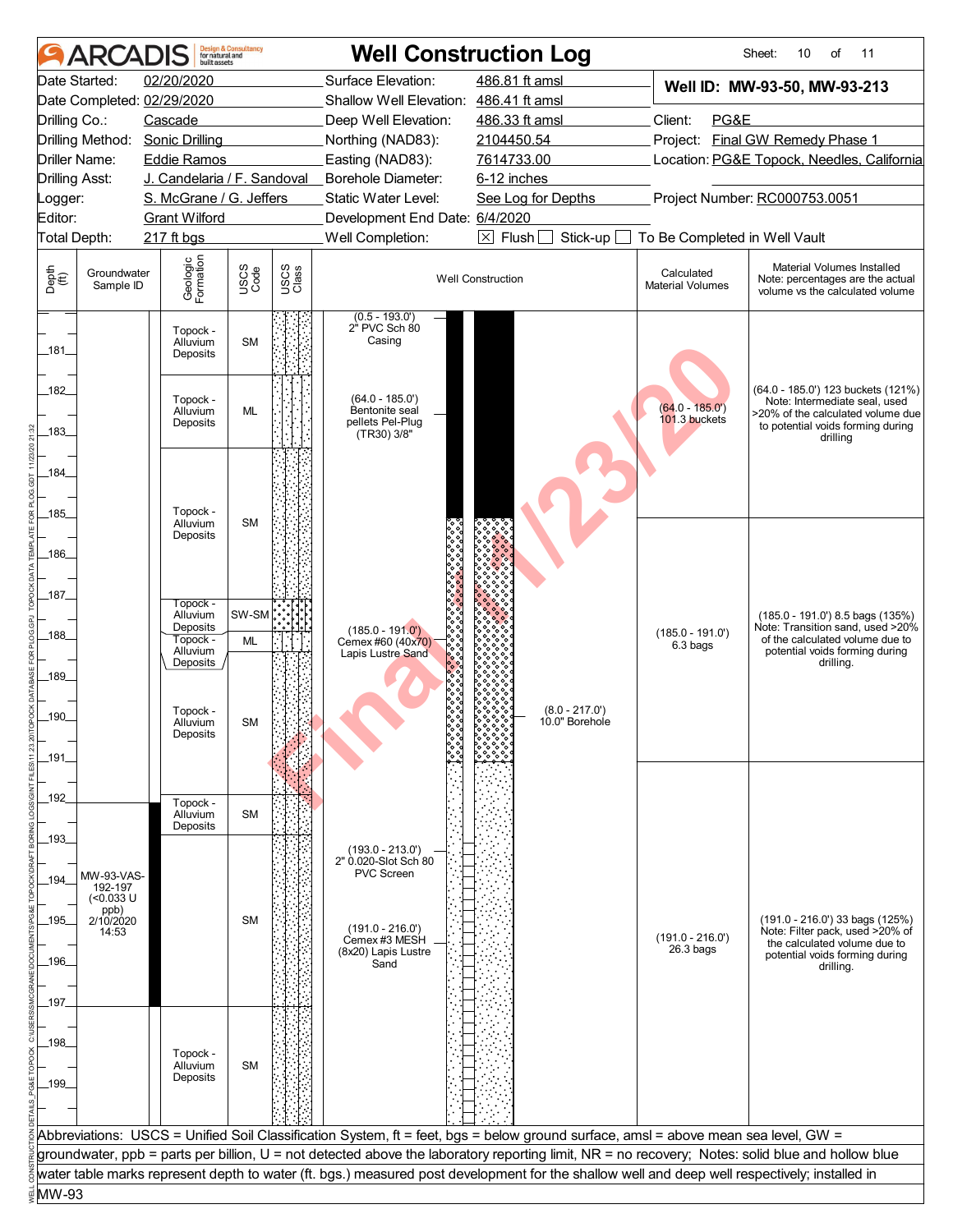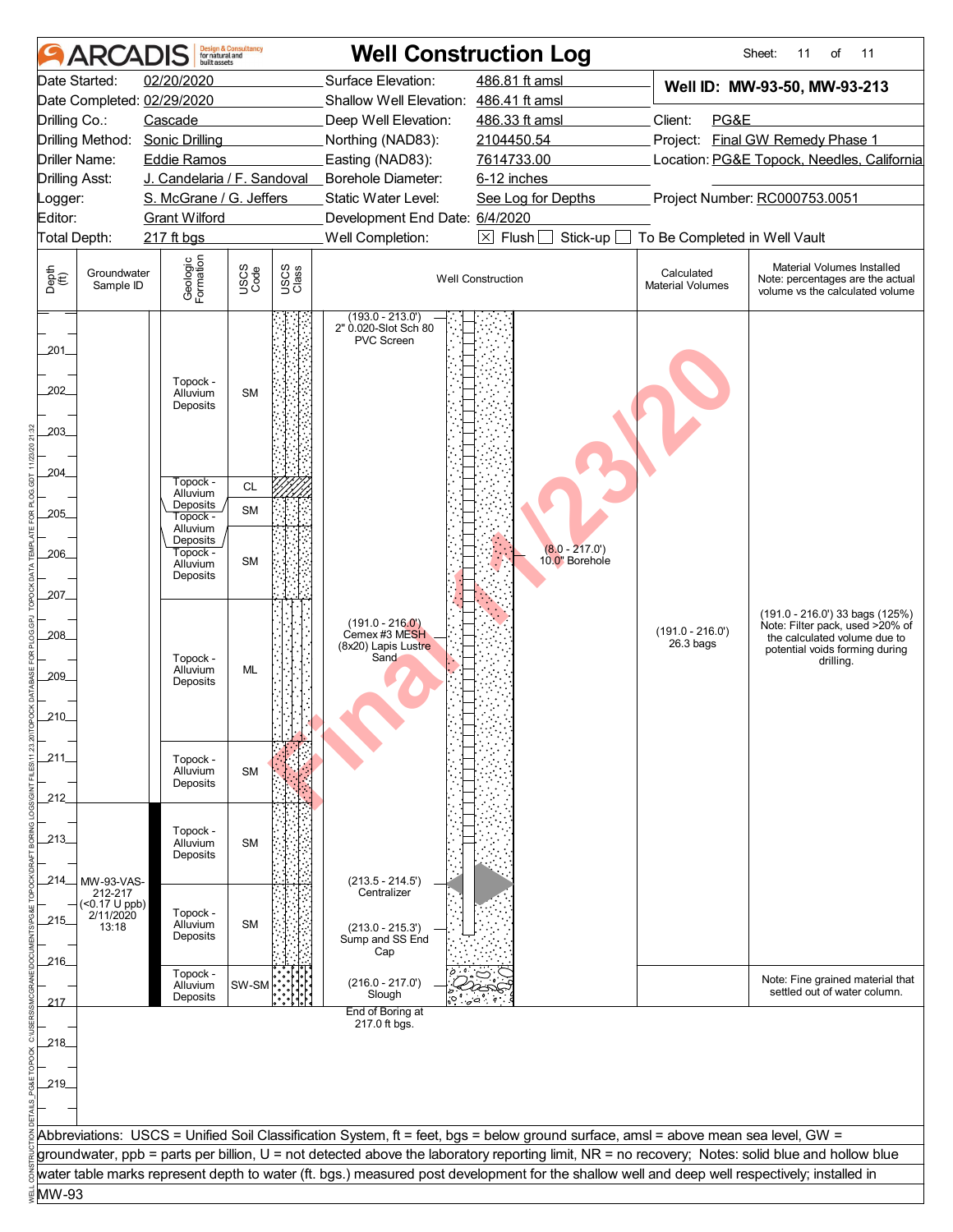| Date Started:<br>02/04/2020<br>Surface Elevation:<br>486.81 ft amsl<br>Boring No.: MW-93<br>Date Completed: 02/18/2020<br>Northing (NAD83):<br>2104450.54<br>Client:<br>PG&E<br>Drilling Co.:<br>Cascade<br>Easting (NAD83):<br>7614733.00<br>Final GW Remedy Phase 1<br>Drilling Method:<br>Sonic Drilling<br>Total Depth:<br>217 ft bgs<br>Project:<br>Boart Longyear Track Mount_ Borehole Diameter:<br>6-12 inches<br>Location: PG&E Topock, Needles,<br>Drill Rig Type:<br>Driller Name:<br><b>Eddie Ramos</b><br>Depth to First Water: 31.8 ft bgs<br>California<br>4 inch x 10 ft Core Barrel<br>J. Candelaria / F. Sandoval _ Sampling Method:<br><b>Drilling Asst:</b><br>Project Number: RC000753.0051<br>S. McGrane / G. Jeffers<br>Sampling Interval:<br><b>Continuous</b><br>_ogger:<br>$\boxed{\times}$ Yes<br><b>Grant Willford</b><br>Converted to Well:<br>$\perp$<br>No<br>Geologic<br>Formation<br>Recovery<br>(in)<br>USCS<br>Class<br>USCS<br>Code<br>Depth<br>(ft)<br>Sieve<br>Groundwater<br>Soil Description<br><b>Drilling Notes</b><br>Sample ID<br>Sample ID<br>(0.0 - 5.0') Topock - Alluvium Deposits; Silty sand with gravel<br>$(0.0 - 5.0)$<br>(SM); brown (7.5YR 4/4); very fine grained to very coarse grained,<br>Hand augered<br>angular to subround; some granules to very large pebbles, angular<br>for utility<br>$1-$<br>to subangular; little small to large cobbles, angular to subangular;<br>clearance.<br>little silt; trace boulders, subangular; coarser clasts composed of<br>metadiorite; dry; logged from hand auger cuttings<br>$\overline{2}$<br>Topock -<br><b>SM</b><br>60<br>Alluvium<br>Deposits<br>3<br>5<br>Topock -<br>$(5.0 - 12.0)$<br>(5.0 - 5.5') Topock - Alluvium Deposits; Well graded sand with<br>SW<br>Alluvium<br>Core fell out of<br>gravel (SW); brown (7.5YR 4/4); very fine grained to medium<br>Deposits<br>core barrel<br>grained, angular to subround; some coarse to very coarse grained<br>6<br>sand, angular to subround; little granules to very large pebbles,<br>during bagging<br>lost from 5.5 to<br>angular to subangular; trace small cobbles, subangular; trace silt;<br>trace clay; coarser clasts composed of metadiorite; dry to moist<br>8.5 ft bgs.<br>7<br>$(5.5 - 8.5)$ No recovery (NR); see drilling notes<br><b>NR</b><br>8<br>48<br>5.97<br>(8.5 - 9.5') Topock - Alluvium Deposits; Well graded sand with<br>Topock -<br>9<br>gravel (SW); dark grayish brown / dark yellowish brown (10YR<br>Alluvium<br>SW<br>4/2); very fine grained to medium grained, angular to subround;<br>Deposits<br>some coarse to very coarse grained sand, angular to subround;<br>No Sieve<br>little granules to very large pebbles, angular to subangular; trace<br>.10.<br>Topock -<br>Samples<br>small cobbles, subangular; trace silt; coarser clasts composed of<br><b>GW</b><br>Alluvium<br>Collected<br><b>A.</b> $\cdot$ metadiorite; dry to moist<br><b>Deposits</b><br>(9.5 - 11.0') Topock - Alluvium Deposits; Well graded gravel with<br>.11<br>sand (GW); dark grayish brown / dark yellowish brown (10YR 4/2);<br>Topock -<br>granules to medium pebbles, angular to subround; some very fine<br><b>SM</b><br>Alluvium<br>to very coarse grained sand, angular to subround; trace large to<br><b>Deposits</b><br>.12.<br>very large pebbles, angular to subangular; trace silt; coarser<br>$(12.0 - 17.0')$<br>clasts composed of metadiorite; dry to moist<br>Topock -<br>Normal drilling<br>(11.0 - 12.0') Topock - Alluvium Deposits; Silty sand with gravel<br>Alluvium<br>GW-GM<br>(SM); brown (10YR 4/3); very fine grained to very coarse grained,<br>.13.<br>Deposits<br>156<br>angular to subround; little granules to large pebbles, angular to<br>subround; little silt; trace small cobbles, subangular; trace clay;<br>coarser clasts composed of metadiorite; dry to moist<br>.14.<br>(12.0 - 13.3') Topock - Alluvium Deposits; Well graded gravel with<br>silt and sand (GW-GM); dark yellowish brown (10YR 4/4);<br>60<br>granules to very large pebbles, angular to subround; and very fine<br>.15.<br>to very coarse grained sand, angular to subround; little silt; trace<br>small cobbles, angular; coarser clasts composed of metadiorite;<br>dry to moist<br>(13.3 - 19.0') Topock - Alluvium Deposits; Well graded sand with<br>Topock -<br>.16.<br>Alluvium<br>silt and gravel (SW-SM); dark grayish brown / dark yellowish<br>Deposits<br>brown (10YR 4/2); very fine grained to very coarse grained,<br>angular to subround; some granules to very large pebbles, angular<br>.17<br>to subround; little silt; trace small cobbles, subangular; coarser<br>$(17.0 - 22.0')$<br>clasts composed of metadiorite; dry to moist<br>Clean out run<br>(15.8') brown (10YR 4/3); increase in granules and pebbles,<br>not conducted<br>.18.<br>decrease in sand<br>after<br>(18'); little small cobbles, angular to subangular<br>advancing<br>10-inch<br>.19.<br>casing, core<br>(19.0 - 20.0') Topock - Alluvium Deposits; Well graded sand with<br>barrel filled at<br>Topock -<br>gravel (SW); brown (10YR 4/3); very fine grained to very coarse<br>22 ft bgs. top<br>SW<br>Alluvium<br>grained, angular to round; some granules to very large pebbles,<br>foot slough.<br>Deposits<br>Abbreviations: USCS = Unified Soil Classification System, ft = feet, bgs = below ground surface, amsl = above mean sea level, GW =<br>groundwater, ppb = parts per billion, U = not detected above the laboratory reporting limit, NR = no recovery; Notes: blue water table symbol<br>represents depth to water measured during the first VAS interval; apparent partial recoveries can be the result of potential compaction of sediments<br>in the core bag; wells MW-93-50, MW-93-213 installed in borehole |         | <b>ARCADIS</b> | <b>Design &amp; Consultancy</b><br>for natural and<br>built assets |  | <b>Boring Log</b> | Sheet: | 1<br>of | 11                                |
|---------------------------------------------------------------------------------------------------------------------------------------------------------------------------------------------------------------------------------------------------------------------------------------------------------------------------------------------------------------------------------------------------------------------------------------------------------------------------------------------------------------------------------------------------------------------------------------------------------------------------------------------------------------------------------------------------------------------------------------------------------------------------------------------------------------------------------------------------------------------------------------------------------------------------------------------------------------------------------------------------------------------------------------------------------------------------------------------------------------------------------------------------------------------------------------------------------------------------------------------------------------------------------------------------------------------------------------------------------------------------------------------------------------------------------------------------------------------------------------------------------------------------------------------------------------------------------------------------------------------------------------------------------------------------------------------------------------------------------------------------------------------------------------------------------------------------------------------------------------------------------------------------------------------------------------------------------------------------------------------------------------------------------------------------------------------------------------------------------------------------------------------------------------------------------------------------------------------------------------------------------------------------------------------------------------------------------------------------------------------------------------------------------------------------------------------------------------------------------------------------------------------------------------------------------------------------------------------------------------------------------------------------------------------------------------------------------------------------------------------------------------------------------------------------------------------------------------------------------------------------------------------------------------------------------------------------------------------------------------------------------------------------------------------------------------------------------------------------------------------------------------------------------------------------------------------------------------------------------------------------------------------------------------------------------------------------------------------------------------------------------------------------------------------------------------------------------------------------------------------------------------------------------------------------------------------------------------------------------------------------------------------------------------------------------------------------------------------------------------------------------------------------------------------------------------------------------------------------------------------------------------------------------------------------------------------------------------------------------------------------------------------------------------------------------------------------------------------------------------------------------------------------------------------------------------------------------------------------------------------------------------------------------------------------------------------------------------------------------------------------------------------------------------------------------------------------------------------------------------------------------------------------------------------------------------------------------------------------------------------------------------------------------------------------------------------------------------------------------------------------------------------------------------------------------------------------------------------------------------------------------------------------------------------------------------------------------------------------------------------------------------------------------------------------------------------------------------------------------------------------------------------------------------------------------------------------------------------------------------------------------------------------------------------------------------------------------------------------------------------------------------------------------------------------------------------------------------------------------------------------------------------------------------------------------------------------------------------------------------------------------------------------------------------------------------------------------------------------------------------------------------------------------------------------------------------------------|---------|----------------|--------------------------------------------------------------------|--|-------------------|--------|---------|-----------------------------------|
|                                                                                                                                                                                                                                                                                                                                                                                                                                                                                                                                                                                                                                                                                                                                                                                                                                                                                                                                                                                                                                                                                                                                                                                                                                                                                                                                                                                                                                                                                                                                                                                                                                                                                                                                                                                                                                                                                                                                                                                                                                                                                                                                                                                                                                                                                                                                                                                                                                                                                                                                                                                                                                                                                                                                                                                                                                                                                                                                                                                                                                                                                                                                                                                                                                                                                                                                                                                                                                                                                                                                                                                                                                                                                                                                                                                                                                                                                                                                                                                                                                                                                                                                                                                                                                                                                                                                                                                                                                                                                                                                                                                                                                                                                                                                                                                                                                                                                                                                                                                                                                                                                                                                                                                                                                                                                                                                                                                                                                                                                                                                                                                                                                                                                                                                                                                                                                 |         |                |                                                                    |  |                   |        |         |                                   |
|                                                                                                                                                                                                                                                                                                                                                                                                                                                                                                                                                                                                                                                                                                                                                                                                                                                                                                                                                                                                                                                                                                                                                                                                                                                                                                                                                                                                                                                                                                                                                                                                                                                                                                                                                                                                                                                                                                                                                                                                                                                                                                                                                                                                                                                                                                                                                                                                                                                                                                                                                                                                                                                                                                                                                                                                                                                                                                                                                                                                                                                                                                                                                                                                                                                                                                                                                                                                                                                                                                                                                                                                                                                                                                                                                                                                                                                                                                                                                                                                                                                                                                                                                                                                                                                                                                                                                                                                                                                                                                                                                                                                                                                                                                                                                                                                                                                                                                                                                                                                                                                                                                                                                                                                                                                                                                                                                                                                                                                                                                                                                                                                                                                                                                                                                                                                                                 |         |                |                                                                    |  |                   |        |         |                                   |
|                                                                                                                                                                                                                                                                                                                                                                                                                                                                                                                                                                                                                                                                                                                                                                                                                                                                                                                                                                                                                                                                                                                                                                                                                                                                                                                                                                                                                                                                                                                                                                                                                                                                                                                                                                                                                                                                                                                                                                                                                                                                                                                                                                                                                                                                                                                                                                                                                                                                                                                                                                                                                                                                                                                                                                                                                                                                                                                                                                                                                                                                                                                                                                                                                                                                                                                                                                                                                                                                                                                                                                                                                                                                                                                                                                                                                                                                                                                                                                                                                                                                                                                                                                                                                                                                                                                                                                                                                                                                                                                                                                                                                                                                                                                                                                                                                                                                                                                                                                                                                                                                                                                                                                                                                                                                                                                                                                                                                                                                                                                                                                                                                                                                                                                                                                                                                                 |         |                |                                                                    |  |                   |        |         |                                   |
|                                                                                                                                                                                                                                                                                                                                                                                                                                                                                                                                                                                                                                                                                                                                                                                                                                                                                                                                                                                                                                                                                                                                                                                                                                                                                                                                                                                                                                                                                                                                                                                                                                                                                                                                                                                                                                                                                                                                                                                                                                                                                                                                                                                                                                                                                                                                                                                                                                                                                                                                                                                                                                                                                                                                                                                                                                                                                                                                                                                                                                                                                                                                                                                                                                                                                                                                                                                                                                                                                                                                                                                                                                                                                                                                                                                                                                                                                                                                                                                                                                                                                                                                                                                                                                                                                                                                                                                                                                                                                                                                                                                                                                                                                                                                                                                                                                                                                                                                                                                                                                                                                                                                                                                                                                                                                                                                                                                                                                                                                                                                                                                                                                                                                                                                                                                                                                 |         |                |                                                                    |  |                   |        |         |                                   |
|                                                                                                                                                                                                                                                                                                                                                                                                                                                                                                                                                                                                                                                                                                                                                                                                                                                                                                                                                                                                                                                                                                                                                                                                                                                                                                                                                                                                                                                                                                                                                                                                                                                                                                                                                                                                                                                                                                                                                                                                                                                                                                                                                                                                                                                                                                                                                                                                                                                                                                                                                                                                                                                                                                                                                                                                                                                                                                                                                                                                                                                                                                                                                                                                                                                                                                                                                                                                                                                                                                                                                                                                                                                                                                                                                                                                                                                                                                                                                                                                                                                                                                                                                                                                                                                                                                                                                                                                                                                                                                                                                                                                                                                                                                                                                                                                                                                                                                                                                                                                                                                                                                                                                                                                                                                                                                                                                                                                                                                                                                                                                                                                                                                                                                                                                                                                                                 |         |                |                                                                    |  |                   |        |         |                                   |
|                                                                                                                                                                                                                                                                                                                                                                                                                                                                                                                                                                                                                                                                                                                                                                                                                                                                                                                                                                                                                                                                                                                                                                                                                                                                                                                                                                                                                                                                                                                                                                                                                                                                                                                                                                                                                                                                                                                                                                                                                                                                                                                                                                                                                                                                                                                                                                                                                                                                                                                                                                                                                                                                                                                                                                                                                                                                                                                                                                                                                                                                                                                                                                                                                                                                                                                                                                                                                                                                                                                                                                                                                                                                                                                                                                                                                                                                                                                                                                                                                                                                                                                                                                                                                                                                                                                                                                                                                                                                                                                                                                                                                                                                                                                                                                                                                                                                                                                                                                                                                                                                                                                                                                                                                                                                                                                                                                                                                                                                                                                                                                                                                                                                                                                                                                                                                                 |         |                |                                                                    |  |                   |        |         |                                   |
|                                                                                                                                                                                                                                                                                                                                                                                                                                                                                                                                                                                                                                                                                                                                                                                                                                                                                                                                                                                                                                                                                                                                                                                                                                                                                                                                                                                                                                                                                                                                                                                                                                                                                                                                                                                                                                                                                                                                                                                                                                                                                                                                                                                                                                                                                                                                                                                                                                                                                                                                                                                                                                                                                                                                                                                                                                                                                                                                                                                                                                                                                                                                                                                                                                                                                                                                                                                                                                                                                                                                                                                                                                                                                                                                                                                                                                                                                                                                                                                                                                                                                                                                                                                                                                                                                                                                                                                                                                                                                                                                                                                                                                                                                                                                                                                                                                                                                                                                                                                                                                                                                                                                                                                                                                                                                                                                                                                                                                                                                                                                                                                                                                                                                                                                                                                                                                 |         |                |                                                                    |  |                   |        |         |                                   |
|                                                                                                                                                                                                                                                                                                                                                                                                                                                                                                                                                                                                                                                                                                                                                                                                                                                                                                                                                                                                                                                                                                                                                                                                                                                                                                                                                                                                                                                                                                                                                                                                                                                                                                                                                                                                                                                                                                                                                                                                                                                                                                                                                                                                                                                                                                                                                                                                                                                                                                                                                                                                                                                                                                                                                                                                                                                                                                                                                                                                                                                                                                                                                                                                                                                                                                                                                                                                                                                                                                                                                                                                                                                                                                                                                                                                                                                                                                                                                                                                                                                                                                                                                                                                                                                                                                                                                                                                                                                                                                                                                                                                                                                                                                                                                                                                                                                                                                                                                                                                                                                                                                                                                                                                                                                                                                                                                                                                                                                                                                                                                                                                                                                                                                                                                                                                                                 |         |                |                                                                    |  |                   |        |         |                                   |
|                                                                                                                                                                                                                                                                                                                                                                                                                                                                                                                                                                                                                                                                                                                                                                                                                                                                                                                                                                                                                                                                                                                                                                                                                                                                                                                                                                                                                                                                                                                                                                                                                                                                                                                                                                                                                                                                                                                                                                                                                                                                                                                                                                                                                                                                                                                                                                                                                                                                                                                                                                                                                                                                                                                                                                                                                                                                                                                                                                                                                                                                                                                                                                                                                                                                                                                                                                                                                                                                                                                                                                                                                                                                                                                                                                                                                                                                                                                                                                                                                                                                                                                                                                                                                                                                                                                                                                                                                                                                                                                                                                                                                                                                                                                                                                                                                                                                                                                                                                                                                                                                                                                                                                                                                                                                                                                                                                                                                                                                                                                                                                                                                                                                                                                                                                                                                                 | Editor: |                |                                                                    |  |                   |        |         |                                   |
|                                                                                                                                                                                                                                                                                                                                                                                                                                                                                                                                                                                                                                                                                                                                                                                                                                                                                                                                                                                                                                                                                                                                                                                                                                                                                                                                                                                                                                                                                                                                                                                                                                                                                                                                                                                                                                                                                                                                                                                                                                                                                                                                                                                                                                                                                                                                                                                                                                                                                                                                                                                                                                                                                                                                                                                                                                                                                                                                                                                                                                                                                                                                                                                                                                                                                                                                                                                                                                                                                                                                                                                                                                                                                                                                                                                                                                                                                                                                                                                                                                                                                                                                                                                                                                                                                                                                                                                                                                                                                                                                                                                                                                                                                                                                                                                                                                                                                                                                                                                                                                                                                                                                                                                                                                                                                                                                                                                                                                                                                                                                                                                                                                                                                                                                                                                                                                 |         |                |                                                                    |  |                   |        |         |                                   |
|                                                                                                                                                                                                                                                                                                                                                                                                                                                                                                                                                                                                                                                                                                                                                                                                                                                                                                                                                                                                                                                                                                                                                                                                                                                                                                                                                                                                                                                                                                                                                                                                                                                                                                                                                                                                                                                                                                                                                                                                                                                                                                                                                                                                                                                                                                                                                                                                                                                                                                                                                                                                                                                                                                                                                                                                                                                                                                                                                                                                                                                                                                                                                                                                                                                                                                                                                                                                                                                                                                                                                                                                                                                                                                                                                                                                                                                                                                                                                                                                                                                                                                                                                                                                                                                                                                                                                                                                                                                                                                                                                                                                                                                                                                                                                                                                                                                                                                                                                                                                                                                                                                                                                                                                                                                                                                                                                                                                                                                                                                                                                                                                                                                                                                                                                                                                                                 |         |                |                                                                    |  |                   |        |         | <b>Drilling Fluid</b>             |
|                                                                                                                                                                                                                                                                                                                                                                                                                                                                                                                                                                                                                                                                                                                                                                                                                                                                                                                                                                                                                                                                                                                                                                                                                                                                                                                                                                                                                                                                                                                                                                                                                                                                                                                                                                                                                                                                                                                                                                                                                                                                                                                                                                                                                                                                                                                                                                                                                                                                                                                                                                                                                                                                                                                                                                                                                                                                                                                                                                                                                                                                                                                                                                                                                                                                                                                                                                                                                                                                                                                                                                                                                                                                                                                                                                                                                                                                                                                                                                                                                                                                                                                                                                                                                                                                                                                                                                                                                                                                                                                                                                                                                                                                                                                                                                                                                                                                                                                                                                                                                                                                                                                                                                                                                                                                                                                                                                                                                                                                                                                                                                                                                                                                                                                                                                                                                                 |         |                |                                                                    |  |                   |        |         | $(0.0 - 215.0')$<br>No water used |
|                                                                                                                                                                                                                                                                                                                                                                                                                                                                                                                                                                                                                                                                                                                                                                                                                                                                                                                                                                                                                                                                                                                                                                                                                                                                                                                                                                                                                                                                                                                                                                                                                                                                                                                                                                                                                                                                                                                                                                                                                                                                                                                                                                                                                                                                                                                                                                                                                                                                                                                                                                                                                                                                                                                                                                                                                                                                                                                                                                                                                                                                                                                                                                                                                                                                                                                                                                                                                                                                                                                                                                                                                                                                                                                                                                                                                                                                                                                                                                                                                                                                                                                                                                                                                                                                                                                                                                                                                                                                                                                                                                                                                                                                                                                                                                                                                                                                                                                                                                                                                                                                                                                                                                                                                                                                                                                                                                                                                                                                                                                                                                                                                                                                                                                                                                                                                                 |         |                |                                                                    |  |                   |        |         |                                   |
|                                                                                                                                                                                                                                                                                                                                                                                                                                                                                                                                                                                                                                                                                                                                                                                                                                                                                                                                                                                                                                                                                                                                                                                                                                                                                                                                                                                                                                                                                                                                                                                                                                                                                                                                                                                                                                                                                                                                                                                                                                                                                                                                                                                                                                                                                                                                                                                                                                                                                                                                                                                                                                                                                                                                                                                                                                                                                                                                                                                                                                                                                                                                                                                                                                                                                                                                                                                                                                                                                                                                                                                                                                                                                                                                                                                                                                                                                                                                                                                                                                                                                                                                                                                                                                                                                                                                                                                                                                                                                                                                                                                                                                                                                                                                                                                                                                                                                                                                                                                                                                                                                                                                                                                                                                                                                                                                                                                                                                                                                                                                                                                                                                                                                                                                                                                                                                 |         |                |                                                                    |  |                   |        |         |                                   |
|                                                                                                                                                                                                                                                                                                                                                                                                                                                                                                                                                                                                                                                                                                                                                                                                                                                                                                                                                                                                                                                                                                                                                                                                                                                                                                                                                                                                                                                                                                                                                                                                                                                                                                                                                                                                                                                                                                                                                                                                                                                                                                                                                                                                                                                                                                                                                                                                                                                                                                                                                                                                                                                                                                                                                                                                                                                                                                                                                                                                                                                                                                                                                                                                                                                                                                                                                                                                                                                                                                                                                                                                                                                                                                                                                                                                                                                                                                                                                                                                                                                                                                                                                                                                                                                                                                                                                                                                                                                                                                                                                                                                                                                                                                                                                                                                                                                                                                                                                                                                                                                                                                                                                                                                                                                                                                                                                                                                                                                                                                                                                                                                                                                                                                                                                                                                                                 |         |                |                                                                    |  |                   |        |         |                                   |
|                                                                                                                                                                                                                                                                                                                                                                                                                                                                                                                                                                                                                                                                                                                                                                                                                                                                                                                                                                                                                                                                                                                                                                                                                                                                                                                                                                                                                                                                                                                                                                                                                                                                                                                                                                                                                                                                                                                                                                                                                                                                                                                                                                                                                                                                                                                                                                                                                                                                                                                                                                                                                                                                                                                                                                                                                                                                                                                                                                                                                                                                                                                                                                                                                                                                                                                                                                                                                                                                                                                                                                                                                                                                                                                                                                                                                                                                                                                                                                                                                                                                                                                                                                                                                                                                                                                                                                                                                                                                                                                                                                                                                                                                                                                                                                                                                                                                                                                                                                                                                                                                                                                                                                                                                                                                                                                                                                                                                                                                                                                                                                                                                                                                                                                                                                                                                                 |         |                |                                                                    |  |                   |        |         |                                   |
|                                                                                                                                                                                                                                                                                                                                                                                                                                                                                                                                                                                                                                                                                                                                                                                                                                                                                                                                                                                                                                                                                                                                                                                                                                                                                                                                                                                                                                                                                                                                                                                                                                                                                                                                                                                                                                                                                                                                                                                                                                                                                                                                                                                                                                                                                                                                                                                                                                                                                                                                                                                                                                                                                                                                                                                                                                                                                                                                                                                                                                                                                                                                                                                                                                                                                                                                                                                                                                                                                                                                                                                                                                                                                                                                                                                                                                                                                                                                                                                                                                                                                                                                                                                                                                                                                                                                                                                                                                                                                                                                                                                                                                                                                                                                                                                                                                                                                                                                                                                                                                                                                                                                                                                                                                                                                                                                                                                                                                                                                                                                                                                                                                                                                                                                                                                                                                 |         |                |                                                                    |  |                   |        |         |                                   |
|                                                                                                                                                                                                                                                                                                                                                                                                                                                                                                                                                                                                                                                                                                                                                                                                                                                                                                                                                                                                                                                                                                                                                                                                                                                                                                                                                                                                                                                                                                                                                                                                                                                                                                                                                                                                                                                                                                                                                                                                                                                                                                                                                                                                                                                                                                                                                                                                                                                                                                                                                                                                                                                                                                                                                                                                                                                                                                                                                                                                                                                                                                                                                                                                                                                                                                                                                                                                                                                                                                                                                                                                                                                                                                                                                                                                                                                                                                                                                                                                                                                                                                                                                                                                                                                                                                                                                                                                                                                                                                                                                                                                                                                                                                                                                                                                                                                                                                                                                                                                                                                                                                                                                                                                                                                                                                                                                                                                                                                                                                                                                                                                                                                                                                                                                                                                                                 |         |                |                                                                    |  |                   |        |         |                                   |
|                                                                                                                                                                                                                                                                                                                                                                                                                                                                                                                                                                                                                                                                                                                                                                                                                                                                                                                                                                                                                                                                                                                                                                                                                                                                                                                                                                                                                                                                                                                                                                                                                                                                                                                                                                                                                                                                                                                                                                                                                                                                                                                                                                                                                                                                                                                                                                                                                                                                                                                                                                                                                                                                                                                                                                                                                                                                                                                                                                                                                                                                                                                                                                                                                                                                                                                                                                                                                                                                                                                                                                                                                                                                                                                                                                                                                                                                                                                                                                                                                                                                                                                                                                                                                                                                                                                                                                                                                                                                                                                                                                                                                                                                                                                                                                                                                                                                                                                                                                                                                                                                                                                                                                                                                                                                                                                                                                                                                                                                                                                                                                                                                                                                                                                                                                                                                                 |         |                |                                                                    |  |                   |        |         |                                   |
|                                                                                                                                                                                                                                                                                                                                                                                                                                                                                                                                                                                                                                                                                                                                                                                                                                                                                                                                                                                                                                                                                                                                                                                                                                                                                                                                                                                                                                                                                                                                                                                                                                                                                                                                                                                                                                                                                                                                                                                                                                                                                                                                                                                                                                                                                                                                                                                                                                                                                                                                                                                                                                                                                                                                                                                                                                                                                                                                                                                                                                                                                                                                                                                                                                                                                                                                                                                                                                                                                                                                                                                                                                                                                                                                                                                                                                                                                                                                                                                                                                                                                                                                                                                                                                                                                                                                                                                                                                                                                                                                                                                                                                                                                                                                                                                                                                                                                                                                                                                                                                                                                                                                                                                                                                                                                                                                                                                                                                                                                                                                                                                                                                                                                                                                                                                                                                 |         |                |                                                                    |  |                   |        |         |                                   |
|                                                                                                                                                                                                                                                                                                                                                                                                                                                                                                                                                                                                                                                                                                                                                                                                                                                                                                                                                                                                                                                                                                                                                                                                                                                                                                                                                                                                                                                                                                                                                                                                                                                                                                                                                                                                                                                                                                                                                                                                                                                                                                                                                                                                                                                                                                                                                                                                                                                                                                                                                                                                                                                                                                                                                                                                                                                                                                                                                                                                                                                                                                                                                                                                                                                                                                                                                                                                                                                                                                                                                                                                                                                                                                                                                                                                                                                                                                                                                                                                                                                                                                                                                                                                                                                                                                                                                                                                                                                                                                                                                                                                                                                                                                                                                                                                                                                                                                                                                                                                                                                                                                                                                                                                                                                                                                                                                                                                                                                                                                                                                                                                                                                                                                                                                                                                                                 |         |                |                                                                    |  |                   |        |         |                                   |
|                                                                                                                                                                                                                                                                                                                                                                                                                                                                                                                                                                                                                                                                                                                                                                                                                                                                                                                                                                                                                                                                                                                                                                                                                                                                                                                                                                                                                                                                                                                                                                                                                                                                                                                                                                                                                                                                                                                                                                                                                                                                                                                                                                                                                                                                                                                                                                                                                                                                                                                                                                                                                                                                                                                                                                                                                                                                                                                                                                                                                                                                                                                                                                                                                                                                                                                                                                                                                                                                                                                                                                                                                                                                                                                                                                                                                                                                                                                                                                                                                                                                                                                                                                                                                                                                                                                                                                                                                                                                                                                                                                                                                                                                                                                                                                                                                                                                                                                                                                                                                                                                                                                                                                                                                                                                                                                                                                                                                                                                                                                                                                                                                                                                                                                                                                                                                                 |         |                |                                                                    |  |                   |        |         |                                   |
|                                                                                                                                                                                                                                                                                                                                                                                                                                                                                                                                                                                                                                                                                                                                                                                                                                                                                                                                                                                                                                                                                                                                                                                                                                                                                                                                                                                                                                                                                                                                                                                                                                                                                                                                                                                                                                                                                                                                                                                                                                                                                                                                                                                                                                                                                                                                                                                                                                                                                                                                                                                                                                                                                                                                                                                                                                                                                                                                                                                                                                                                                                                                                                                                                                                                                                                                                                                                                                                                                                                                                                                                                                                                                                                                                                                                                                                                                                                                                                                                                                                                                                                                                                                                                                                                                                                                                                                                                                                                                                                                                                                                                                                                                                                                                                                                                                                                                                                                                                                                                                                                                                                                                                                                                                                                                                                                                                                                                                                                                                                                                                                                                                                                                                                                                                                                                                 |         |                |                                                                    |  |                   |        |         |                                   |
|                                                                                                                                                                                                                                                                                                                                                                                                                                                                                                                                                                                                                                                                                                                                                                                                                                                                                                                                                                                                                                                                                                                                                                                                                                                                                                                                                                                                                                                                                                                                                                                                                                                                                                                                                                                                                                                                                                                                                                                                                                                                                                                                                                                                                                                                                                                                                                                                                                                                                                                                                                                                                                                                                                                                                                                                                                                                                                                                                                                                                                                                                                                                                                                                                                                                                                                                                                                                                                                                                                                                                                                                                                                                                                                                                                                                                                                                                                                                                                                                                                                                                                                                                                                                                                                                                                                                                                                                                                                                                                                                                                                                                                                                                                                                                                                                                                                                                                                                                                                                                                                                                                                                                                                                                                                                                                                                                                                                                                                                                                                                                                                                                                                                                                                                                                                                                                 |         |                |                                                                    |  |                   |        |         |                                   |
|                                                                                                                                                                                                                                                                                                                                                                                                                                                                                                                                                                                                                                                                                                                                                                                                                                                                                                                                                                                                                                                                                                                                                                                                                                                                                                                                                                                                                                                                                                                                                                                                                                                                                                                                                                                                                                                                                                                                                                                                                                                                                                                                                                                                                                                                                                                                                                                                                                                                                                                                                                                                                                                                                                                                                                                                                                                                                                                                                                                                                                                                                                                                                                                                                                                                                                                                                                                                                                                                                                                                                                                                                                                                                                                                                                                                                                                                                                                                                                                                                                                                                                                                                                                                                                                                                                                                                                                                                                                                                                                                                                                                                                                                                                                                                                                                                                                                                                                                                                                                                                                                                                                                                                                                                                                                                                                                                                                                                                                                                                                                                                                                                                                                                                                                                                                                                                 |         |                |                                                                    |  |                   |        |         |                                   |
|                                                                                                                                                                                                                                                                                                                                                                                                                                                                                                                                                                                                                                                                                                                                                                                                                                                                                                                                                                                                                                                                                                                                                                                                                                                                                                                                                                                                                                                                                                                                                                                                                                                                                                                                                                                                                                                                                                                                                                                                                                                                                                                                                                                                                                                                                                                                                                                                                                                                                                                                                                                                                                                                                                                                                                                                                                                                                                                                                                                                                                                                                                                                                                                                                                                                                                                                                                                                                                                                                                                                                                                                                                                                                                                                                                                                                                                                                                                                                                                                                                                                                                                                                                                                                                                                                                                                                                                                                                                                                                                                                                                                                                                                                                                                                                                                                                                                                                                                                                                                                                                                                                                                                                                                                                                                                                                                                                                                                                                                                                                                                                                                                                                                                                                                                                                                                                 |         |                |                                                                    |  |                   |        |         |                                   |
|                                                                                                                                                                                                                                                                                                                                                                                                                                                                                                                                                                                                                                                                                                                                                                                                                                                                                                                                                                                                                                                                                                                                                                                                                                                                                                                                                                                                                                                                                                                                                                                                                                                                                                                                                                                                                                                                                                                                                                                                                                                                                                                                                                                                                                                                                                                                                                                                                                                                                                                                                                                                                                                                                                                                                                                                                                                                                                                                                                                                                                                                                                                                                                                                                                                                                                                                                                                                                                                                                                                                                                                                                                                                                                                                                                                                                                                                                                                                                                                                                                                                                                                                                                                                                                                                                                                                                                                                                                                                                                                                                                                                                                                                                                                                                                                                                                                                                                                                                                                                                                                                                                                                                                                                                                                                                                                                                                                                                                                                                                                                                                                                                                                                                                                                                                                                                                 |         |                |                                                                    |  |                   |        |         |                                   |
|                                                                                                                                                                                                                                                                                                                                                                                                                                                                                                                                                                                                                                                                                                                                                                                                                                                                                                                                                                                                                                                                                                                                                                                                                                                                                                                                                                                                                                                                                                                                                                                                                                                                                                                                                                                                                                                                                                                                                                                                                                                                                                                                                                                                                                                                                                                                                                                                                                                                                                                                                                                                                                                                                                                                                                                                                                                                                                                                                                                                                                                                                                                                                                                                                                                                                                                                                                                                                                                                                                                                                                                                                                                                                                                                                                                                                                                                                                                                                                                                                                                                                                                                                                                                                                                                                                                                                                                                                                                                                                                                                                                                                                                                                                                                                                                                                                                                                                                                                                                                                                                                                                                                                                                                                                                                                                                                                                                                                                                                                                                                                                                                                                                                                                                                                                                                                                 |         |                |                                                                    |  |                   |        |         |                                   |
|                                                                                                                                                                                                                                                                                                                                                                                                                                                                                                                                                                                                                                                                                                                                                                                                                                                                                                                                                                                                                                                                                                                                                                                                                                                                                                                                                                                                                                                                                                                                                                                                                                                                                                                                                                                                                                                                                                                                                                                                                                                                                                                                                                                                                                                                                                                                                                                                                                                                                                                                                                                                                                                                                                                                                                                                                                                                                                                                                                                                                                                                                                                                                                                                                                                                                                                                                                                                                                                                                                                                                                                                                                                                                                                                                                                                                                                                                                                                                                                                                                                                                                                                                                                                                                                                                                                                                                                                                                                                                                                                                                                                                                                                                                                                                                                                                                                                                                                                                                                                                                                                                                                                                                                                                                                                                                                                                                                                                                                                                                                                                                                                                                                                                                                                                                                                                                 |         |                |                                                                    |  |                   |        |         |                                   |
|                                                                                                                                                                                                                                                                                                                                                                                                                                                                                                                                                                                                                                                                                                                                                                                                                                                                                                                                                                                                                                                                                                                                                                                                                                                                                                                                                                                                                                                                                                                                                                                                                                                                                                                                                                                                                                                                                                                                                                                                                                                                                                                                                                                                                                                                                                                                                                                                                                                                                                                                                                                                                                                                                                                                                                                                                                                                                                                                                                                                                                                                                                                                                                                                                                                                                                                                                                                                                                                                                                                                                                                                                                                                                                                                                                                                                                                                                                                                                                                                                                                                                                                                                                                                                                                                                                                                                                                                                                                                                                                                                                                                                                                                                                                                                                                                                                                                                                                                                                                                                                                                                                                                                                                                                                                                                                                                                                                                                                                                                                                                                                                                                                                                                                                                                                                                                                 |         |                |                                                                    |  |                   |        |         |                                   |
|                                                                                                                                                                                                                                                                                                                                                                                                                                                                                                                                                                                                                                                                                                                                                                                                                                                                                                                                                                                                                                                                                                                                                                                                                                                                                                                                                                                                                                                                                                                                                                                                                                                                                                                                                                                                                                                                                                                                                                                                                                                                                                                                                                                                                                                                                                                                                                                                                                                                                                                                                                                                                                                                                                                                                                                                                                                                                                                                                                                                                                                                                                                                                                                                                                                                                                                                                                                                                                                                                                                                                                                                                                                                                                                                                                                                                                                                                                                                                                                                                                                                                                                                                                                                                                                                                                                                                                                                                                                                                                                                                                                                                                                                                                                                                                                                                                                                                                                                                                                                                                                                                                                                                                                                                                                                                                                                                                                                                                                                                                                                                                                                                                                                                                                                                                                                                                 |         |                |                                                                    |  |                   |        |         |                                   |
|                                                                                                                                                                                                                                                                                                                                                                                                                                                                                                                                                                                                                                                                                                                                                                                                                                                                                                                                                                                                                                                                                                                                                                                                                                                                                                                                                                                                                                                                                                                                                                                                                                                                                                                                                                                                                                                                                                                                                                                                                                                                                                                                                                                                                                                                                                                                                                                                                                                                                                                                                                                                                                                                                                                                                                                                                                                                                                                                                                                                                                                                                                                                                                                                                                                                                                                                                                                                                                                                                                                                                                                                                                                                                                                                                                                                                                                                                                                                                                                                                                                                                                                                                                                                                                                                                                                                                                                                                                                                                                                                                                                                                                                                                                                                                                                                                                                                                                                                                                                                                                                                                                                                                                                                                                                                                                                                                                                                                                                                                                                                                                                                                                                                                                                                                                                                                                 |         |                |                                                                    |  |                   |        |         |                                   |
|                                                                                                                                                                                                                                                                                                                                                                                                                                                                                                                                                                                                                                                                                                                                                                                                                                                                                                                                                                                                                                                                                                                                                                                                                                                                                                                                                                                                                                                                                                                                                                                                                                                                                                                                                                                                                                                                                                                                                                                                                                                                                                                                                                                                                                                                                                                                                                                                                                                                                                                                                                                                                                                                                                                                                                                                                                                                                                                                                                                                                                                                                                                                                                                                                                                                                                                                                                                                                                                                                                                                                                                                                                                                                                                                                                                                                                                                                                                                                                                                                                                                                                                                                                                                                                                                                                                                                                                                                                                                                                                                                                                                                                                                                                                                                                                                                                                                                                                                                                                                                                                                                                                                                                                                                                                                                                                                                                                                                                                                                                                                                                                                                                                                                                                                                                                                                                 |         |                |                                                                    |  |                   |        |         |                                   |
|                                                                                                                                                                                                                                                                                                                                                                                                                                                                                                                                                                                                                                                                                                                                                                                                                                                                                                                                                                                                                                                                                                                                                                                                                                                                                                                                                                                                                                                                                                                                                                                                                                                                                                                                                                                                                                                                                                                                                                                                                                                                                                                                                                                                                                                                                                                                                                                                                                                                                                                                                                                                                                                                                                                                                                                                                                                                                                                                                                                                                                                                                                                                                                                                                                                                                                                                                                                                                                                                                                                                                                                                                                                                                                                                                                                                                                                                                                                                                                                                                                                                                                                                                                                                                                                                                                                                                                                                                                                                                                                                                                                                                                                                                                                                                                                                                                                                                                                                                                                                                                                                                                                                                                                                                                                                                                                                                                                                                                                                                                                                                                                                                                                                                                                                                                                                                                 |         |                |                                                                    |  |                   |        |         |                                   |
|                                                                                                                                                                                                                                                                                                                                                                                                                                                                                                                                                                                                                                                                                                                                                                                                                                                                                                                                                                                                                                                                                                                                                                                                                                                                                                                                                                                                                                                                                                                                                                                                                                                                                                                                                                                                                                                                                                                                                                                                                                                                                                                                                                                                                                                                                                                                                                                                                                                                                                                                                                                                                                                                                                                                                                                                                                                                                                                                                                                                                                                                                                                                                                                                                                                                                                                                                                                                                                                                                                                                                                                                                                                                                                                                                                                                                                                                                                                                                                                                                                                                                                                                                                                                                                                                                                                                                                                                                                                                                                                                                                                                                                                                                                                                                                                                                                                                                                                                                                                                                                                                                                                                                                                                                                                                                                                                                                                                                                                                                                                                                                                                                                                                                                                                                                                                                                 |         |                |                                                                    |  |                   |        |         |                                   |
|                                                                                                                                                                                                                                                                                                                                                                                                                                                                                                                                                                                                                                                                                                                                                                                                                                                                                                                                                                                                                                                                                                                                                                                                                                                                                                                                                                                                                                                                                                                                                                                                                                                                                                                                                                                                                                                                                                                                                                                                                                                                                                                                                                                                                                                                                                                                                                                                                                                                                                                                                                                                                                                                                                                                                                                                                                                                                                                                                                                                                                                                                                                                                                                                                                                                                                                                                                                                                                                                                                                                                                                                                                                                                                                                                                                                                                                                                                                                                                                                                                                                                                                                                                                                                                                                                                                                                                                                                                                                                                                                                                                                                                                                                                                                                                                                                                                                                                                                                                                                                                                                                                                                                                                                                                                                                                                                                                                                                                                                                                                                                                                                                                                                                                                                                                                                                                 |         |                |                                                                    |  |                   |        |         |                                   |
|                                                                                                                                                                                                                                                                                                                                                                                                                                                                                                                                                                                                                                                                                                                                                                                                                                                                                                                                                                                                                                                                                                                                                                                                                                                                                                                                                                                                                                                                                                                                                                                                                                                                                                                                                                                                                                                                                                                                                                                                                                                                                                                                                                                                                                                                                                                                                                                                                                                                                                                                                                                                                                                                                                                                                                                                                                                                                                                                                                                                                                                                                                                                                                                                                                                                                                                                                                                                                                                                                                                                                                                                                                                                                                                                                                                                                                                                                                                                                                                                                                                                                                                                                                                                                                                                                                                                                                                                                                                                                                                                                                                                                                                                                                                                                                                                                                                                                                                                                                                                                                                                                                                                                                                                                                                                                                                                                                                                                                                                                                                                                                                                                                                                                                                                                                                                                                 |         |                |                                                                    |  |                   |        |         |                                   |
|                                                                                                                                                                                                                                                                                                                                                                                                                                                                                                                                                                                                                                                                                                                                                                                                                                                                                                                                                                                                                                                                                                                                                                                                                                                                                                                                                                                                                                                                                                                                                                                                                                                                                                                                                                                                                                                                                                                                                                                                                                                                                                                                                                                                                                                                                                                                                                                                                                                                                                                                                                                                                                                                                                                                                                                                                                                                                                                                                                                                                                                                                                                                                                                                                                                                                                                                                                                                                                                                                                                                                                                                                                                                                                                                                                                                                                                                                                                                                                                                                                                                                                                                                                                                                                                                                                                                                                                                                                                                                                                                                                                                                                                                                                                                                                                                                                                                                                                                                                                                                                                                                                                                                                                                                                                                                                                                                                                                                                                                                                                                                                                                                                                                                                                                                                                                                                 |         |                |                                                                    |  |                   |        |         |                                   |
|                                                                                                                                                                                                                                                                                                                                                                                                                                                                                                                                                                                                                                                                                                                                                                                                                                                                                                                                                                                                                                                                                                                                                                                                                                                                                                                                                                                                                                                                                                                                                                                                                                                                                                                                                                                                                                                                                                                                                                                                                                                                                                                                                                                                                                                                                                                                                                                                                                                                                                                                                                                                                                                                                                                                                                                                                                                                                                                                                                                                                                                                                                                                                                                                                                                                                                                                                                                                                                                                                                                                                                                                                                                                                                                                                                                                                                                                                                                                                                                                                                                                                                                                                                                                                                                                                                                                                                                                                                                                                                                                                                                                                                                                                                                                                                                                                                                                                                                                                                                                                                                                                                                                                                                                                                                                                                                                                                                                                                                                                                                                                                                                                                                                                                                                                                                                                                 |         |                |                                                                    |  |                   |        |         |                                   |
|                                                                                                                                                                                                                                                                                                                                                                                                                                                                                                                                                                                                                                                                                                                                                                                                                                                                                                                                                                                                                                                                                                                                                                                                                                                                                                                                                                                                                                                                                                                                                                                                                                                                                                                                                                                                                                                                                                                                                                                                                                                                                                                                                                                                                                                                                                                                                                                                                                                                                                                                                                                                                                                                                                                                                                                                                                                                                                                                                                                                                                                                                                                                                                                                                                                                                                                                                                                                                                                                                                                                                                                                                                                                                                                                                                                                                                                                                                                                                                                                                                                                                                                                                                                                                                                                                                                                                                                                                                                                                                                                                                                                                                                                                                                                                                                                                                                                                                                                                                                                                                                                                                                                                                                                                                                                                                                                                                                                                                                                                                                                                                                                                                                                                                                                                                                                                                 |         |                |                                                                    |  |                   |        |         |                                   |
|                                                                                                                                                                                                                                                                                                                                                                                                                                                                                                                                                                                                                                                                                                                                                                                                                                                                                                                                                                                                                                                                                                                                                                                                                                                                                                                                                                                                                                                                                                                                                                                                                                                                                                                                                                                                                                                                                                                                                                                                                                                                                                                                                                                                                                                                                                                                                                                                                                                                                                                                                                                                                                                                                                                                                                                                                                                                                                                                                                                                                                                                                                                                                                                                                                                                                                                                                                                                                                                                                                                                                                                                                                                                                                                                                                                                                                                                                                                                                                                                                                                                                                                                                                                                                                                                                                                                                                                                                                                                                                                                                                                                                                                                                                                                                                                                                                                                                                                                                                                                                                                                                                                                                                                                                                                                                                                                                                                                                                                                                                                                                                                                                                                                                                                                                                                                                                 |         |                |                                                                    |  |                   |        |         |                                   |
|                                                                                                                                                                                                                                                                                                                                                                                                                                                                                                                                                                                                                                                                                                                                                                                                                                                                                                                                                                                                                                                                                                                                                                                                                                                                                                                                                                                                                                                                                                                                                                                                                                                                                                                                                                                                                                                                                                                                                                                                                                                                                                                                                                                                                                                                                                                                                                                                                                                                                                                                                                                                                                                                                                                                                                                                                                                                                                                                                                                                                                                                                                                                                                                                                                                                                                                                                                                                                                                                                                                                                                                                                                                                                                                                                                                                                                                                                                                                                                                                                                                                                                                                                                                                                                                                                                                                                                                                                                                                                                                                                                                                                                                                                                                                                                                                                                                                                                                                                                                                                                                                                                                                                                                                                                                                                                                                                                                                                                                                                                                                                                                                                                                                                                                                                                                                                                 |         |                |                                                                    |  |                   |        |         |                                   |
|                                                                                                                                                                                                                                                                                                                                                                                                                                                                                                                                                                                                                                                                                                                                                                                                                                                                                                                                                                                                                                                                                                                                                                                                                                                                                                                                                                                                                                                                                                                                                                                                                                                                                                                                                                                                                                                                                                                                                                                                                                                                                                                                                                                                                                                                                                                                                                                                                                                                                                                                                                                                                                                                                                                                                                                                                                                                                                                                                                                                                                                                                                                                                                                                                                                                                                                                                                                                                                                                                                                                                                                                                                                                                                                                                                                                                                                                                                                                                                                                                                                                                                                                                                                                                                                                                                                                                                                                                                                                                                                                                                                                                                                                                                                                                                                                                                                                                                                                                                                                                                                                                                                                                                                                                                                                                                                                                                                                                                                                                                                                                                                                                                                                                                                                                                                                                                 |         |                |                                                                    |  |                   |        |         |                                   |
|                                                                                                                                                                                                                                                                                                                                                                                                                                                                                                                                                                                                                                                                                                                                                                                                                                                                                                                                                                                                                                                                                                                                                                                                                                                                                                                                                                                                                                                                                                                                                                                                                                                                                                                                                                                                                                                                                                                                                                                                                                                                                                                                                                                                                                                                                                                                                                                                                                                                                                                                                                                                                                                                                                                                                                                                                                                                                                                                                                                                                                                                                                                                                                                                                                                                                                                                                                                                                                                                                                                                                                                                                                                                                                                                                                                                                                                                                                                                                                                                                                                                                                                                                                                                                                                                                                                                                                                                                                                                                                                                                                                                                                                                                                                                                                                                                                                                                                                                                                                                                                                                                                                                                                                                                                                                                                                                                                                                                                                                                                                                                                                                                                                                                                                                                                                                                                 |         |                |                                                                    |  |                   |        |         |                                   |
|                                                                                                                                                                                                                                                                                                                                                                                                                                                                                                                                                                                                                                                                                                                                                                                                                                                                                                                                                                                                                                                                                                                                                                                                                                                                                                                                                                                                                                                                                                                                                                                                                                                                                                                                                                                                                                                                                                                                                                                                                                                                                                                                                                                                                                                                                                                                                                                                                                                                                                                                                                                                                                                                                                                                                                                                                                                                                                                                                                                                                                                                                                                                                                                                                                                                                                                                                                                                                                                                                                                                                                                                                                                                                                                                                                                                                                                                                                                                                                                                                                                                                                                                                                                                                                                                                                                                                                                                                                                                                                                                                                                                                                                                                                                                                                                                                                                                                                                                                                                                                                                                                                                                                                                                                                                                                                                                                                                                                                                                                                                                                                                                                                                                                                                                                                                                                                 |         |                |                                                                    |  |                   |        |         |                                   |
|                                                                                                                                                                                                                                                                                                                                                                                                                                                                                                                                                                                                                                                                                                                                                                                                                                                                                                                                                                                                                                                                                                                                                                                                                                                                                                                                                                                                                                                                                                                                                                                                                                                                                                                                                                                                                                                                                                                                                                                                                                                                                                                                                                                                                                                                                                                                                                                                                                                                                                                                                                                                                                                                                                                                                                                                                                                                                                                                                                                                                                                                                                                                                                                                                                                                                                                                                                                                                                                                                                                                                                                                                                                                                                                                                                                                                                                                                                                                                                                                                                                                                                                                                                                                                                                                                                                                                                                                                                                                                                                                                                                                                                                                                                                                                                                                                                                                                                                                                                                                                                                                                                                                                                                                                                                                                                                                                                                                                                                                                                                                                                                                                                                                                                                                                                                                                                 |         |                |                                                                    |  |                   |        |         |                                   |
|                                                                                                                                                                                                                                                                                                                                                                                                                                                                                                                                                                                                                                                                                                                                                                                                                                                                                                                                                                                                                                                                                                                                                                                                                                                                                                                                                                                                                                                                                                                                                                                                                                                                                                                                                                                                                                                                                                                                                                                                                                                                                                                                                                                                                                                                                                                                                                                                                                                                                                                                                                                                                                                                                                                                                                                                                                                                                                                                                                                                                                                                                                                                                                                                                                                                                                                                                                                                                                                                                                                                                                                                                                                                                                                                                                                                                                                                                                                                                                                                                                                                                                                                                                                                                                                                                                                                                                                                                                                                                                                                                                                                                                                                                                                                                                                                                                                                                                                                                                                                                                                                                                                                                                                                                                                                                                                                                                                                                                                                                                                                                                                                                                                                                                                                                                                                                                 |         |                |                                                                    |  |                   |        |         |                                   |
|                                                                                                                                                                                                                                                                                                                                                                                                                                                                                                                                                                                                                                                                                                                                                                                                                                                                                                                                                                                                                                                                                                                                                                                                                                                                                                                                                                                                                                                                                                                                                                                                                                                                                                                                                                                                                                                                                                                                                                                                                                                                                                                                                                                                                                                                                                                                                                                                                                                                                                                                                                                                                                                                                                                                                                                                                                                                                                                                                                                                                                                                                                                                                                                                                                                                                                                                                                                                                                                                                                                                                                                                                                                                                                                                                                                                                                                                                                                                                                                                                                                                                                                                                                                                                                                                                                                                                                                                                                                                                                                                                                                                                                                                                                                                                                                                                                                                                                                                                                                                                                                                                                                                                                                                                                                                                                                                                                                                                                                                                                                                                                                                                                                                                                                                                                                                                                 |         |                |                                                                    |  |                   |        |         |                                   |
|                                                                                                                                                                                                                                                                                                                                                                                                                                                                                                                                                                                                                                                                                                                                                                                                                                                                                                                                                                                                                                                                                                                                                                                                                                                                                                                                                                                                                                                                                                                                                                                                                                                                                                                                                                                                                                                                                                                                                                                                                                                                                                                                                                                                                                                                                                                                                                                                                                                                                                                                                                                                                                                                                                                                                                                                                                                                                                                                                                                                                                                                                                                                                                                                                                                                                                                                                                                                                                                                                                                                                                                                                                                                                                                                                                                                                                                                                                                                                                                                                                                                                                                                                                                                                                                                                                                                                                                                                                                                                                                                                                                                                                                                                                                                                                                                                                                                                                                                                                                                                                                                                                                                                                                                                                                                                                                                                                                                                                                                                                                                                                                                                                                                                                                                                                                                                                 |         |                |                                                                    |  |                   |        |         |                                   |
|                                                                                                                                                                                                                                                                                                                                                                                                                                                                                                                                                                                                                                                                                                                                                                                                                                                                                                                                                                                                                                                                                                                                                                                                                                                                                                                                                                                                                                                                                                                                                                                                                                                                                                                                                                                                                                                                                                                                                                                                                                                                                                                                                                                                                                                                                                                                                                                                                                                                                                                                                                                                                                                                                                                                                                                                                                                                                                                                                                                                                                                                                                                                                                                                                                                                                                                                                                                                                                                                                                                                                                                                                                                                                                                                                                                                                                                                                                                                                                                                                                                                                                                                                                                                                                                                                                                                                                                                                                                                                                                                                                                                                                                                                                                                                                                                                                                                                                                                                                                                                                                                                                                                                                                                                                                                                                                                                                                                                                                                                                                                                                                                                                                                                                                                                                                                                                 |         |                |                                                                    |  |                   |        |         |                                   |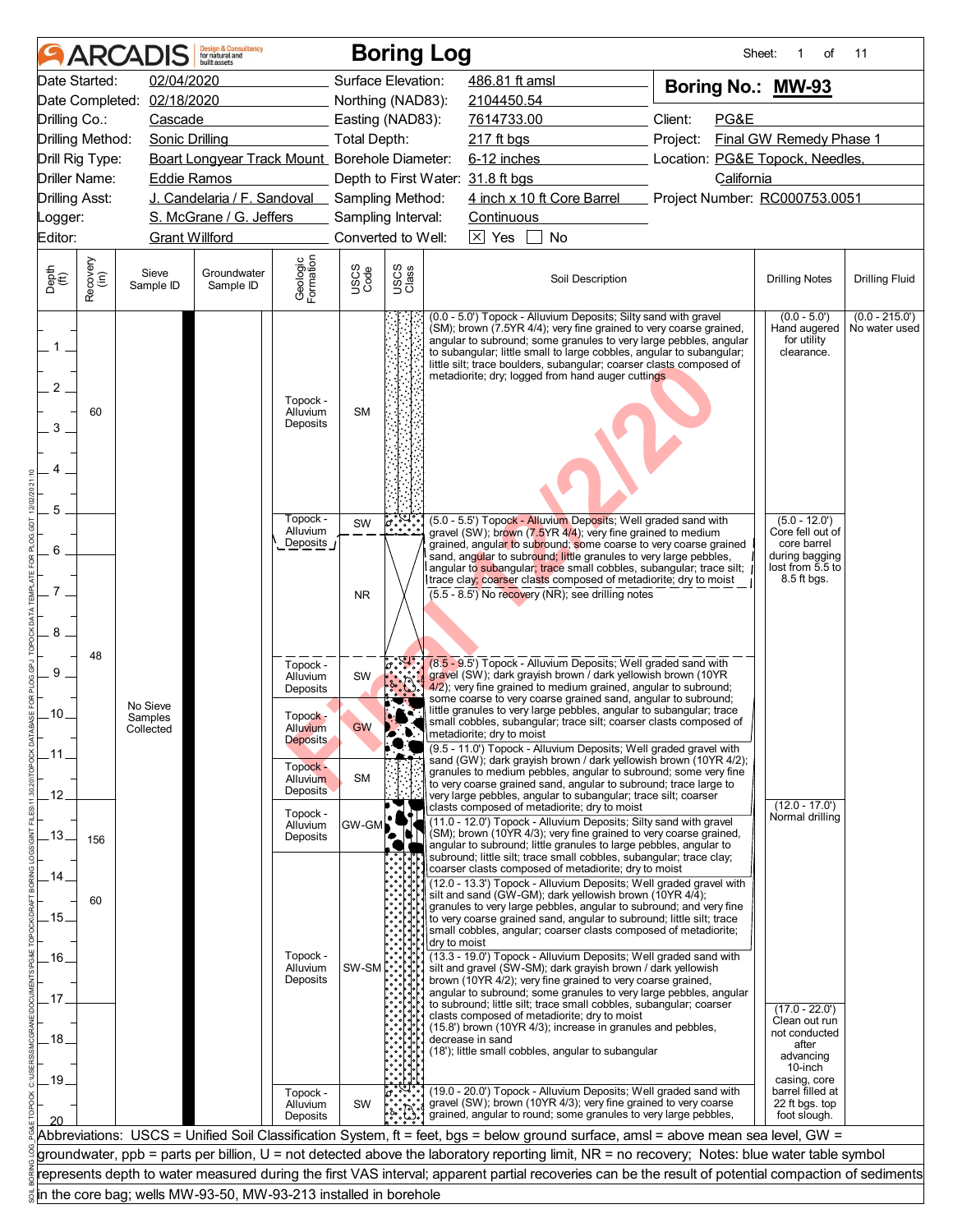|                       |                  | <b>ARCADIS</b>                   | <b>Design &amp; Consultancy</b><br>for natural and<br>huilt assets |                                         |                     |                                   | <b>Boring Log</b>                                                                                                                                                                                                                                                                                                                                                | Sheet:                          | 2<br>οf                             | 11                    |
|-----------------------|------------------|----------------------------------|--------------------------------------------------------------------|-----------------------------------------|---------------------|-----------------------------------|------------------------------------------------------------------------------------------------------------------------------------------------------------------------------------------------------------------------------------------------------------------------------------------------------------------------------------------------------------------|---------------------------------|-------------------------------------|-----------------------|
|                       | Date Started:    | 02/04/2020                       |                                                                    |                                         | Surface Elevation:  |                                   | 486.81 ft amsl                                                                                                                                                                                                                                                                                                                                                   | Boring No.: MW-93               |                                     |                       |
|                       |                  | Date Completed: 02/18/2020       |                                                                    |                                         | Northing (NAD83):   |                                   | 2104450.54                                                                                                                                                                                                                                                                                                                                                       |                                 |                                     |                       |
| Drilling Co.:         |                  | Cascade                          |                                                                    |                                         | Easting (NAD83):    |                                   | 7614733.00                                                                                                                                                                                                                                                                                                                                                       | Client:<br>PG&E                 |                                     |                       |
| Drilling Method:      |                  | <b>Sonic Drilling</b>            |                                                                    |                                         | <b>Total Depth:</b> |                                   | $217$ ft bgs                                                                                                                                                                                                                                                                                                                                                     | Project:                        | Final GW Remedy Phase 1             |                       |
| Drill Rig Type:       |                  |                                  | Boart Longyear Track Mount Borehole Diameter:                      |                                         |                     |                                   | 6-12 inches                                                                                                                                                                                                                                                                                                                                                      | Location: PG&E Topock, Needles, |                                     |                       |
| <b>Driller Name:</b>  |                  | <b>Eddie Ramos</b>               |                                                                    |                                         |                     |                                   | Depth to First Water: 31.8 ft bgs                                                                                                                                                                                                                                                                                                                                | California                      |                                     |                       |
| <b>Drilling Asst:</b> |                  |                                  | J. Candelaria / F. Sandoval Sampling Method:                       |                                         |                     |                                   | 4 inch x 10 ft Core Barrel                                                                                                                                                                                                                                                                                                                                       | Project Number: RC000753.0051   |                                     |                       |
| _ogger:               |                  |                                  | S. McGrane / G. Jeffers                                            |                                         | Sampling Interval:  |                                   | Continuous                                                                                                                                                                                                                                                                                                                                                       |                                 |                                     |                       |
| Editor:               |                  | <b>Grant Willford</b>            |                                                                    |                                         | Converted to Well:  |                                   | $\boxed{\times}$ Yes<br><b>No</b>                                                                                                                                                                                                                                                                                                                                |                                 |                                     |                       |
| Depth<br>(ft)         | Recovery<br>(in) | Sieve<br>Sample ID               | Groundwater<br>Sample ID                                           | Geologic<br>Formation                   | USCS<br>Code        | USCS<br>Class                     | Soil Description                                                                                                                                                                                                                                                                                                                                                 |                                 | <b>Drilling Notes</b>               | <b>Drilling Fluid</b> |
|                       | 156<br>72        |                                  |                                                                    | Topock -                                |                     |                                   | angular to subangular; trace small cobbles, subangular; trace silt;<br>trace clay; coarser clasts composed of metadiorite; dry to moist<br>(20.0 - 22.0') Topock - Alluvium Deposits; Well graded sand with                                                                                                                                                      |                                 |                                     |                       |
| .21.                  | 72               |                                  |                                                                    | Alluvium<br>Deposits                    | SW-SM               |                                   | silt and gravel (SW-SM); brown (10YR 4/3); very fine grained to                                                                                                                                                                                                                                                                                                  |                                 |                                     |                       |
|                       |                  |                                  |                                                                    |                                         |                     |                                   | very coarse grained, angular to round; some granules to very large<br>pebbles; little silt; trace small cobbles, subangular; coarser clasts                                                                                                                                                                                                                      |                                 |                                     |                       |
| 22                    |                  |                                  |                                                                    |                                         |                     |                                   | composed of metadiorite; moist<br>(22.0 - 26.0') Topock - Alluvium Deposits; Well graded sand with                                                                                                                                                                                                                                                               |                                 | $(22.0 - 27.0)$                     |                       |
| 23.                   |                  |                                  |                                                                    |                                         |                     |                                   | gravel (SW); brown (10YR 4/3); very fine grained to very coarse                                                                                                                                                                                                                                                                                                  |                                 | Soft drilling,<br>lost bottom 3     |                       |
|                       |                  |                                  |                                                                    |                                         |                     |                                   | grained, angular to round; some granules to very large pebbles,<br>angular to subangular; trace silt; coarser clasts composed of                                                                                                                                                                                                                                 |                                 | ft. downhole,<br>recovered 2 ft.    |                       |
| 24.                   |                  |                                  |                                                                    | Topock -                                |                     |                                   | metadiorite; moist to wet                                                                                                                                                                                                                                                                                                                                        |                                 | disturbed.                          |                       |
|                       |                  |                                  |                                                                    | Alluvium<br>Deposits                    | SW                  |                                   | (24') grayish brown (10YR 5/2); trace small cobbles, subangular to                                                                                                                                                                                                                                                                                               |                                 |                                     |                       |
| 25.                   | 48               |                                  |                                                                    |                                         |                     |                                   | subround                                                                                                                                                                                                                                                                                                                                                         |                                 |                                     |                       |
|                       |                  |                                  |                                                                    |                                         |                     |                                   |                                                                                                                                                                                                                                                                                                                                                                  |                                 |                                     |                       |
| 26                    |                  |                                  |                                                                    |                                         |                     |                                   |                                                                                                                                                                                                                                                                                                                                                                  |                                 |                                     |                       |
|                       |                  |                                  |                                                                    |                                         |                     |                                   | (26.0 - 27.0') No recovery (NR); see drilling notes                                                                                                                                                                                                                                                                                                              |                                 |                                     |                       |
| 27.                   |                  |                                  |                                                                    |                                         | <b>NR</b>           |                                   |                                                                                                                                                                                                                                                                                                                                                                  |                                 |                                     |                       |
| 28.                   |                  |                                  |                                                                    | Topock -<br>Alluvium<br>Deposits        | SW                  | $\mathcal{S}(\mathcal{C})$<br>′ේ. | (27.0 - 29.0') Topock - Alluvium Deposits; Well graded sand with<br>gravel (SW); grayish brown (10YR 5/2); very fine grained to very<br>coarse grained, angular to round; little granules to very large<br>pebbles, angular to subround; trace silt; trace clay; coarser clasts<br>composed of metadiorite; dry                                                  |                                 | $(27.0 - 32.0')$<br>Normal drilling |                       |
| .29.                  |                  |                                  |                                                                    |                                         |                     |                                   | (28.5'); trace small to large cobbles, subround                                                                                                                                                                                                                                                                                                                  |                                 |                                     |                       |
| 30                    |                  | No Sieve<br>Samples<br>Collected |                                                                    | Topock -<br>Alluvium<br><b>Deposits</b> | <b>SW-SM</b>        |                                   | (29.0 - 31.0') Topock - Alluvium Deposits; Well graded sand with<br>silt and gravel (SW-SM); brown (10YR 4/3); very fine grained to<br>very coarse grained, angular to round; some granules to very large<br>pebbles, angular to subangular; little silt; trace small to large<br>cobbles, angular; trace clay; coarser clast composed of<br>conglomerate; moist |                                 |                                     |                       |
| 31                    |                  |                                  |                                                                    |                                         |                     |                                   | (31.0 - 33.0') Topock - Alluvium Deposits; Silty sand with gravel                                                                                                                                                                                                                                                                                                |                                 |                                     |                       |
| 32.                   | 120              |                                  |                                                                    | Topock -<br>Alluvium<br>Deposits        | <b>SM</b>           |                                   | (SM); grayish brown (10YR 5/2); very fine grained to very coarse<br>grained, angular to subround; some granules to very large<br>pebbles, angular to subangular; some silt; little clay; trace small to<br>large cobbles, subangular; coarser clasts composed of<br>metadiorite; moist                                                                           |                                 | $(32.0 - 37.0')$<br>Soft drilling   |                       |
| 33.                   |                  |                                  |                                                                    |                                         |                     |                                   | (33.0 - 35.0') Topock - Alluvium Deposits; Clayey sand with gravel                                                                                                                                                                                                                                                                                               |                                 |                                     |                       |
|                       |                  |                                  |                                                                    | Topock -                                |                     |                                   | (SC); dark grayish brown / dark yellowish brown (10YR 4/2); very                                                                                                                                                                                                                                                                                                 |                                 |                                     |                       |
| 34.                   |                  |                                  | MW-93-<br>VAS-32-37                                                | Alluvium                                | SC                  |                                   | fine grained to very coarse grained, angular to subround; some<br>granules to very large pebbles, angular to subround; little clay;                                                                                                                                                                                                                              |                                 |                                     |                       |
|                       |                  |                                  | $(2.5$ ppb)<br>$2/6/2020$                                          | Deposits                                |                     |                                   | trace small cobbles, subangular; trace silt; coarser clasts<br>composed of metadiorite; moist                                                                                                                                                                                                                                                                    |                                 |                                     |                       |
| 35.                   |                  |                                  | 10:00                                                              |                                         |                     |                                   | (35.0 - 37.0') Topock - Alluvium Deposits; Well graded sand with                                                                                                                                                                                                                                                                                                 |                                 | (35.0')                             |                       |
|                       |                  |                                  |                                                                    | Topock -                                |                     |                                   | silt and gravel (SW-SM); brown (7.5YR 4/4); very fine grained to<br>very coarse grained, angular to subangular; little granules to very                                                                                                                                                                                                                          |                                 | Approximate<br>depth to water.      |                       |
| 36.                   |                  |                                  |                                                                    | Alluvium                                | SW-SM               |                                   | large pebbles, angular to subround; little silt; trace large cobbles,                                                                                                                                                                                                                                                                                            |                                 |                                     |                       |
|                       |                  |                                  |                                                                    | Deposits                                |                     |                                   | subangular; trace clay; coarser clasts composed of metadiorite;<br>wet                                                                                                                                                                                                                                                                                           |                                 |                                     |                       |
| 37.                   |                  |                                  |                                                                    |                                         |                     |                                   | (37.0 - 40.8') Topock - Alluvium Deposits; Sandy silt with gravel                                                                                                                                                                                                                                                                                                |                                 | $(37.0 - 44.0')$                    |                       |
|                       |                  |                                  |                                                                    |                                         |                     |                                   | (ML); grayish brown (10YR 5/2); low plasticity; and very fine to very<br>coarse grained sand, angular to subround; little granules to very                                                                                                                                                                                                                       |                                 | Normal drilling                     |                       |
| .38                   |                  |                                  |                                                                    | Topock -                                |                     |                                   | large pebbles, angular to subangular; moist; soft                                                                                                                                                                                                                                                                                                                |                                 |                                     |                       |
|                       | 114              |                                  |                                                                    | Alluvium                                | <b>ML</b>           |                                   |                                                                                                                                                                                                                                                                                                                                                                  |                                 |                                     |                       |
| 39.                   |                  |                                  |                                                                    | Deposits                                |                     |                                   |                                                                                                                                                                                                                                                                                                                                                                  |                                 |                                     |                       |
|                       |                  |                                  |                                                                    |                                         |                     |                                   |                                                                                                                                                                                                                                                                                                                                                                  |                                 |                                     |                       |
|                       |                  |                                  |                                                                    |                                         |                     |                                   | Abbreviations: USCS = Unified Soil Classification System, ft = feet, bgs = below ground surface, amsl = above mean sea level, GW =                                                                                                                                                                                                                               |                                 |                                     |                       |
|                       |                  |                                  |                                                                    |                                         |                     |                                   | groundwater, ppb = parts per billion, U = not detected above the laboratory reporting limit, NR = no recovery; Notes: blue water table symbol                                                                                                                                                                                                                    |                                 |                                     |                       |
|                       |                  |                                  |                                                                    |                                         |                     |                                   | represents depth to water measured during the first VAS interval; apparent partial recoveries can be the result of potential compaction of sediments                                                                                                                                                                                                             |                                 |                                     |                       |
|                       |                  |                                  | in the core bag; wells MW-93-50, MW-93-213 installed in borehole   |                                         |                     |                                   |                                                                                                                                                                                                                                                                                                                                                                  |                                 |                                     |                       |
|                       |                  |                                  |                                                                    |                                         |                     |                                   |                                                                                                                                                                                                                                                                                                                                                                  |                                 |                                     |                       |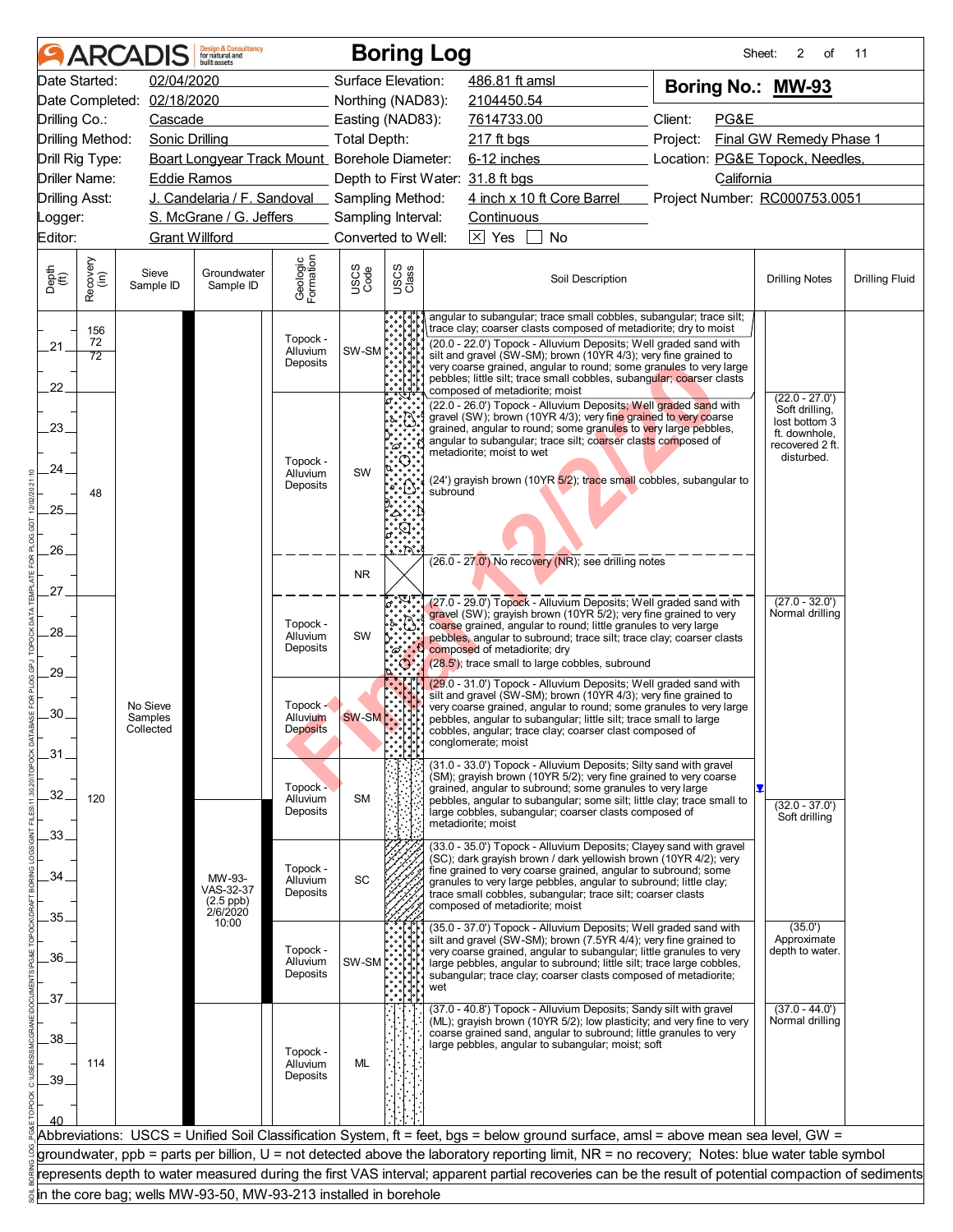|               |                       | <b>ARCADIS</b>             | <b>Design &amp; Consultancy</b><br>for natural and<br>huilt assets |                                  |                    | <b>Boring Log</b> |                                                                                                                                                                                                                                                                                 | Sheet:                          | 3<br>of                         | 11                    |
|---------------|-----------------------|----------------------------|--------------------------------------------------------------------|----------------------------------|--------------------|-------------------|---------------------------------------------------------------------------------------------------------------------------------------------------------------------------------------------------------------------------------------------------------------------------------|---------------------------------|---------------------------------|-----------------------|
|               | Date Started:         | 02/04/2020                 |                                                                    |                                  | Surface Elevation: |                   | 486.81 ft amsl                                                                                                                                                                                                                                                                  | Boring No.: MW-93               |                                 |                       |
|               |                       | Date Completed: 02/18/2020 |                                                                    |                                  | Northing (NAD83):  |                   | 2104450.54                                                                                                                                                                                                                                                                      |                                 |                                 |                       |
| Drilling Co.: |                       | Cascade                    |                                                                    |                                  | Easting (NAD83):   |                   | 7614733.00                                                                                                                                                                                                                                                                      | Client:<br>PG&E                 |                                 |                       |
|               | Drilling Method:      | <b>Sonic Drilling</b>      |                                                                    |                                  | Total Depth:       |                   | 217 ft bgs                                                                                                                                                                                                                                                                      | Project:                        | Final GW Remedy Phase 1         |                       |
|               | Drill Rig Type:       |                            | Boart Longyear Track Mount_ Borehole Diameter:                     |                                  |                    |                   | 6-12 inches                                                                                                                                                                                                                                                                     | Location: PG&E Topock, Needles, |                                 |                       |
|               | Driller Name:         | <b>Eddie Ramos</b>         |                                                                    |                                  |                    |                   | Depth to First Water: 31.8 ft bgs                                                                                                                                                                                                                                               | California                      |                                 |                       |
|               | <b>Drilling Asst:</b> |                            | J. Candelaria / F. Sandoval Sampling Method:                       |                                  |                    |                   | 4 inch x 10 ft Core Barrel                                                                                                                                                                                                                                                      | Project Number: RC000753.0051   |                                 |                       |
| _ogger:       |                       |                            | S. McGrane / G. Jeffers                                            |                                  | Sampling Interval: |                   | Continuous                                                                                                                                                                                                                                                                      |                                 |                                 |                       |
| Editor:       |                       | <b>Grant Willford</b>      |                                                                    |                                  | Converted to Well: |                   | $\boxed{\times}$ Yes<br><b>No</b>                                                                                                                                                                                                                                               |                                 |                                 |                       |
|               |                       |                            |                                                                    |                                  |                    |                   |                                                                                                                                                                                                                                                                                 |                                 |                                 |                       |
| Depth<br>(ft) | Recovery<br>(in)      | Sieve<br>Sample ID         | Groundwater<br>Sample ID                                           | Geologic<br>Formation            | USCS<br>Code       | USCS<br>Class     | Soil Description                                                                                                                                                                                                                                                                |                                 | <b>Drilling Notes</b>           | <b>Drilling Fluid</b> |
| .41.          |                       |                            |                                                                    |                                  | ML                 |                   | (40.8 - 42.3') Topock - Alluvium Deposits; Silty sand with gravel                                                                                                                                                                                                               |                                 |                                 |                       |
| 42.           |                       |                            |                                                                    | Topock -<br>Alluvium<br>Deposits | <b>SM</b>          |                   | (SM); grayish brown (10YR 5/2); very fine grained to very coarse<br>grained, angular to round; little granules to very large pebbles,<br>angular to subround; little silt; trace clay; coarser clasts composed<br>of metadiorite: moist                                         |                                 |                                 |                       |
| .43.          |                       |                            |                                                                    | Topock -<br>Alluvium<br>Deposits | ML                 |                   | (42.3 - 43.5') Topock - Alluvium Deposits; Sandy silt with gravel<br>(ML); grayish brown (10YR 5/2); no plasticity; some very fine to<br>very coarse grained sand, angular to subangular; little granules to<br>very large pebbles, angular to subangular; little clay; coarser |                                 |                                 |                       |
| 44            | 114                   |                            | MW-93-<br>VAS-42-46.3<br>$(8.5$ ppb)                               |                                  |                    |                   | clasts composed of metadiorite; moist; very stiff<br>(43.5 - 46.5') Topock - Alluvium Deposits; Clayey sand with gravel<br>(SC); grayish brown (10YR 5/2); very fine grained to very coarse                                                                                     |                                 | $(44.0 - 46.0')$                |                       |
|               |                       |                            | 2/6/2020<br>13:18                                                  | Topock -                         |                    |                   | grained, angular to subround; little granules to very large pebbles,<br>angular to subangular; little clay; trace silt; coarser clasts                                                                                                                                          |                                 | Drilling got<br>hard            |                       |
| .45.          |                       |                            |                                                                    | Alluvium<br>Deposits             | SC                 |                   | composed of metadiorite; dry                                                                                                                                                                                                                                                    |                                 |                                 |                       |
|               |                       |                            |                                                                    |                                  |                    |                   | (45'); wet; silt lense with gravel                                                                                                                                                                                                                                              |                                 |                                 |                       |
| 46.           |                       |                            |                                                                    |                                  |                    |                   |                                                                                                                                                                                                                                                                                 |                                 | $(46.0 - 47.0)$                 |                       |
|               |                       |                            |                                                                    |                                  | <b>NR</b>          |                   | $(46.5 - 47.0)$ No recovery (NR); see drilling notes                                                                                                                                                                                                                            |                                 | Soft drilling,<br>lost $0.5$ ft |                       |
| .47.          |                       |                            |                                                                    |                                  |                    |                   | (47.0 - 50.5') Topock - Alluvium Deposits; Well graded gravel with                                                                                                                                                                                                              |                                 | down hole.                      |                       |
|               |                       |                            |                                                                    |                                  |                    |                   | sand (GW); brown (10YR 4/3); granules to medium pebbles,                                                                                                                                                                                                                        |                                 |                                 |                       |
| 48.           |                       |                            |                                                                    |                                  |                    |                   | angular to subround; some very fine to very coarse grained sand,<br>angular to subround; little large to very large pebbles, angular to                                                                                                                                         |                                 |                                 |                       |
|               |                       |                            |                                                                    | Topock -                         |                    |                   | subangular; trace silt; coarser clasts composed of metadiorite;<br>wet                                                                                                                                                                                                          |                                 |                                 |                       |
| .49.          |                       |                            |                                                                    | Alluvium<br>Deposits             | GW                 |                   |                                                                                                                                                                                                                                                                                 |                                 |                                 |                       |
|               |                       |                            |                                                                    |                                  |                    |                   |                                                                                                                                                                                                                                                                                 |                                 |                                 |                       |
| 50.           |                       | No Sieve<br>Samples        |                                                                    |                                  |                    |                   |                                                                                                                                                                                                                                                                                 |                                 |                                 |                       |
|               |                       | Collected                  |                                                                    |                                  |                    |                   |                                                                                                                                                                                                                                                                                 |                                 |                                 |                       |
| .51           |                       |                            |                                                                    | Topock -<br><b>Alluvium</b>      | <b>ML</b>          |                   | (50.5 - 51.5') Topock - Alluvium Deposits; Sandy silt with gravel<br>(ML); grayish brown (10YR 5/2); low plasticity; some very fine to                                                                                                                                          |                                 |                                 |                       |
|               |                       |                            |                                                                    | <b>Deposits</b>                  |                    |                   | very coarse grained sand, angular to subround; little granules to                                                                                                                                                                                                               |                                 |                                 |                       |
| .52.          |                       |                            |                                                                    | Topock -<br>Alluvium             | SW                 |                   | very large pebbles, angular to subangular; trace small cobbles,<br>subangular; trace clay; coarser clasts composed of metadiorite;<br>wet: soft                                                                                                                                 |                                 |                                 |                       |
|               |                       |                            |                                                                    | Deposits                         |                    |                   | (51.5 - 52.5') Topock - Alluvium Deposits; Well graded sand with<br>gravel (SW); brown (10YR 5/3); very fine grained to very coarse                                                                                                                                             |                                 |                                 |                       |
| .53.          |                       |                            |                                                                    | Topock -                         |                    |                   | grained, subangular to subround; little granules to very large                                                                                                                                                                                                                  |                                 |                                 |                       |
|               | 180                   |                            |                                                                    | <b>Alluvium</b>                  | <b>SM</b>          |                   | pebbles, angular to subangular; trace silt; trace clay; coarser<br>clasts composed of metadiorite; wet                                                                                                                                                                          |                                 |                                 |                       |
| 54            |                       |                            |                                                                    | Deposits                         |                    |                   | (52.5 - 54.5') Topock - Alluvium Deposits; Silty sand with gravel                                                                                                                                                                                                               |                                 |                                 |                       |
|               |                       |                            |                                                                    | Topock -                         |                    |                   | (SM); grayish brown (10YR 5/2); very fine grained to very coarse<br>grained, angular to subround; little granules to very large pebbles,                                                                                                                                        |                                 |                                 |                       |
| .55.          |                       |                            |                                                                    | Alluvium                         | ML                 |                   | angular to subround; little silt; trace clay; coarser clasts composed                                                                                                                                                                                                           |                                 |                                 |                       |
|               |                       |                            |                                                                    | Deposits<br>Topock -             | <b>SM</b>          |                   | of metadiorite; moist to wet<br>(54.5 - 55.0') Topock - Alluvium Deposits; Sandy silt (ML); weak                                                                                                                                                                                |                                 |                                 |                       |
| .56.          |                       |                            |                                                                    | Alluvium                         |                    |                   | red (2.5YR 5/2); little granules to very large pebbles, angular to                                                                                                                                                                                                              |                                 |                                 |                       |
|               |                       |                            |                                                                    | Deposits                         |                    |                   | subangular; little clay; trace very fine to very coarse grained sand,<br>angular to round; very stiff; no odor; no staining                                                                                                                                                     |                                 |                                 |                       |
| 57.           |                       |                            |                                                                    |                                  |                    |                   | (55.0 - 56.0') Topock - Alluvium Deposits; Silty sand with gravel                                                                                                                                                                                                               |                                 |                                 |                       |
|               |                       |                            |                                                                    | Topock -                         | <b>SM</b>          |                   | (SM); dark yellowish brown (10YR 4/4); very fine grained to very<br>coarse grained, angular to subround; some granules to very large                                                                                                                                            |                                 |                                 |                       |
| 58            |                       |                            | MW-93-                                                             | Alluvium<br>Deposits             |                    |                   | pebbles, angular to subround; some silt; trace clay; coarser clasts<br>composed of metadiorite; moist to wet                                                                                                                                                                    |                                 |                                 |                       |
|               |                       |                            | VAS-57-61.1<br>$(0.033 \text{ U}$                                  |                                  |                    |                   | (56.0 - 59.0') Topock - Alluvium Deposits; Silty sand with gravel                                                                                                                                                                                                               |                                 |                                 |                       |
|               |                       |                            | ppb)<br>2/6/2020                                                   |                                  |                    |                   | (SM); yellowish brown / moderate yellowish brown (10YR 5/4);<br>very fine grained to very coarse grained, angular to subround;                                                                                                                                                  |                                 |                                 |                       |
| .59           |                       |                            | 16:03                                                              | Topock -                         |                    |                   | some granules to very large pebbles, angular to subround; little                                                                                                                                                                                                                |                                 |                                 |                       |
|               |                       |                            |                                                                    | Alluvium                         | <b>SM</b>          |                   | silt; coarser clasts composed of metadiorite; wet<br>(59.0 - 62.0') Topock - Alluvium Deposits; Silty sand with gravel                                                                                                                                                          |                                 |                                 |                       |
| 60            |                       |                            |                                                                    | Deposits                         |                    |                   |                                                                                                                                                                                                                                                                                 |                                 |                                 |                       |
|               |                       |                            |                                                                    |                                  |                    |                   | Abbreviations: USCS = Unified Soil Classification System, ft = feet, bgs = below ground surface, amsl = above mean sea level, GW =                                                                                                                                              |                                 |                                 |                       |
|               |                       |                            |                                                                    |                                  |                    |                   | groundwater, ppb = parts per billion, U = not detected above the laboratory reporting limit, NR = no recovery; Notes: blue water table symbol                                                                                                                                   |                                 |                                 |                       |
|               |                       |                            | in the core bag; wells MW-93-50, MW-93-213 installed in borehole   |                                  |                    |                   | represents depth to water measured during the first VAS interval; apparent partial recoveries can be the result of potential compaction of sediments                                                                                                                            |                                 |                                 |                       |
|               |                       |                            |                                                                    |                                  |                    |                   |                                                                                                                                                                                                                                                                                 |                                 |                                 |                       |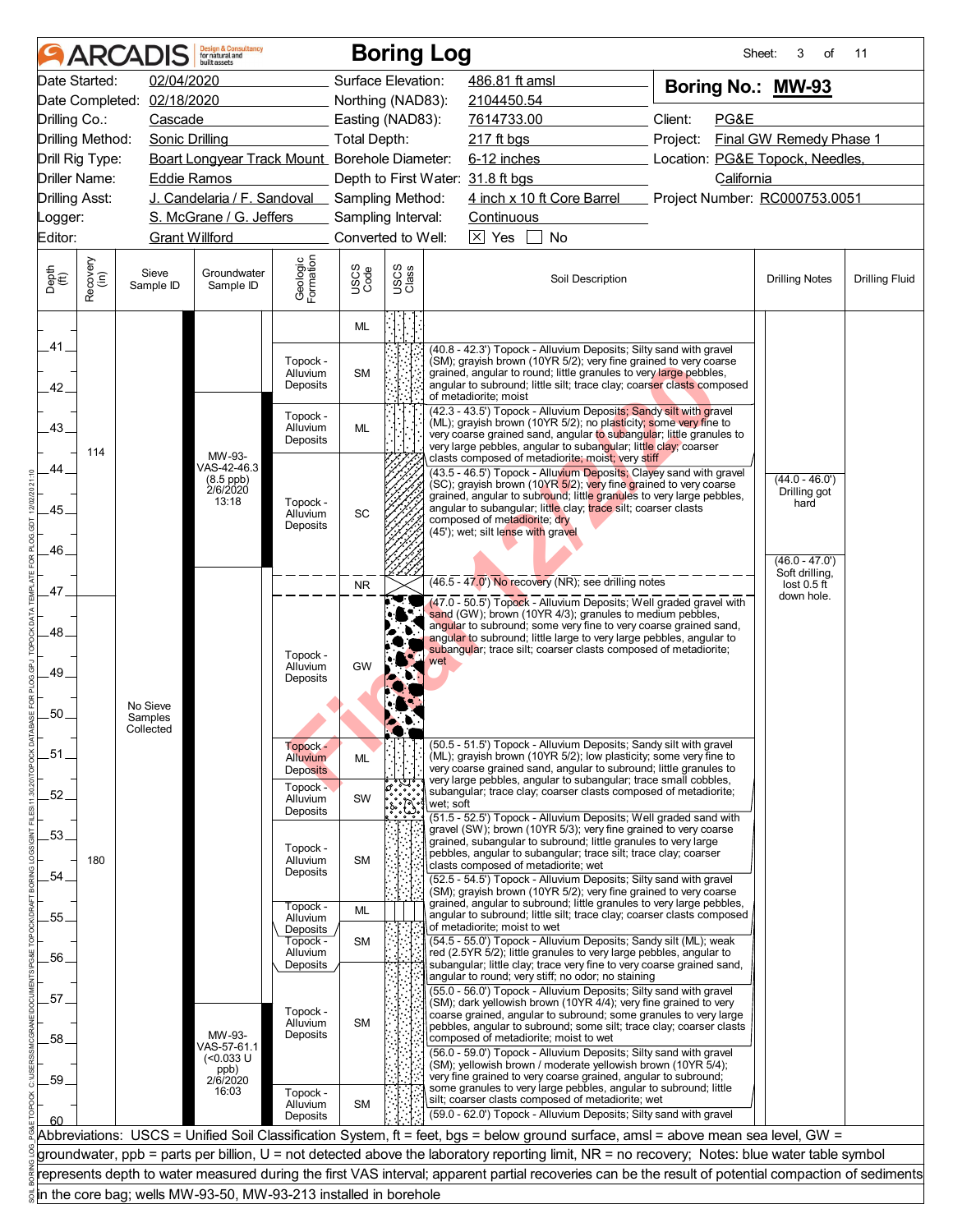|                       |                       | <b>ARCADIS</b>             | <b>Design &amp; Consultancy</b><br>for natural and<br>huilt assets |                                         |                     |               | <b>Boring Log</b>                                                                                                                                                                                                                                                                                                                        | Sheet:                          | 4<br>of                                                                                                  | 11                    |  |
|-----------------------|-----------------------|----------------------------|--------------------------------------------------------------------|-----------------------------------------|---------------------|---------------|------------------------------------------------------------------------------------------------------------------------------------------------------------------------------------------------------------------------------------------------------------------------------------------------------------------------------------------|---------------------------------|----------------------------------------------------------------------------------------------------------|-----------------------|--|
|                       | Date Started:         | 02/04/2020                 |                                                                    |                                         | Surface Elevation:  |               | 486.81 ft amsl                                                                                                                                                                                                                                                                                                                           | Boring No.: MW-93               |                                                                                                          |                       |  |
|                       |                       | Date Completed: 02/18/2020 |                                                                    |                                         | Northing (NAD83):   |               | 2104450.54                                                                                                                                                                                                                                                                                                                               |                                 |                                                                                                          |                       |  |
| Drilling Co.:         |                       | Cascade                    |                                                                    |                                         | Easting (NAD83):    |               | 7614733.00                                                                                                                                                                                                                                                                                                                               | Client:<br>PG&E                 |                                                                                                          |                       |  |
|                       | Drilling Method:      | Sonic Drilling             |                                                                    |                                         | <b>Total Depth:</b> |               | $217$ ft bgs                                                                                                                                                                                                                                                                                                                             | Project:                        | Final GW Remedy Phase 1                                                                                  |                       |  |
|                       | Drill Rig Type:       |                            | Boart Longyear Track Mount Borehole Diameter:                      |                                         |                     |               | 6-12 inches                                                                                                                                                                                                                                                                                                                              | Location: PG&E Topock, Needles, |                                                                                                          |                       |  |
|                       | Driller Name:         | <b>Eddie Ramos</b>         |                                                                    |                                         |                     |               | Depth to First Water: 31.8 ft bgs                                                                                                                                                                                                                                                                                                        | California                      |                                                                                                          |                       |  |
| <b>Drilling Asst:</b> |                       |                            | J. Candelaria / F. Sandoval _ Sampling Method:                     |                                         |                     |               | 4 inch x 10 ft Core Barrel                                                                                                                                                                                                                                                                                                               | Project Number: RC000753.0051   |                                                                                                          |                       |  |
| Logger:               |                       |                            | S. McGrane / G. Jeffers                                            |                                         | Sampling Interval:  |               | Continuous                                                                                                                                                                                                                                                                                                                               |                                 |                                                                                                          |                       |  |
| Editor:               | <b>Grant Willford</b> |                            |                                                                    |                                         | Converted to Well:  |               | $\times$ Yes<br><b>No</b>                                                                                                                                                                                                                                                                                                                |                                 |                                                                                                          |                       |  |
| Depth<br>(ft)         | Recovery<br>(in)      | Sieve<br>Sample ID         | Groundwater<br>Sample ID                                           | Geologic<br>Formation                   | USCS<br>Code        | USCS<br>Class | Soil Description                                                                                                                                                                                                                                                                                                                         |                                 | <b>Drilling Notes</b>                                                                                    | <b>Drilling Fluid</b> |  |
| $-61$                 | 180                   |                            |                                                                    | Topock -<br>Alluvium<br>Deposits        | <b>SM</b>           |               | (SM); brown (10YR 5/3); very fine grained to very coarse grained,<br>angular to subround; some granules to very large pebbles, angular<br>to subround; little silt; trace small cobbles, subangular; trace clay;<br>coarser clasts composed of metadiorite; wet<br>(61'); moist                                                          |                                 |                                                                                                          |                       |  |
| 62                    |                       |                            |                                                                    |                                         |                     |               | (62.0 - 65.8') Topock - Alluvium Deposits; Silty sand with gravel                                                                                                                                                                                                                                                                        |                                 | $(62.0 - 77.0')$                                                                                         |                       |  |
| .63.<br>64            |                       |                            |                                                                    | Topock -<br>Alluvium<br>Deposits        | <b>SM</b>           |               | (SM); dark yellowish brown (10YR 4/4); very fine grained to very<br>coarse grained, angular to subround; little granules to large<br>pebbles, angular to subround; little silt; wet                                                                                                                                                      |                                 | Normal<br>drilling,<br>confirmed with<br>driller 100%<br>recovery in<br>core barrel, 2<br>ft missing due |                       |  |
|                       |                       |                            |                                                                    |                                         |                     |               |                                                                                                                                                                                                                                                                                                                                          |                                 | to compaction.                                                                                           |                       |  |
| .65.                  |                       |                            |                                                                    |                                         |                     |               |                                                                                                                                                                                                                                                                                                                                          |                                 |                                                                                                          |                       |  |
|                       |                       |                            |                                                                    |                                         |                     |               |                                                                                                                                                                                                                                                                                                                                          |                                 |                                                                                                          |                       |  |
| 66.                   |                       |                            |                                                                    | Topock -<br>Alluvium                    | <b>SM</b>           |               | (65.8 - 66.5') Topock - Alluvium Deposits; Silty sand with gravel<br>(SM); gravish brown (10YR 5/2); very fine grained to very coarse                                                                                                                                                                                                    |                                 |                                                                                                          |                       |  |
|                       |                       |                            |                                                                    | Deposits                                |                     |               | grained, angular to subround; some silt; little granules to very                                                                                                                                                                                                                                                                         |                                 |                                                                                                          |                       |  |
| .67.                  |                       |                            |                                                                    |                                         |                     |               | large pebbles, angular to subround; trace small cobbles,<br>subangular; trace clay; wet                                                                                                                                                                                                                                                  |                                 |                                                                                                          |                       |  |
|                       |                       |                            |                                                                    |                                         |                     |               | (66.5 - 71.0') Topock - Alluvium Deposits; Well graded sand with<br>silt and gravel (SW-SM); brown (10YR 4/3); very fine grained to                                                                                                                                                                                                      |                                 |                                                                                                          |                       |  |
| .68.                  |                       |                            |                                                                    |                                         |                     |               | very coarse grained, angular to subround; some granules to very<br>large pebbles, angular to subround; little silt; trace clay; trace                                                                                                                                                                                                    |                                 |                                                                                                          |                       |  |
|                       |                       |                            |                                                                    | Topock -<br>Alluvium                    | SW-SM               |               | coarser clasts composed of metadiorite; wet                                                                                                                                                                                                                                                                                              |                                 |                                                                                                          |                       |  |
| .69.                  |                       |                            |                                                                    | Deposits                                |                     |               |                                                                                                                                                                                                                                                                                                                                          |                                 |                                                                                                          |                       |  |
| .70.                  | 156                   | No Sieve                   |                                                                    |                                         |                     |               |                                                                                                                                                                                                                                                                                                                                          |                                 |                                                                                                          |                       |  |
|                       |                       | Samples<br>Collected       |                                                                    |                                         |                     |               |                                                                                                                                                                                                                                                                                                                                          |                                 |                                                                                                          |                       |  |
|                       |                       |                            |                                                                    |                                         |                     |               |                                                                                                                                                                                                                                                                                                                                          |                                 |                                                                                                          |                       |  |
|                       |                       |                            |                                                                    |                                         |                     |               | (71.0 - 72.5') Topock - Alluvium Deposits; Sandy silt with gravel                                                                                                                                                                                                                                                                        |                                 |                                                                                                          |                       |  |
| .72.                  |                       |                            |                                                                    | Topock -<br><b>Alluvium</b><br>Deposits | ML                  |               | (ML); grayish brown (2.5Y 5/2); low plasticity; some granules to<br>very large pebbles, angular to subround; some very fine to very<br>coarse grained sand, angular to subround; trace large cobbles,<br>subround; trace clay; coarser clasts composed of metadiorite;<br>wet; soft                                                      |                                 |                                                                                                          |                       |  |
| 73                    |                       |                            |                                                                    |                                         |                     |               | (72.5 - 77.0') Topock - Alluvium Deposits; Well graded sand with                                                                                                                                                                                                                                                                         |                                 |                                                                                                          |                       |  |
|                       |                       |                            |                                                                    |                                         |                     |               | silt and gravel (SW-SM); brown (7.5YR 4/4); very fine grained to<br>very coarse grained, angular to subround; some granules to very                                                                                                                                                                                                      |                                 |                                                                                                          |                       |  |
| 74                    |                       |                            | MW-93-<br><b>VAS-72-77</b>                                         |                                         |                     |               | large pebbles, angular to subround; little silt; trace clay; coarser<br>clasts composed of metadiorite; wet                                                                                                                                                                                                                              |                                 |                                                                                                          |                       |  |
|                       |                       |                            | $(0.033 \text{ U}$                                                 | Topock -<br>Alluvium                    | SW-SM               |               |                                                                                                                                                                                                                                                                                                                                          |                                 |                                                                                                          |                       |  |
| .75.                  |                       |                            | ppb)<br>2/7/2020<br>11:23                                          | Deposits                                |                     |               |                                                                                                                                                                                                                                                                                                                                          |                                 |                                                                                                          |                       |  |
|                       |                       |                            |                                                                    |                                         |                     |               |                                                                                                                                                                                                                                                                                                                                          |                                 |                                                                                                          |                       |  |
| .76.                  |                       |                            |                                                                    |                                         |                     |               | (76'); trace small cobbles, subangular                                                                                                                                                                                                                                                                                                   |                                 |                                                                                                          |                       |  |
|                       |                       |                            |                                                                    |                                         |                     |               |                                                                                                                                                                                                                                                                                                                                          |                                 |                                                                                                          |                       |  |
| 77                    |                       |                            |                                                                    |                                         |                     |               | (77.0 - 78.5') Topock - Alluvium Deposits; Silty gravel with sand                                                                                                                                                                                                                                                                        |                                 | $(77.0 - 97.0')$                                                                                         |                       |  |
| .78.                  | 240                   |                            |                                                                    | Topock -<br>Alluvium<br>Deposits        | <b>GM</b>           |               | (GM); dark yellowish brown (10YR 4/4); granules to very large<br>pebbles, angular to subround; some very fine to very coarse<br>grained sand, angular to subround; some silt; trace clay; coarser<br>clasts composed of metadiorite; wet                                                                                                 |                                 | Soft drilling                                                                                            |                       |  |
| .79.                  |                       |                            |                                                                    | Topock -<br>Alluvium<br>Deposits        | GW-GM               |               | (78.5 - 80.2') Topock - Alluvium Deposits; Well graded gravel with<br>silt and sand (GW-GM); dark yellowish brown (10YR 4/4);<br>granules to very large pebbles, angular to subround; some very<br>fine to very coarse grained sand, subangular to subround; little silt;<br>coarser clasts composed of metadiorite; wet; green staining |                                 |                                                                                                          |                       |  |
|                       |                       |                            |                                                                    |                                         |                     |               | Abbreviations: USCS = Unified Soil Classification System, ft = feet, bgs = below ground surface, amsl = above mean sea level, GW =                                                                                                                                                                                                       |                                 |                                                                                                          |                       |  |
|                       |                       |                            |                                                                    |                                         |                     |               | groundwater, ppb = parts per billion, U = not detected above the laboratory reporting limit, NR = no recovery; Notes: blue water table symbol                                                                                                                                                                                            |                                 |                                                                                                          |                       |  |
|                       |                       |                            |                                                                    |                                         |                     |               | represents depth to water measured during the first VAS interval; apparent partial recoveries can be the result of potential compaction of sediments                                                                                                                                                                                     |                                 |                                                                                                          |                       |  |
|                       |                       |                            | in the core bag; wells MW-93-50, MW-93-213 installed in borehole   |                                         |                     |               |                                                                                                                                                                                                                                                                                                                                          |                                 |                                                                                                          |                       |  |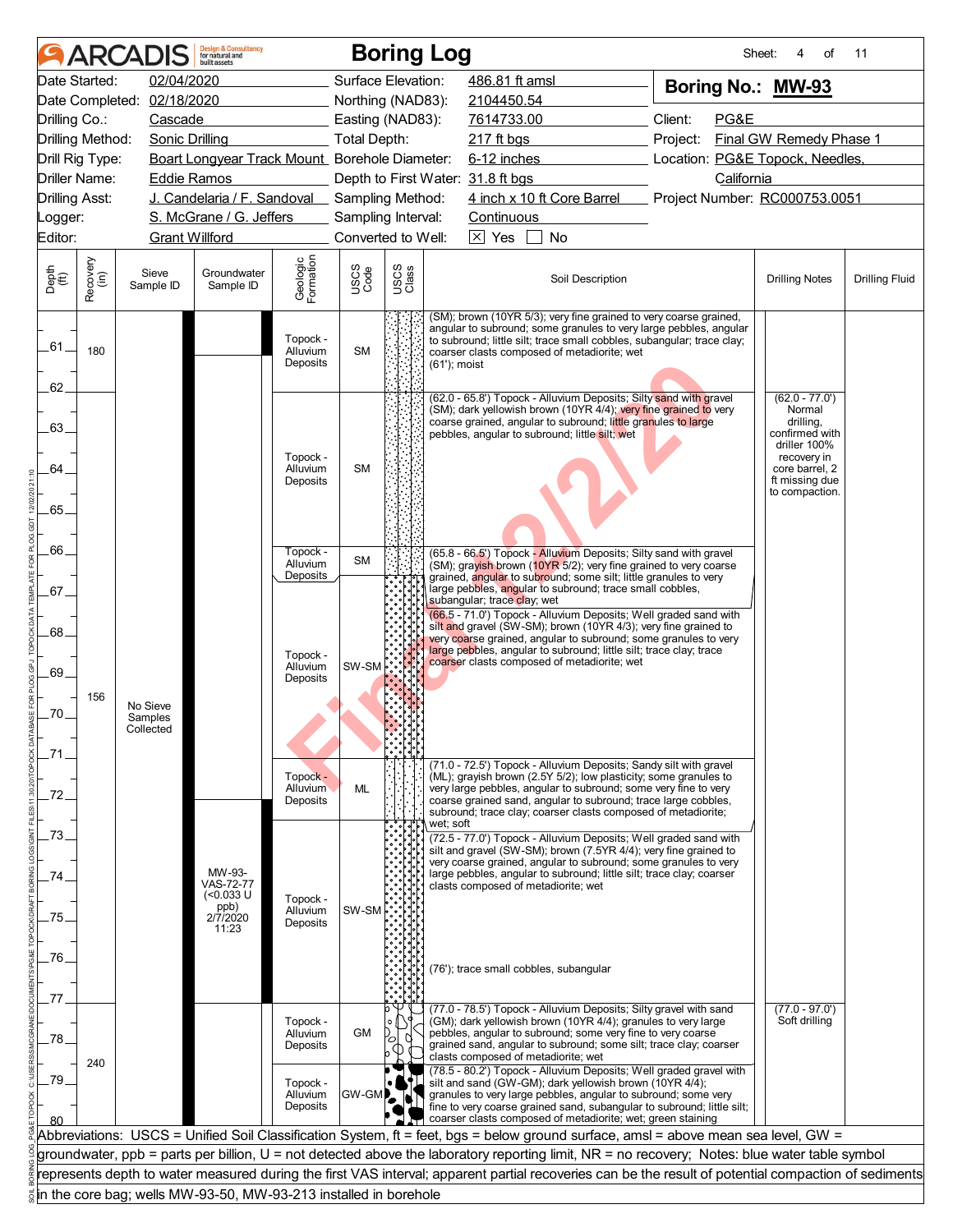|                             |                       | <b>ARCADIS</b>                   | <b>Design &amp; Consultancy</b><br>for natural and<br>huilt assets |                                              |                    |                    | <b>Boring Log</b>                                                                                                                                                                                                                                                                                                                                                                                                                                                                                                                                                                                                                                                                               | Sheet:                          | 5<br>οf                            | 11                    |  |
|-----------------------------|-----------------------|----------------------------------|--------------------------------------------------------------------|----------------------------------------------|--------------------|--------------------|-------------------------------------------------------------------------------------------------------------------------------------------------------------------------------------------------------------------------------------------------------------------------------------------------------------------------------------------------------------------------------------------------------------------------------------------------------------------------------------------------------------------------------------------------------------------------------------------------------------------------------------------------------------------------------------------------|---------------------------------|------------------------------------|-----------------------|--|
|                             | Date Started:         | 02/04/2020                       |                                                                    |                                              | Surface Elevation: |                    | 486.81 ft amsl                                                                                                                                                                                                                                                                                                                                                                                                                                                                                                                                                                                                                                                                                  | Boring No.: MW-93               |                                    |                       |  |
|                             |                       | Date Completed: 02/18/2020       |                                                                    |                                              | Northing (NAD83):  |                    | 2104450.54                                                                                                                                                                                                                                                                                                                                                                                                                                                                                                                                                                                                                                                                                      |                                 |                                    |                       |  |
| Drilling Co.:               |                       | Cascade                          |                                                                    |                                              | Easting (NAD83):   |                    | 7614733.00                                                                                                                                                                                                                                                                                                                                                                                                                                                                                                                                                                                                                                                                                      | Client:<br>PG&E                 |                                    |                       |  |
|                             | Drilling Method:      | <b>Sonic Drilling</b>            |                                                                    |                                              | Total Depth:       |                    | 217 ft bgs                                                                                                                                                                                                                                                                                                                                                                                                                                                                                                                                                                                                                                                                                      | Project:                        | Final GW Remedy Phase 1            |                       |  |
|                             | Drill Rig Type:       |                                  | Boart Longyear Track Mount_ Borehole Diameter:                     |                                              |                    |                    | 6-12 inches                                                                                                                                                                                                                                                                                                                                                                                                                                                                                                                                                                                                                                                                                     | Location: PG&E Topock, Needles, |                                    |                       |  |
|                             | Driller Name:         | <b>Eddie Ramos</b>               |                                                                    |                                              |                    |                    | Depth to First Water: 31.8 ft bgs                                                                                                                                                                                                                                                                                                                                                                                                                                                                                                                                                                                                                                                               | California                      |                                    |                       |  |
| <b>Drilling Asst:</b>       |                       |                                  | J. Candelaria / F. Sandoval                                        |                                              | Sampling Method:   |                    | 4 inch x 10 ft Core Barrel                                                                                                                                                                                                                                                                                                                                                                                                                                                                                                                                                                                                                                                                      | Project Number: RC000753.0051   |                                    |                       |  |
| Logger:                     |                       |                                  | S. McGrane / G. Jeffers                                            |                                              | Sampling Interval: |                    | Continuous                                                                                                                                                                                                                                                                                                                                                                                                                                                                                                                                                                                                                                                                                      |                                 |                                    |                       |  |
| Editor:                     | <b>Grant Willford</b> |                                  |                                                                    |                                              |                    | Converted to Well: | $\boxed{\times}$ Yes<br><b>No</b>                                                                                                                                                                                                                                                                                                                                                                                                                                                                                                                                                                                                                                                               |                                 |                                    |                       |  |
| Depth<br>$\widetilde{f(t)}$ | Recovery<br>(in)      | Sieve<br>Sample ID               | Groundwater<br>Sample ID                                           | Geologic<br>Formation                        | USCS<br>Code       | USCS<br>Class      | Soil Description                                                                                                                                                                                                                                                                                                                                                                                                                                                                                                                                                                                                                                                                                |                                 | <b>Drilling Notes</b>              | <b>Drilling Fluid</b> |  |
| .81<br>82.<br>83.           |                       |                                  |                                                                    | Topock -<br>Alluvium<br>Deposits             | <b>SM</b>          | JT                 | (80.2 - 84.5') Topock - Alluvium Deposits; Silty sand with gravel<br>(SM); brown (10YR 4/3); very fine grained to very coarse grained,<br>angular to subround; some granules to very large pebbles, angular<br>to subround; some silt; trace clay; coarser clasts composed of<br>metadiorite; wet<br>(82.5'); little silt; increase in sand                                                                                                                                                                                                                                                                                                                                                     |                                 |                                    |                       |  |
| 84                          |                       |                                  |                                                                    |                                              |                    |                    |                                                                                                                                                                                                                                                                                                                                                                                                                                                                                                                                                                                                                                                                                                 |                                 |                                    |                       |  |
| .85.                        |                       |                                  |                                                                    | Topock -<br>Alluvium<br>Deposits<br>Topock - | <b>ML</b>          |                    | (84.5 - 85.0') Topock - Alluvium Deposits; Sandy silt (ML); brown<br>(10YR 4/3); some very fine to very coarse grained sand, angular to<br>subround; little large to very large pebbles, angular to subangular;<br>coarser clasts composed of metadiorite; wet; medium stiff                                                                                                                                                                                                                                                                                                                                                                                                                    |                                 |                                    |                       |  |
| 86.                         |                       |                                  |                                                                    | Alluvium<br>Deposits                         | <b>SM</b>          |                    | (85.0 - 86.5') Topock - Alluvium Deposits; Silty sand with gravel<br>(SM); dark yellowish brown (10YR 4/4); very fine grained to very<br>coarse grained, angular to subround; some granules to very large                                                                                                                                                                                                                                                                                                                                                                                                                                                                                       |                                 |                                    |                       |  |
| .87.                        |                       |                                  |                                                                    | Topock -<br>Alluvium<br>Deposits             | <b>SM</b>          |                    | pebbles, angular to subround; little silt; trace small cobbles; trace<br>clay; coarser clasts composed of metadiorite; wet<br>(86.5 - 87.5') Topock - Alluvium Deposits; Silty sand with gravel                                                                                                                                                                                                                                                                                                                                                                                                                                                                                                 |                                 |                                    |                       |  |
| .88.<br>89.<br>.90.<br>.91  | 240                   | No Sieve<br>Samples<br>Collected |                                                                    |                                              |                    |                    | (SM); yellowish brown / moderate yellowish brown (10YR 5/4);<br>very fine grained to very coarse grained, angular to subround;<br>some silt; little granules to small pebbles, angular to subangular;<br>little clay; coarser clasts composed of metadiorite; wet<br>(87.5 - 98.0') Topock - Alluvium Deposits; Silty sand with gravel<br>(SM); yellowish brown (10YR 5/6); very fine grained to very coarse<br>grained, angular to subangular; some granules to small pebbles,<br>angular to subangular; some silt; trace clay; coarser clasts<br>composed of metadiorite; moist to wet<br>(90') yellowish brown / moderate yellowish brown (10YR 5/4);<br>trace: increase sand, decrease silt |                                 |                                    |                       |  |
| .92.<br>.93.                |                       |                                  |                                                                    | Topock -<br>Alluvium                         | <b>SM</b>          |                    | (92'); some granules to very large pebbles; decrease in sand                                                                                                                                                                                                                                                                                                                                                                                                                                                                                                                                                                                                                                    |                                 |                                    |                       |  |
| .94                         |                       |                                  |                                                                    | Deposits                                     |                    |                    | (93.2') yellowish brown (10YR 5/6); increase in sand, decrease in<br>granules and pebbles                                                                                                                                                                                                                                                                                                                                                                                                                                                                                                                                                                                                       |                                 |                                    |                       |  |
| 95.                         |                       |                                  |                                                                    |                                              |                    |                    | (94.2'); trace small cobbles, subangular; increase in granules and<br>pebbles, increase in silt, decrease in sand, no clay                                                                                                                                                                                                                                                                                                                                                                                                                                                                                                                                                                      |                                 |                                    |                       |  |
|                             |                       |                                  |                                                                    |                                              |                    |                    |                                                                                                                                                                                                                                                                                                                                                                                                                                                                                                                                                                                                                                                                                                 |                                 |                                    |                       |  |
| .96.                        |                       |                                  |                                                                    |                                              |                    |                    | (95.7'); increase in sand, decrease in silt                                                                                                                                                                                                                                                                                                                                                                                                                                                                                                                                                                                                                                                     |                                 |                                    |                       |  |
|                             |                       |                                  |                                                                    |                                              |                    |                    |                                                                                                                                                                                                                                                                                                                                                                                                                                                                                                                                                                                                                                                                                                 |                                 |                                    |                       |  |
| .97.<br>.98.                |                       |                                  |                                                                    |                                              |                    |                    | (97'); decrease in granules and pebbles, increase in sand,<br>possible trace caliche                                                                                                                                                                                                                                                                                                                                                                                                                                                                                                                                                                                                            |                                 | $(97.0 - 107.0')$<br>Soft drilling |                       |  |
| .99.<br>100                 | 126                   |                                  |                                                                    | Topock -<br>Alluvium<br>Deposits             | SW                 |                    | (98.0 - 100.5') Topock - Alluvium Deposits; Well graded sand with<br>gravel (SW); dark yellowish brown (10YR 4/4); very fine grained to<br>very coarse grained, angular to subangular; some granules to very<br>large pebbles, angular to subangular; trace silt; trace mica;<br>coarser clasts composed of metadiorite; wet; blocky; trace silt<br>nodules                                                                                                                                                                                                                                                                                                                                     |                                 |                                    |                       |  |
|                             |                       |                                  |                                                                    |                                              |                    |                    | Abbreviations: USCS = Unified Soil Classification System, ft = feet, bgs = below ground surface, amsl = above mean sea level, GW =                                                                                                                                                                                                                                                                                                                                                                                                                                                                                                                                                              |                                 |                                    |                       |  |
|                             |                       |                                  |                                                                    |                                              |                    |                    | groundwater, ppb = parts per billion, U = not detected above the laboratory reporting limit, NR = no recovery; Notes: blue water table symbol                                                                                                                                                                                                                                                                                                                                                                                                                                                                                                                                                   |                                 |                                    |                       |  |
|                             |                       |                                  |                                                                    |                                              |                    |                    | represents depth to water measured during the first VAS interval; apparent partial recoveries can be the result of potential compaction of sediments                                                                                                                                                                                                                                                                                                                                                                                                                                                                                                                                            |                                 |                                    |                       |  |
|                             |                       |                                  | in the core bag; wells MW-93-50, MW-93-213 installed in borehole   |                                              |                    |                    |                                                                                                                                                                                                                                                                                                                                                                                                                                                                                                                                                                                                                                                                                                 |                                 |                                    |                       |  |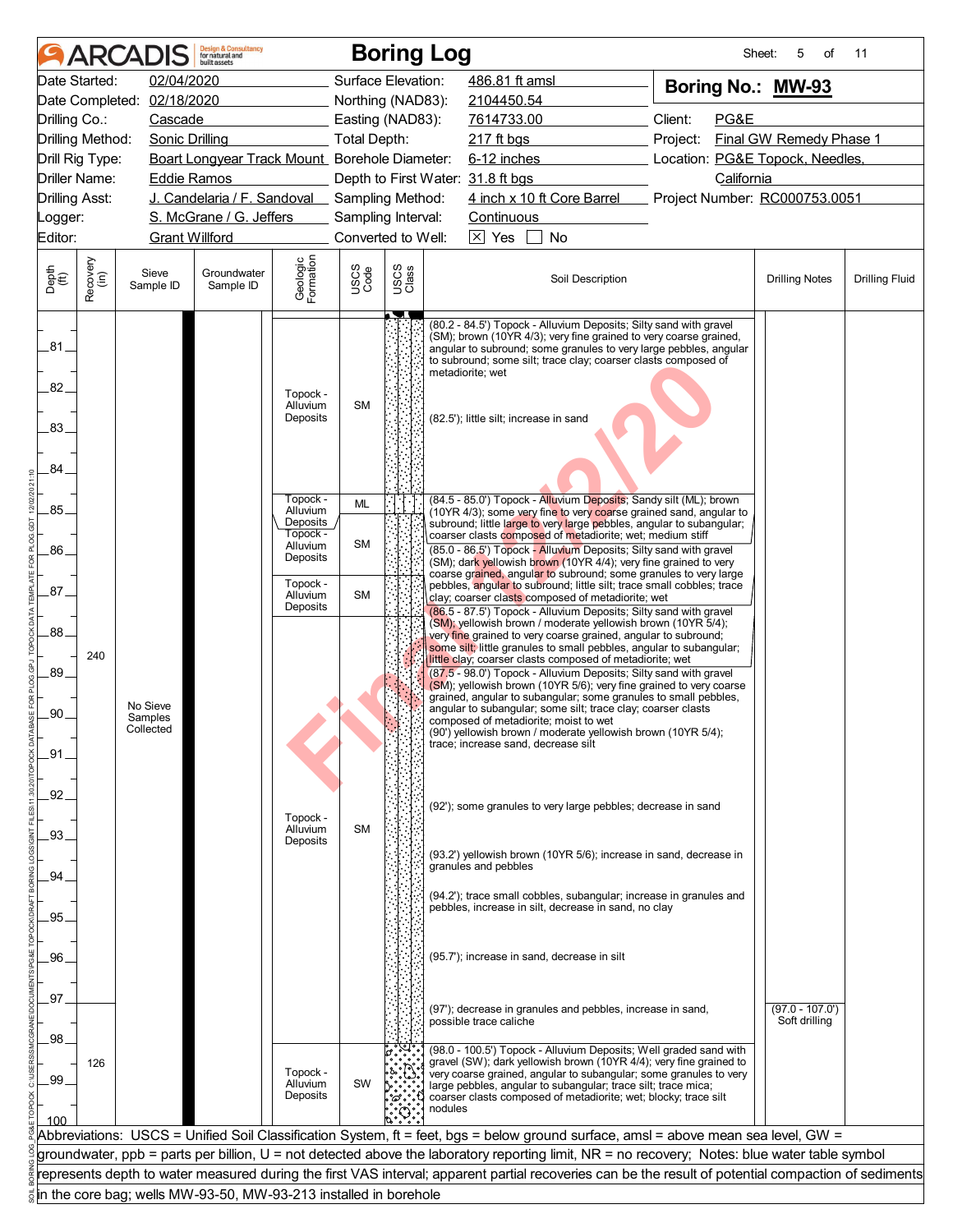|                             |                  | <b>ARCADIS</b>             | <b>Design &amp; Consultancy</b><br>for natural and<br>huilt assets |                       |                    | <b>Boring Log</b>                                  |                                                                                                                                                      | Sheet:                          | 6<br>οf                         | 11                    |
|-----------------------------|------------------|----------------------------|--------------------------------------------------------------------|-----------------------|--------------------|----------------------------------------------------|------------------------------------------------------------------------------------------------------------------------------------------------------|---------------------------------|---------------------------------|-----------------------|
|                             | Date Started:    | 02/04/2020                 |                                                                    |                       |                    | Surface Elevation:                                 | 486.81 ft amsl                                                                                                                                       | Boring No.: MW-93               |                                 |                       |
|                             |                  | Date Completed: 02/18/2020 |                                                                    |                       |                    | Northing (NAD83):                                  | 2104450.54                                                                                                                                           |                                 |                                 |                       |
| Drilling Co.:               |                  | Cascade                    |                                                                    |                       |                    | Easting (NAD83):                                   | 7614733.00                                                                                                                                           | Client:<br>PG&E                 |                                 |                       |
|                             | Drilling Method: | <b>Sonic Drilling</b>      |                                                                    |                       | Total Depth:       |                                                    | 217 ft bgs                                                                                                                                           | Project:                        | Final GW Remedy Phase 1         |                       |
|                             | Drill Rig Type:  |                            | Boart Longyear Track Mount Borehole Diameter:                      |                       |                    |                                                    | 6-12 inches                                                                                                                                          | Location: PG&E Topock, Needles, |                                 |                       |
|                             | Driller Name:    | <b>Eddie Ramos</b>         |                                                                    |                       |                    | Depth to First Water: 31.8 ft bgs                  |                                                                                                                                                      | California                      |                                 |                       |
| <b>Drilling Asst:</b>       |                  |                            | J. Candelaria / F. Sandoval _ Sampling Method:                     |                       |                    |                                                    | 4 inch x 10 ft Core Barrel                                                                                                                           | Project Number: RC000753.0051   |                                 |                       |
| Logger:                     |                  |                            | S. McGrane / G. Jeffers                                            |                       |                    | Sampling Interval:                                 | Continuous                                                                                                                                           |                                 |                                 |                       |
| Editor:                     |                  | <b>Grant Willford</b>      |                                                                    |                       |                    | Converted to Well:                                 | $\boxed{\times}$ Yes<br><b>No</b>                                                                                                                    |                                 |                                 |                       |
| Depth<br>$\widetilde{f(t)}$ | Recovery<br>(in) | Sieve<br>Sample ID         | Groundwater<br>Sample ID                                           | Geologic<br>Formation | USCS<br>Code       | USCS<br>Class                                      | Soil Description                                                                                                                                     |                                 | <b>Drilling Notes</b>           | <b>Drilling Fluid</b> |
|                             |                  |                            |                                                                    |                       |                    |                                                    |                                                                                                                                                      |                                 |                                 |                       |
|                             |                  |                            |                                                                    |                       | SW                 | $\mathfrak{p}^{\circ}_{\circ\circ\circ\circ\circ}$ |                                                                                                                                                      |                                 |                                 |                       |
| 101                         |                  |                            |                                                                    | Topock -              |                    |                                                    | (100.5 - 102.0') Topock - Alluvium Deposits; Well graded sand<br>with silt and gravel (SW-SM); dark yellowish brown (10YR 4/4);                      |                                 |                                 |                       |
|                             |                  |                            |                                                                    | Alluvium<br>Deposits  | SW-SM <sup>I</sup> |                                                    | very fine grained to very coarse grained, angular to subangular;<br>some granules to very large pebbles, angular to subangular; little               |                                 |                                 |                       |
| 102                         |                  |                            |                                                                    |                       |                    |                                                    | silt; trace mica; coarser clasts composed of metadiorite; wet                                                                                        |                                 |                                 |                       |
|                             |                  |                            |                                                                    | Topock -              |                    |                                                    | (102.0 - 103.5') Topock - Alluvium Deposits; Well graded sand<br>with gravel (SW); dark yellowish brown (10YR 4/4); very fine                        |                                 |                                 |                       |
| 103                         |                  |                            |                                                                    | <b>Alluvium</b>       | SW                 |                                                    | grained to very coarse grained, angular to subangular; and                                                                                           |                                 |                                 |                       |
|                             |                  |                            |                                                                    | Deposits              |                    | .జి                                                | granules to very large pebbles, angular to subangular; trace silt;<br>trace mica; coarser clasts composed of metadiorite; wet                        |                                 |                                 |                       |
|                             | 126              |                            |                                                                    |                       |                    |                                                    | (103.5 - 111.0') Topock - Alluvium Deposits; Well graded sand                                                                                        |                                 |                                 |                       |
| 104                         |                  |                            |                                                                    |                       |                    |                                                    | with silt and gravel (SW-SM); brown (7.5YR 4/4); very fine grained<br>to very coarse grained, angular to subangular; some granules to                |                                 |                                 |                       |
|                             |                  |                            |                                                                    |                       |                    |                                                    | very large pebbles, angular to subangular; little silt; trace mica;                                                                                  |                                 |                                 |                       |
| _105_                       |                  |                            |                                                                    |                       |                    |                                                    | coarser clasts composed of metadiorite; wet; blocky; iron oxide<br>staining; weathered metadiorite gravel                                            |                                 |                                 |                       |
|                             |                  |                            |                                                                    |                       |                    |                                                    |                                                                                                                                                      |                                 |                                 |                       |
| _106_                       |                  |                            |                                                                    |                       |                    |                                                    |                                                                                                                                                      |                                 |                                 |                       |
|                             |                  |                            |                                                                    |                       |                    |                                                    |                                                                                                                                                      |                                 |                                 |                       |
| 107                         |                  |                            |                                                                    | Topock -              |                    |                                                    |                                                                                                                                                      |                                 | $(107.0 -$                      |                       |
|                             |                  |                            |                                                                    | Alluvium<br>Deposits  | SW-SM              |                                                    |                                                                                                                                                      |                                 | (117.0)                         |                       |
| _108_                       |                  |                            |                                                                    |                       |                    |                                                    |                                                                                                                                                      |                                 | Soft drilling                   |                       |
|                             |                  |                            |                                                                    |                       |                    |                                                    | (108'); increase in granules and pebbles, decrease in sand                                                                                           |                                 |                                 |                       |
| _109_                       |                  |                            |                                                                    |                       |                    |                                                    |                                                                                                                                                      |                                 |                                 |                       |
|                             |                  |                            |                                                                    |                       |                    |                                                    |                                                                                                                                                      |                                 |                                 |                       |
| $-110$                      |                  | No Sieve                   |                                                                    |                       |                    |                                                    |                                                                                                                                                      |                                 |                                 |                       |
|                             |                  | Samples<br>Collected       |                                                                    |                       |                    |                                                    |                                                                                                                                                      |                                 |                                 |                       |
| _111_                       |                  |                            |                                                                    |                       |                    |                                                    |                                                                                                                                                      |                                 |                                 |                       |
|                             |                  |                            |                                                                    |                       |                    |                                                    | (111.0 - 114.5') Topock - Alluvium Deposits; Silty sand with gravel                                                                                  |                                 |                                 |                       |
|                             |                  |                            |                                                                    |                       |                    |                                                    | $(SM)$ ; brown (7.5YR 4/4) and strong brown (7.5YR 4/6); very fine<br>grained to very coarse grained, angular to subangular; some                    |                                 |                                 |                       |
| $-112$                      | 120              |                            |                                                                    |                       |                    |                                                    | granules to very large pebbles, angular to subangular; little silt;                                                                                  |                                 |                                 |                       |
|                             |                  |                            |                                                                    | Topock -<br>Alluvium  | <b>SM</b>          |                                                    | trace mica; coarser clasts composed of metadiorite; wet; mottled;<br>iron oxide staining                                                             |                                 |                                 |                       |
| $-113$                      |                  |                            |                                                                    | Deposits              |                    |                                                    |                                                                                                                                                      |                                 |                                 |                       |
|                             |                  |                            | MW-93-                                                             |                       |                    |                                                    |                                                                                                                                                      |                                 |                                 |                       |
| _114_                       |                  |                            | VAS-112-                                                           |                       |                    |                                                    | (114'); wet; increase in silt, decrease in sand                                                                                                      |                                 |                                 |                       |
|                             |                  |                            | 117<br>(<0.033 U                                                   |                       |                    |                                                    | (114.5 - 117.0') Topock - Alluvium Deposits; Well graded sand                                                                                        |                                 |                                 |                       |
| $-115$                      |                  |                            | ppb)<br>2/8/2020                                                   |                       |                    |                                                    | with gravel (SW); brown (7.5YR 4/4); very fine grained to very                                                                                       |                                 |                                 |                       |
|                             |                  |                            | 09:08                                                              | Topock -              |                    |                                                    | coarse grained, angular to subangular; some granules to very<br>large pebbles, angular to subangular; trace silt; trace mica;                        |                                 |                                 |                       |
| ـ116ـ                       |                  |                            |                                                                    | Alluvium<br>Deposits  | SW                 | త.                                                 | coarser clasts composed of metadiorite; wet                                                                                                          |                                 |                                 |                       |
|                             |                  |                            |                                                                    |                       |                    |                                                    |                                                                                                                                                      |                                 |                                 |                       |
| _117_                       |                  |                            |                                                                    |                       |                    |                                                    |                                                                                                                                                      |                                 |                                 |                       |
|                             |                  |                            |                                                                    |                       |                    |                                                    | (117.0 - 119.5') Topock - Alluvium Deposits; Silty sand with gravel<br>(SM); brown (7.5YR 5/4); very fine grained to very coarse grained,            |                                 | $(117.0 -$<br>127.0'            |                       |
| 118                         |                  |                            |                                                                    | Topock -              |                    |                                                    | angular to subangular; some granules to very large pebbles,                                                                                          |                                 | Normal                          |                       |
|                             |                  |                            |                                                                    | Alluvium              | <b>SM</b>          |                                                    | angular to subangular; little silt; trace mica; coarser clasts<br>composed of metadiorite; wet; iron oxide staining                                  |                                 | drilling, extra<br>recovery due |                       |
| $-119$                      | 127.2            |                            |                                                                    | Deposits              |                    |                                                    | (118'); decrease in silt, increase in sand                                                                                                           |                                 | to stretching of<br>sediments   |                       |
|                             |                  |                            |                                                                    |                       |                    |                                                    |                                                                                                                                                      |                                 | during                          |                       |
|                             |                  |                            |                                                                    |                       | SW-SM              |                                                    | (119.5 - 127.0') Topock - Alluvium Deposits; Well graded sand                                                                                        |                                 | bagging.                        |                       |
|                             |                  |                            |                                                                    |                       |                    |                                                    | Abbreviations: USCS = Unified Soil Classification System, ft = feet, bgs = below ground surface, amsl = above mean sea level, GW =                   |                                 |                                 |                       |
|                             |                  |                            |                                                                    |                       |                    |                                                    | groundwater, ppb = parts per billion, U = not detected above the laboratory reporting limit, NR = no recovery; Notes: blue water table symbol        |                                 |                                 |                       |
|                             |                  |                            |                                                                    |                       |                    |                                                    | represents depth to water measured during the first VAS interval; apparent partial recoveries can be the result of potential compaction of sediments |                                 |                                 |                       |
|                             |                  |                            |                                                                    |                       |                    |                                                    |                                                                                                                                                      |                                 |                                 |                       |
|                             |                  |                            | in the core bag; wells MW-93-50, MW-93-213 installed in borehole   |                       |                    |                                                    |                                                                                                                                                      |                                 |                                 |                       |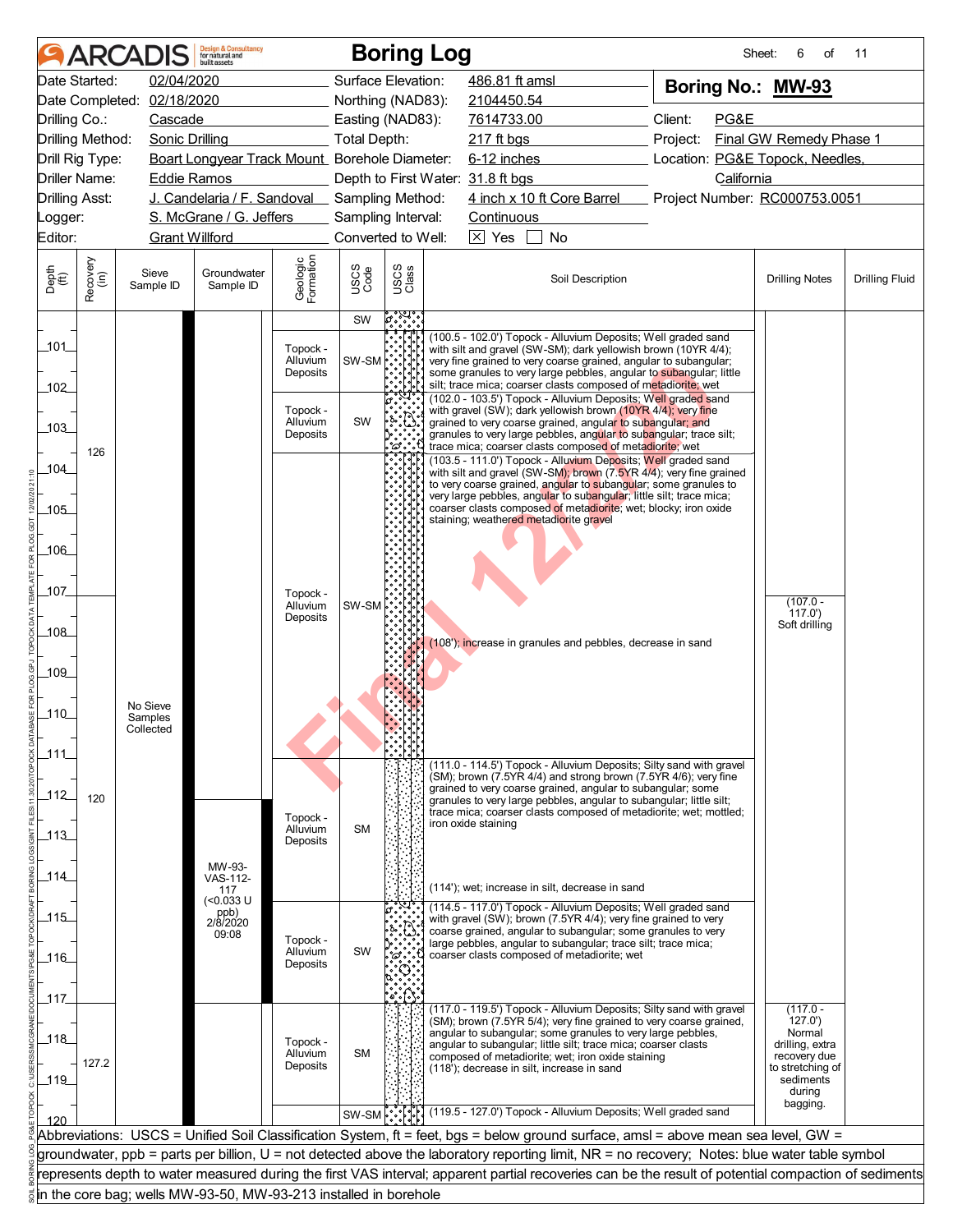|                             |                      | <b>ARCADIS</b>                                                   | <b>Design &amp; Consultancy</b><br>for natural and<br>huilt assets |                                    |              | <b>Boring Log</b>  |                                                                                                                                                                                                                                                                            | Sheet:                          | 7<br>of                                             | 11                    |
|-----------------------------|----------------------|------------------------------------------------------------------|--------------------------------------------------------------------|------------------------------------|--------------|--------------------|----------------------------------------------------------------------------------------------------------------------------------------------------------------------------------------------------------------------------------------------------------------------------|---------------------------------|-----------------------------------------------------|-----------------------|
|                             | Date Started:        | 02/04/2020                                                       |                                                                    |                                    |              | Surface Elevation: | 486.81 ft amsl                                                                                                                                                                                                                                                             | Boring No.: MW-93               |                                                     |                       |
|                             |                      | Date Completed: 02/18/2020                                       |                                                                    |                                    |              | Northing (NAD83):  | 2104450.54                                                                                                                                                                                                                                                                 |                                 |                                                     |                       |
| Drilling Co.:               |                      | Cascade                                                          |                                                                    |                                    |              | Easting (NAD83):   | 7614733.00                                                                                                                                                                                                                                                                 | Client:<br>PG&E                 |                                                     |                       |
|                             | Drilling Method:     | <b>Sonic Drilling</b>                                            |                                                                    |                                    | Total Depth: |                    | 217 ft bgs                                                                                                                                                                                                                                                                 | Project:                        | Final GW Remedy Phase 1                             |                       |
|                             | Drill Rig Type:      |                                                                  | Boart Longyear Track Mount Borehole Diameter:                      |                                    |              |                    | 6-12 inches                                                                                                                                                                                                                                                                | Location: PG&E Topock, Needles, |                                                     |                       |
|                             | <b>Driller Name:</b> | <b>Eddie Ramos</b>                                               |                                                                    |                                    |              |                    | Depth to First Water: 31.8 ft bgs                                                                                                                                                                                                                                          | California                      |                                                     |                       |
| <b>Drilling Asst:</b>       |                      |                                                                  | J. Candelaria / F. Sandoval Sampling Method:                       |                                    |              |                    | 4 inch x 10 ft Core Barrel                                                                                                                                                                                                                                                 | Project Number: RC000753.0051   |                                                     |                       |
| Logger:                     |                      |                                                                  | S. McGrane / G. Jeffers                                            |                                    |              | Sampling Interval: | Continuous                                                                                                                                                                                                                                                                 |                                 |                                                     |                       |
| Editor:                     |                      | <b>Grant Willford</b>                                            |                                                                    |                                    |              | Converted to Well: | $ \overline{X} $ Yes<br><b>No</b>                                                                                                                                                                                                                                          |                                 |                                                     |                       |
| Depth<br>$\widetilde{f(t)}$ | Recovery<br>(in)     | Sieve<br>Sample ID                                               | Groundwater<br>Sample ID                                           | Geologic<br>Formation              | USCS<br>Code | USCS<br>Class      | Soil Description                                                                                                                                                                                                                                                           |                                 | <b>Drilling Notes</b>                               | <b>Drilling Fluid</b> |
| 121                         |                      |                                                                  |                                                                    |                                    |              |                    | with silt and gravel (SW-SM); dark yellowish brown (10YR 4/4);<br>very fine grained to very coarse grained, angular to subangular;<br>some granules to very large pebbles, angular to subangular; little<br>silt; little mica; coarser clasts composed of metadiorite; wet |                                 |                                                     |                       |
| 122                         |                      |                                                                  |                                                                    |                                    |              |                    |                                                                                                                                                                                                                                                                            |                                 |                                                     |                       |
| 123                         |                      |                                                                  |                                                                    | Topock -                           |              |                    |                                                                                                                                                                                                                                                                            |                                 |                                                     |                       |
| _124_                       | 127.2                |                                                                  |                                                                    | Alluvium<br>Deposits               | SW-SM        |                    |                                                                                                                                                                                                                                                                            |                                 |                                                     |                       |
| 125                         |                      |                                                                  |                                                                    |                                    |              |                    |                                                                                                                                                                                                                                                                            |                                 |                                                     |                       |
| 126                         |                      |                                                                  |                                                                    |                                    |              |                    |                                                                                                                                                                                                                                                                            |                                 |                                                     |                       |
| 127                         |                      |                                                                  |                                                                    |                                    |              |                    |                                                                                                                                                                                                                                                                            |                                 |                                                     |                       |
|                             |                      |                                                                  |                                                                    | Topock -                           |              |                    | (127.0 - 129.0') Topock - Alluvium Deposits; Silty sand with gravel<br>(SM); yellowish brown (10YR 5/6) and brown (10YR 4/3); very fine                                                                                                                                    |                                 | $(127.0 -$<br>137.0'<br>Normal                      |                       |
| _128_                       |                      |                                                                  |                                                                    | Alluvium<br>Deposits               | <b>SM</b>    |                    | grained to very coarse grained, angular to subangular; some<br>granules to very large pebbles, angular to subangular; little silt;<br>trace small cobbles, subangular; trace mica; coarser clasts<br>composed of metadiorite; wet; mottled; weathered metadiorite          |                                 | drilling, extra<br>recovery due<br>to stretching of |                       |
| 129                         |                      |                                                                  |                                                                    |                                    |              |                    | (129.0 - 132.5') Topock - Alluvium Deposits; Well graded sand<br>with gravel (SW); dark yellowish brown (10YR 4/4); very fine                                                                                                                                              |                                 | sediments<br>during<br>bagging.                     |                       |
| _130_                       |                      | No Sieve<br>Samples<br>Collected                                 |                                                                    | Topock -                           |              |                    | grained to very coarse grained, angular to subangular; some<br>granules to very large pebbles, angular to subangular; trace silt;<br>little mica; coarser clasts composed of metadiorite; wet                                                                              |                                 |                                                     |                       |
| 131                         |                      |                                                                  |                                                                    | <b>Alluvium</b><br><b>Deposits</b> | <b>SW</b>    |                    |                                                                                                                                                                                                                                                                            |                                 |                                                     |                       |
| _132_                       | 129.6                |                                                                  |                                                                    |                                    |              |                    |                                                                                                                                                                                                                                                                            |                                 |                                                     |                       |
| $-133$                      |                      |                                                                  |                                                                    |                                    |              |                    | (132.5 - 138.0') Topock - Alluvium Deposits; Well graded sand<br>with silt and gravel (SW-SM); dark yellowish brown (10YR 4/4)<br>and yellowish brown (10YR 5/6); very fine grained to very coarse                                                                         |                                 |                                                     |                       |
| _134_                       |                      |                                                                  |                                                                    |                                    |              |                    | grained, angular to subangular; some granules to very large<br>pebbles, angular to subangular; little silt; little mica; coarser clasts                                                                                                                                    |                                 |                                                     |                       |
|                             |                      |                                                                  |                                                                    |                                    |              |                    | composed of metadiorite; wet; mottled<br>(134.5'); trace small cobbles, angular to subangular; iron oxide                                                                                                                                                                  |                                 |                                                     |                       |
| 135                         |                      |                                                                  |                                                                    | Topock -<br>Alluvium               | SW-SM        |                    | staining; weathered metadiorite clast                                                                                                                                                                                                                                      |                                 |                                                     |                       |
|                             |                      |                                                                  |                                                                    | Deposits                           |              |                    |                                                                                                                                                                                                                                                                            |                                 |                                                     |                       |
| $-136$                      |                      |                                                                  |                                                                    |                                    |              |                    |                                                                                                                                                                                                                                                                            |                                 |                                                     |                       |
|                             |                      |                                                                  |                                                                    |                                    |              |                    |                                                                                                                                                                                                                                                                            |                                 |                                                     |                       |
| 137                         |                      |                                                                  |                                                                    |                                    |              |                    |                                                                                                                                                                                                                                                                            |                                 | $(137.0 -$                                          |                       |
|                             |                      |                                                                  |                                                                    |                                    |              |                    |                                                                                                                                                                                                                                                                            |                                 | 147.0'<br>Normal                                    |                       |
| $-138$                      |                      |                                                                  |                                                                    | Topock -                           |              |                    | (138.0 - 139.0') Topock - Alluvium Deposits; Well graded sand                                                                                                                                                                                                              |                                 | drilling, extra<br>recovery due                     |                       |
|                             | 128.4                |                                                                  |                                                                    | Alluvium<br>Deposits               | <b>SW</b>    |                    | with gravel (SW); yellowish brown / moderate yellowish brown<br>(10YR 5/4); very fine grained to very coarse grained, angular to                                                                                                                                           |                                 | to stretching of                                    |                       |
| $-139$                      |                      |                                                                  |                                                                    | Topock -                           |              |                    | subangular; some granules to very large pebbles, angular to<br>subangular; trace silt; little mica; coarser clasts composed of                                                                                                                                             |                                 | sediments<br>when bagging.                          |                       |
|                             |                      |                                                                  |                                                                    | Alluvium<br>Deposits               | SW-SM        |                    | metadiorite; wet                                                                                                                                                                                                                                                           |                                 |                                                     |                       |
| 140                         |                      |                                                                  |                                                                    |                                    |              |                    | Abbreviations: USCS = Unified Soil Classification System, ft = feet, bgs = below ground surface, amsl = above mean sea level, GW =                                                                                                                                         |                                 |                                                     |                       |
|                             |                      |                                                                  |                                                                    |                                    |              |                    | groundwater, ppb = parts per billion, U = not detected above the laboratory reporting limit, NR = no recovery; Notes: blue water table symbol                                                                                                                              |                                 |                                                     |                       |
|                             |                      |                                                                  |                                                                    |                                    |              |                    | represents depth to water measured during the first VAS interval; apparent partial recoveries can be the result of potential compaction of sediments                                                                                                                       |                                 |                                                     |                       |
|                             |                      | in the core bag; wells MW-93-50, MW-93-213 installed in borehole |                                                                    |                                    |              |                    |                                                                                                                                                                                                                                                                            |                                 |                                                     |                       |
|                             |                      |                                                                  |                                                                    |                                    |              |                    |                                                                                                                                                                                                                                                                            |                                 |                                                     |                       |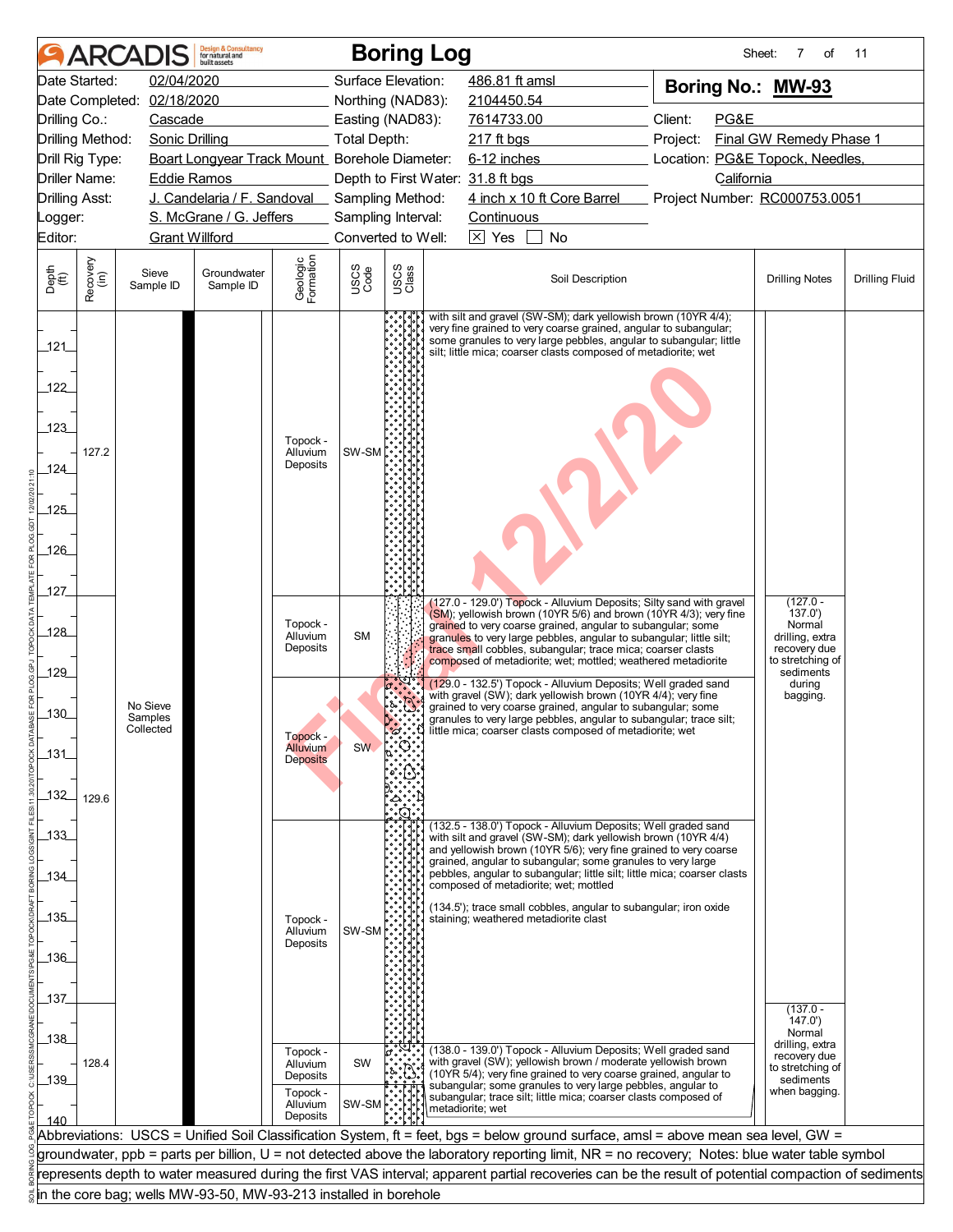|                             |                                    | <b>ARCADIS</b>                   | <b>Design &amp; Consultancy</b><br>for natural and<br>huilt assets |                                  |                     |               | <b>Boring Log</b>                                                                                                                                                                                                                                                                                                                                                                                                               | Sheet:                          | 8<br>οf                   | 11                    |  |
|-----------------------------|------------------------------------|----------------------------------|--------------------------------------------------------------------|----------------------------------|---------------------|---------------|---------------------------------------------------------------------------------------------------------------------------------------------------------------------------------------------------------------------------------------------------------------------------------------------------------------------------------------------------------------------------------------------------------------------------------|---------------------------------|---------------------------|-----------------------|--|
|                             | Date Started:                      | 02/04/2020                       |                                                                    |                                  | Surface Elevation:  |               | 486.81 ft amsl                                                                                                                                                                                                                                                                                                                                                                                                                  | Boring No.: MW-93               |                           |                       |  |
|                             |                                    | Date Completed: 02/18/2020       |                                                                    |                                  | Northing (NAD83):   |               | 2104450.54                                                                                                                                                                                                                                                                                                                                                                                                                      |                                 |                           |                       |  |
| Drilling Co.:               |                                    | Cascade                          |                                                                    |                                  | Easting (NAD83):    |               | 7614733.00                                                                                                                                                                                                                                                                                                                                                                                                                      | Client:<br>PG&E                 |                           |                       |  |
|                             | Drilling Method:                   | Sonic Drilling                   |                                                                    |                                  | <b>Total Depth:</b> |               | 217 ft bgs                                                                                                                                                                                                                                                                                                                                                                                                                      | Project:                        | Final GW Remedy Phase 1   |                       |  |
|                             | Drill Rig Type:                    |                                  | Boart Longyear Track Mount Borehole Diameter:                      |                                  |                     |               | 6-12 inches                                                                                                                                                                                                                                                                                                                                                                                                                     | Location: PG&E Topock, Needles, |                           |                       |  |
|                             | <b>Driller Name:</b>               | <b>Eddie Ramos</b>               |                                                                    |                                  |                     |               | Depth to First Water: 31.8 ft bgs                                                                                                                                                                                                                                                                                                                                                                                               | California                      |                           |                       |  |
| <b>Drilling Asst:</b>       |                                    |                                  | J. Candelaria / F. Sandoval Sampling Method:                       |                                  |                     |               | 4 inch x 10 ft Core Barrel                                                                                                                                                                                                                                                                                                                                                                                                      | Project Number: RC000753.0051   |                           |                       |  |
|                             | S. McGrane / G. Jeffers<br>_ogger: |                                  |                                                                    |                                  | Sampling Interval:  |               | Continuous                                                                                                                                                                                                                                                                                                                                                                                                                      |                                 |                           |                       |  |
| Editor:                     |                                    | <b>Grant Willford</b>            |                                                                    |                                  | Converted to Well:  |               | $\boxed{\times}$ Yes<br><b>No</b>                                                                                                                                                                                                                                                                                                                                                                                               |                                 |                           |                       |  |
| Depth<br>$\widetilde{f(t)}$ | Recovery<br>(in)                   | Sieve<br>Sample ID               | Groundwater<br>Sample ID                                           | Geologic<br>Formation            | USCS<br>Code        | USCS<br>Class | Soil Description                                                                                                                                                                                                                                                                                                                                                                                                                |                                 | <b>Drilling Notes</b>     | <b>Drilling Fluid</b> |  |
| 141<br>142                  |                                    |                                  |                                                                    | Topock -<br>Alluvium<br>Deposits | SW-SM               |               | (139.0 - 143.0') Topock - Alluvium Deposits; Well graded sand<br>with silt and gravel (SW-SM); dark yellowish brown (10YR 4/4)<br>and brown ( $\overline{7}$ .5YR $\overline{4}/4$ ); very fine grained to very coarse grained,<br>angular to subangular; some granules to very large pebbles,<br>angular to subangular; little silt; little mica; coarser clasts<br>composed of metadiorite; wet; mottled; iron oxide staining |                                 |                           |                       |  |
| 143                         |                                    |                                  |                                                                    |                                  |                     |               | (142.5'); weathered metadiorite boulder<br>(143.0 - 147.0') Topock - Alluvium Deposits; Well graded sand                                                                                                                                                                                                                                                                                                                        |                                 |                           |                       |  |
| 144                         | 128.4                              |                                  | MW-93-<br>VAS-142-<br>147<br>$($ < 0.17 U                          |                                  |                     |               | with gravel (SW); yellowish brown / moderate yellowish brown<br>(10YR 5/4); very fine grained to very coarse grained, angular to<br>subangular; some granules to very large pebbles, angular to<br>subangular; trace silt; little mica; coarser clasts composed of                                                                                                                                                              |                                 |                           |                       |  |
| _145_                       |                                    |                                  | ppb)<br>2/8/2020<br>15:23                                          | Topock -<br>Alluvium<br>Deposits | SW                  |               | metadiorite; moist to wet                                                                                                                                                                                                                                                                                                                                                                                                       |                                 |                           |                       |  |
| 146                         |                                    |                                  |                                                                    |                                  |                     |               |                                                                                                                                                                                                                                                                                                                                                                                                                                 |                                 |                           |                       |  |
| 147                         |                                    |                                  |                                                                    |                                  |                     |               | (147.0 - 149.0') Topock - Alluvium Deposits; Silty sand with gravel                                                                                                                                                                                                                                                                                                                                                             |                                 | $(147.0 -$                |                       |  |
| 148                         |                                    |                                  |                                                                    | Topock -<br>Alluvium<br>Deposits | <b>SM</b>           |               | (SM); grayish brown (10YR 5/2); very fine grained to very coarse<br>grained, angular to subangular; some granules to very large<br>pebbles, angular to subangular; little silt; trace mica; coarser<br>clasts composed of metadiorite; wet<br>(148'); some silt; decrease in sand, decrease in granules and                                                                                                                     |                                 | 157.0'<br>Normal drilling |                       |  |
| 149_                        |                                    |                                  |                                                                    |                                  |                     |               | pebbles<br>(149.0 - 152.5') Topock - Alluvium Deposits; Well graded sand<br>with gravel (SW); brown (7.5YR 5/4); very fine grained to very                                                                                                                                                                                                                                                                                      |                                 |                           |                       |  |
| $-150$                      |                                    | No Sieve<br>Samples<br>Collected |                                                                    | Topock -<br><b>Alluvium</b>      | <b>SW</b>           |               | coarse grained, angular to subangular; and granules to very large<br>pebbles, angular to subangular; little small cobbles, subangular;<br>trace silt; trace mica; coarser clasts composed of metadiorite; wet                                                                                                                                                                                                                   |                                 |                           |                       |  |
| $-151$                      |                                    |                                  |                                                                    | <b>Deposits</b>                  |                     |               |                                                                                                                                                                                                                                                                                                                                                                                                                                 |                                 |                           |                       |  |
| $-152$                      | 120                                |                                  |                                                                    |                                  |                     |               | (152.5 - 157.0') Topock - Alluvium Deposits; Well graded sand                                                                                                                                                                                                                                                                                                                                                                   |                                 |                           |                       |  |
| $-153$<br>.154              |                                    |                                  | MW-93-                                                             |                                  |                     |               | with silt and gravel (SW-SM); brown (7.5YR 5/4); very fine grained<br>to very coarse grained, angular to subangular; some granules to<br>very large pebbles, angular to subangular; little silt; trace mica;<br>coarser clasts composed of metadiorite; wet                                                                                                                                                                     |                                 |                           |                       |  |
|                             |                                    |                                  | VAS-152-<br>157                                                    |                                  |                     |               | (153.2'); 3" silty sand with gravel lense, very fine to very coarse<br>grained sand, some silt, some granules to large pebbles, trace                                                                                                                                                                                                                                                                                           |                                 |                           |                       |  |
| 155                         |                                    |                                  | $($ < 0.17 U<br>ppb)                                               | Topock -<br>Alluvium             | SW-SM               |               | large cobbles                                                                                                                                                                                                                                                                                                                                                                                                                   |                                 |                           |                       |  |
|                             |                                    |                                  | 2/9/2020<br>11:42                                                  | Deposits                         |                     |               |                                                                                                                                                                                                                                                                                                                                                                                                                                 |                                 |                           |                       |  |
| _156_                       |                                    |                                  |                                                                    |                                  |                     |               |                                                                                                                                                                                                                                                                                                                                                                                                                                 |                                 |                           |                       |  |
|                             |                                    |                                  |                                                                    |                                  |                     |               |                                                                                                                                                                                                                                                                                                                                                                                                                                 |                                 |                           |                       |  |
| _157_                       |                                    |                                  |                                                                    |                                  |                     |               |                                                                                                                                                                                                                                                                                                                                                                                                                                 |                                 |                           |                       |  |
| $-158$                      |                                    |                                  |                                                                    | Topock -                         |                     |               | (157.0 - 160.5') Topock - Alluvium Deposits; Silty sand with gravel<br>(SM); brown (10YR 5/3); very fine grained to very coarse grained,<br>angular to subround; some granules to very large pebbles, angular<br>to subround; little silt; little clay; trace small cobbles, angular;                                                                                                                                           |                                 |                           |                       |  |
| $-159$                      | 168                                |                                  |                                                                    | Alluvium<br>Deposits             | <b>SM</b>           |               | coarser clasts composed of metadiorite; wet                                                                                                                                                                                                                                                                                                                                                                                     |                                 |                           |                       |  |
| 160                         |                                    |                                  |                                                                    |                                  |                     |               |                                                                                                                                                                                                                                                                                                                                                                                                                                 |                                 |                           |                       |  |
|                             |                                    |                                  |                                                                    |                                  |                     |               | Abbreviations: USCS = Unified Soil Classification System, ft = feet, bgs = below ground surface, amsl = above mean sea level, GW =                                                                                                                                                                                                                                                                                              |                                 |                           |                       |  |
|                             |                                    |                                  |                                                                    |                                  |                     |               | groundwater, ppb = parts per billion, U = not detected above the laboratory reporting limit, NR = no recovery; Notes: blue water table symbol                                                                                                                                                                                                                                                                                   |                                 |                           |                       |  |
|                             |                                    |                                  |                                                                    |                                  |                     |               | represents depth to water measured during the first VAS interval; apparent partial recoveries can be the result of potential compaction of sediments                                                                                                                                                                                                                                                                            |                                 |                           |                       |  |
|                             |                                    |                                  | in the core bag; wells MW-93-50, MW-93-213 installed in borehole   |                                  |                     |               |                                                                                                                                                                                                                                                                                                                                                                                                                                 |                                 |                           |                       |  |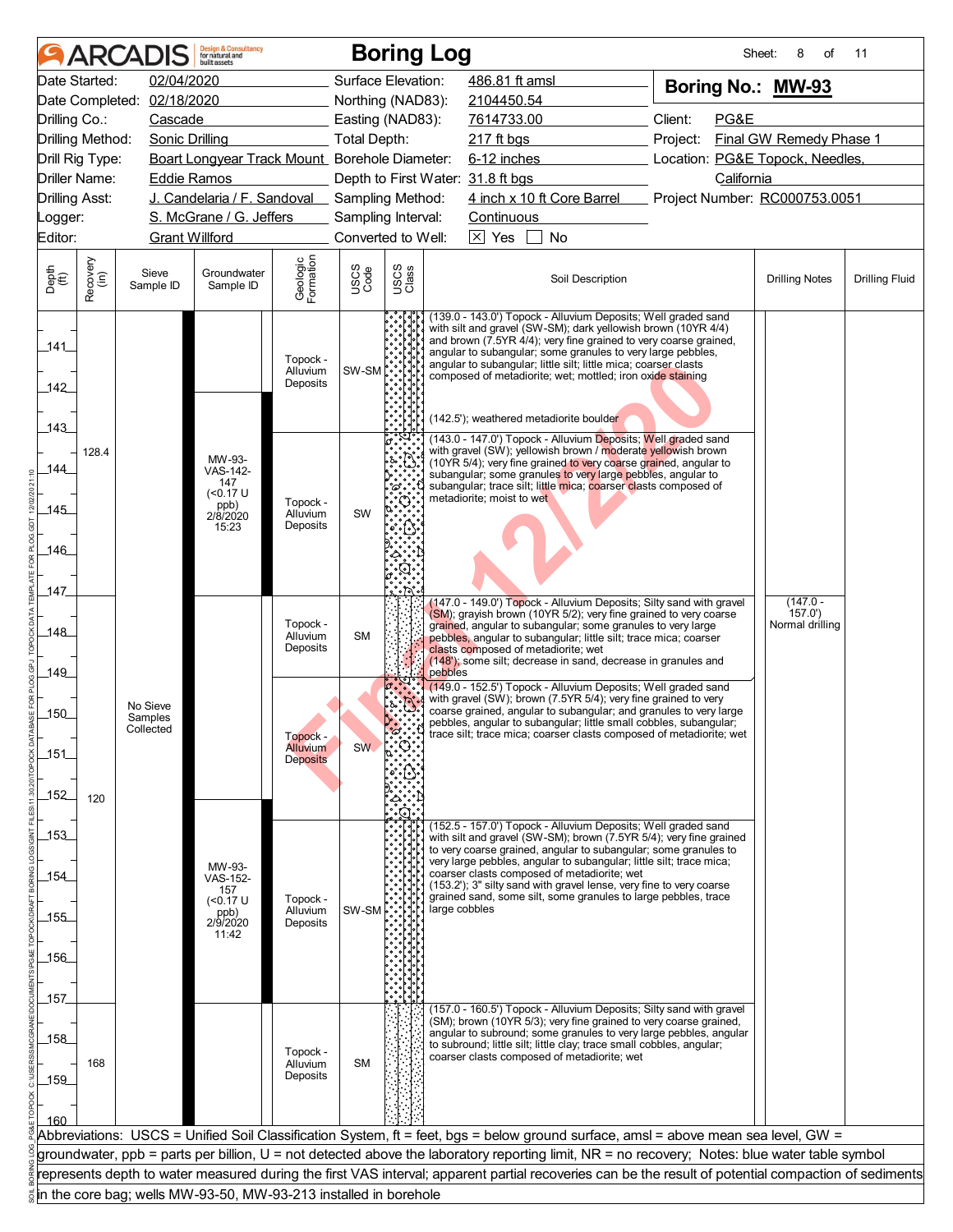|                             |                      | <b>ARCADIS</b>             | <b>Design &amp; Consultancy</b><br>for natural and<br>huilt assets |                                  |              | <b>Boring Log</b>  |                                                                                                                                                                                                                                                                                                                |                                 | 9<br>Sheet:<br>of         | 11                    |
|-----------------------------|----------------------|----------------------------|--------------------------------------------------------------------|----------------------------------|--------------|--------------------|----------------------------------------------------------------------------------------------------------------------------------------------------------------------------------------------------------------------------------------------------------------------------------------------------------------|---------------------------------|---------------------------|-----------------------|
|                             | Date Started:        | 02/04/2020                 |                                                                    |                                  |              | Surface Elevation: | 486.81 ft amsl                                                                                                                                                                                                                                                                                                 | Boring No.: MW-93               |                           |                       |
|                             |                      | Date Completed: 02/18/2020 |                                                                    |                                  |              | Northing (NAD83):  | 2104450.54                                                                                                                                                                                                                                                                                                     |                                 |                           |                       |
| Drilling Co.:               |                      | Cascade                    |                                                                    |                                  |              | Easting (NAD83):   | 7614733.00                                                                                                                                                                                                                                                                                                     | Client:<br>PG&E                 |                           |                       |
| Drilling Method:            |                      | <b>Sonic Drilling</b>      |                                                                    |                                  | Total Depth: |                    | 217 ft bgs                                                                                                                                                                                                                                                                                                     | Project:                        | Final GW Remedy Phase 1   |                       |
| Drill Rig Type:             |                      |                            | Boart Longyear Track Mount Borehole Diameter:                      |                                  |              |                    | 6-12 inches                                                                                                                                                                                                                                                                                                    | Location: PG&E Topock, Needles, |                           |                       |
|                             | <b>Driller Name:</b> | Eddie Ramos                |                                                                    |                                  |              |                    | Depth to First Water: 31.8 ft bgs                                                                                                                                                                                                                                                                              | California                      |                           |                       |
| <b>Drilling Asst:</b>       |                      |                            | J. Candelaria / F. Sandoval _ Sampling Method:                     |                                  |              |                    | 4 inch x 10 ft Core Barrel                                                                                                                                                                                                                                                                                     | Project Number: RC000753.0051   |                           |                       |
| Logger:                     |                      |                            | S. McGrane / G. Jeffers                                            |                                  |              | Sampling Interval: | Continuous                                                                                                                                                                                                                                                                                                     |                                 |                           |                       |
| Editor:                     |                      | <b>Grant Willford</b>      |                                                                    |                                  |              | Converted to Well: | $\boxed{\times}$ Yes<br><b>No</b>                                                                                                                                                                                                                                                                              |                                 |                           |                       |
| Depth<br>$\widetilde{f(t)}$ | Recovery<br>(in)     | Sieve<br>Sample ID         | Groundwater<br>Sample ID                                           | Geologic<br>Formation            | USCS<br>Code | USCS<br>Class      | Soil Description                                                                                                                                                                                                                                                                                               |                                 | <b>Drilling Notes</b>     | <b>Drilling Fluid</b> |
|                             |                      |                            |                                                                    |                                  | <b>SM</b>    |                    |                                                                                                                                                                                                                                                                                                                |                                 |                           |                       |
| _161_<br>162                |                      |                            |                                                                    | Topock -<br>Alluvium<br>Deposits | <b>GM</b>    | Ο                  | (160.5 - 162.5') Topock - Alluvium Deposits; Silty gravel with sand<br>(GM); dark yellowish brown (10YR 4/4); granules to small pebbles,<br>angular to subround; and very fine to very coarse grained sand,<br>angular to subround; little medium to large pebbles, angular to<br>subangular; little silt; wet |                                 |                           |                       |
|                             |                      |                            |                                                                    |                                  |              |                    |                                                                                                                                                                                                                                                                                                                |                                 |                           |                       |
| .163                        |                      |                            |                                                                    |                                  |              |                    | (162.5 - 170.2') Topock - Alluvium Deposits; Silty sand with gravel<br>(SM); brown (10YR 5/3); very fine grained to very coarse grained,<br>angular to subround; little granules to large pebbles, subangular to<br>round; little silt; little clay; coarser clasts composed of metadiorite;                   |                                 |                           |                       |
| 164                         |                      |                            |                                                                    |                                  |              | wet                |                                                                                                                                                                                                                                                                                                                |                                 |                           |                       |
|                             |                      |                            |                                                                    |                                  |              |                    |                                                                                                                                                                                                                                                                                                                |                                 |                           |                       |
| _165_                       |                      |                            |                                                                    |                                  |              |                    |                                                                                                                                                                                                                                                                                                                |                                 |                           |                       |
|                             |                      |                            |                                                                    |                                  |              |                    |                                                                                                                                                                                                                                                                                                                |                                 |                           |                       |
| 166                         |                      |                            |                                                                    | Topock -<br>Alluvium             | <b>SM</b>    |                    |                                                                                                                                                                                                                                                                                                                |                                 |                           |                       |
| _167_                       |                      |                            |                                                                    | Deposits                         |              |                    |                                                                                                                                                                                                                                                                                                                |                                 |                           |                       |
|                             | 168                  |                            |                                                                    |                                  |              |                    | (167'); some granules to very large pebbles, angular to subround;<br>trace clay                                                                                                                                                                                                                                |                                 |                           |                       |
| _168_                       |                      |                            |                                                                    |                                  |              |                    |                                                                                                                                                                                                                                                                                                                |                                 |                           |                       |
|                             |                      |                            |                                                                    |                                  |              |                    | (168'); little clay; decrease in sand, increase in silt                                                                                                                                                                                                                                                        |                                 |                           |                       |
| _169_                       |                      |                            |                                                                    |                                  |              |                    |                                                                                                                                                                                                                                                                                                                |                                 |                           |                       |
|                             |                      |                            |                                                                    |                                  |              |                    |                                                                                                                                                                                                                                                                                                                |                                 |                           |                       |
| $170$                       |                      | No Sieve<br>Samples        |                                                                    |                                  |              |                    |                                                                                                                                                                                                                                                                                                                |                                 |                           |                       |
|                             |                      | Collected                  |                                                                    | I opock -<br><b>Alluvium</b>     | SW-SM        |                    | (170.2 - 171.0') Topock - Alluvium Deposits; Well graded sand<br>with silt and gravel (SW-SM); grayish brown (10YR 5/2); very fine                                                                                                                                                                             |                                 |                           |                       |
| 171                         |                      |                            |                                                                    | <b>Deposits</b>                  |              |                    | grained to very coarse grained, angular to subround; little granules                                                                                                                                                                                                                                           |                                 | $(171.0 -$                |                       |
|                             |                      |                            |                                                                    |                                  |              |                    | to very large pebbles, angular to subround; little silt; wet<br>$(171.0 - 174.0)$ No recovery (NR); see drilling notes                                                                                                                                                                                         |                                 | (174.0)<br>No recovery,   |                       |
| $172$                       |                      |                            |                                                                    |                                  |              |                    |                                                                                                                                                                                                                                                                                                                |                                 | lost core                 |                       |
|                             |                      |                            |                                                                    |                                  | <b>NR</b>    |                    |                                                                                                                                                                                                                                                                                                                |                                 | downhole.                 |                       |
| $-173$                      |                      |                            |                                                                    |                                  |              |                    |                                                                                                                                                                                                                                                                                                                |                                 |                           |                       |
|                             |                      |                            | MW-93-                                                             |                                  |              |                    |                                                                                                                                                                                                                                                                                                                |                                 |                           |                       |
| _174                        |                      |                            | <b>VAS-172-</b><br>177                                             |                                  |              |                    | (174.0 - 176.5') Topock - Alluvium Deposits; Well graded sand                                                                                                                                                                                                                                                  |                                 | $(174.0 -$                |                       |
|                             |                      |                            | $($ < 0.17 U<br>ppb)                                               |                                  |              |                    | with silt and gravel (SW-SM); brown (7.5YR 4/3); very fine grained<br>to very coarse grained, angular to subround; little granules to very                                                                                                                                                                     |                                 | 177.0'<br>Normal drilling |                       |
| $175$                       |                      |                            | 2/10/2020<br>09:28                                                 | Topock -<br>Alluvium             | SW-SM        |                    | large pebbles, angular to subround; little silt; wet                                                                                                                                                                                                                                                           |                                 |                           |                       |
|                             | 36                   |                            |                                                                    | Deposits                         |              |                    |                                                                                                                                                                                                                                                                                                                |                                 |                           |                       |
| $-176$                      |                      |                            |                                                                    |                                  |              |                    |                                                                                                                                                                                                                                                                                                                |                                 |                           |                       |
| _177                        |                      |                            |                                                                    |                                  |              |                    | (176.5 - 179.5') Topock - Alluvium Deposits; Sandy silt (ML); dark                                                                                                                                                                                                                                             |                                 |                           |                       |
|                             |                      |                            |                                                                    |                                  |              |                    | yellowish brown (10YR 4/4); low plasticity; some very fine to very<br>coarse grained sand, angular to subround; little granules to very                                                                                                                                                                        |                                 | $(177.0 -$                |                       |
| 178                         |                      |                            |                                                                    | Topock -                         |              |                    | large pebbles, angular to subangular; coarser clasts composed of<br>metadiorite; wet; very stiff                                                                                                                                                                                                               |                                 | 187.0'<br>Normal drilling |                       |
|                             |                      |                            |                                                                    | Alluvium<br>Deposits             | <b>ML</b>    |                    | $(178)$ ; trace clay                                                                                                                                                                                                                                                                                           |                                 |                           |                       |
| 179                         | 120                  |                            |                                                                    |                                  |              |                    |                                                                                                                                                                                                                                                                                                                |                                 |                           |                       |
|                             |                      |                            |                                                                    |                                  |              |                    |                                                                                                                                                                                                                                                                                                                |                                 |                           |                       |
| 180                         |                      |                            |                                                                    |                                  | <b>SM</b>    |                    | (179.5 - 181.5') Topock - Alluvium Deposits; Silty sand with gravel                                                                                                                                                                                                                                            |                                 |                           |                       |
|                             |                      |                            |                                                                    |                                  |              |                    | Abbreviations: USCS = Unified Soil Classification System, ft = feet, bgs = below ground surface, amsl = above mean sea level, GW =                                                                                                                                                                             |                                 |                           |                       |
|                             |                      |                            |                                                                    |                                  |              |                    | groundwater, ppb = parts per billion, U = not detected above the laboratory reporting limit, NR = no recovery; Notes: blue water table symbol                                                                                                                                                                  |                                 |                           |                       |
|                             |                      |                            |                                                                    |                                  |              |                    | represents depth to water measured during the first VAS interval; apparent partial recoveries can be the result of potential compaction of sediments                                                                                                                                                           |                                 |                           |                       |
|                             |                      |                            | in the core bag; wells MW-93-50, MW-93-213 installed in borehole   |                                  |              |                    |                                                                                                                                                                                                                                                                                                                |                                 |                           |                       |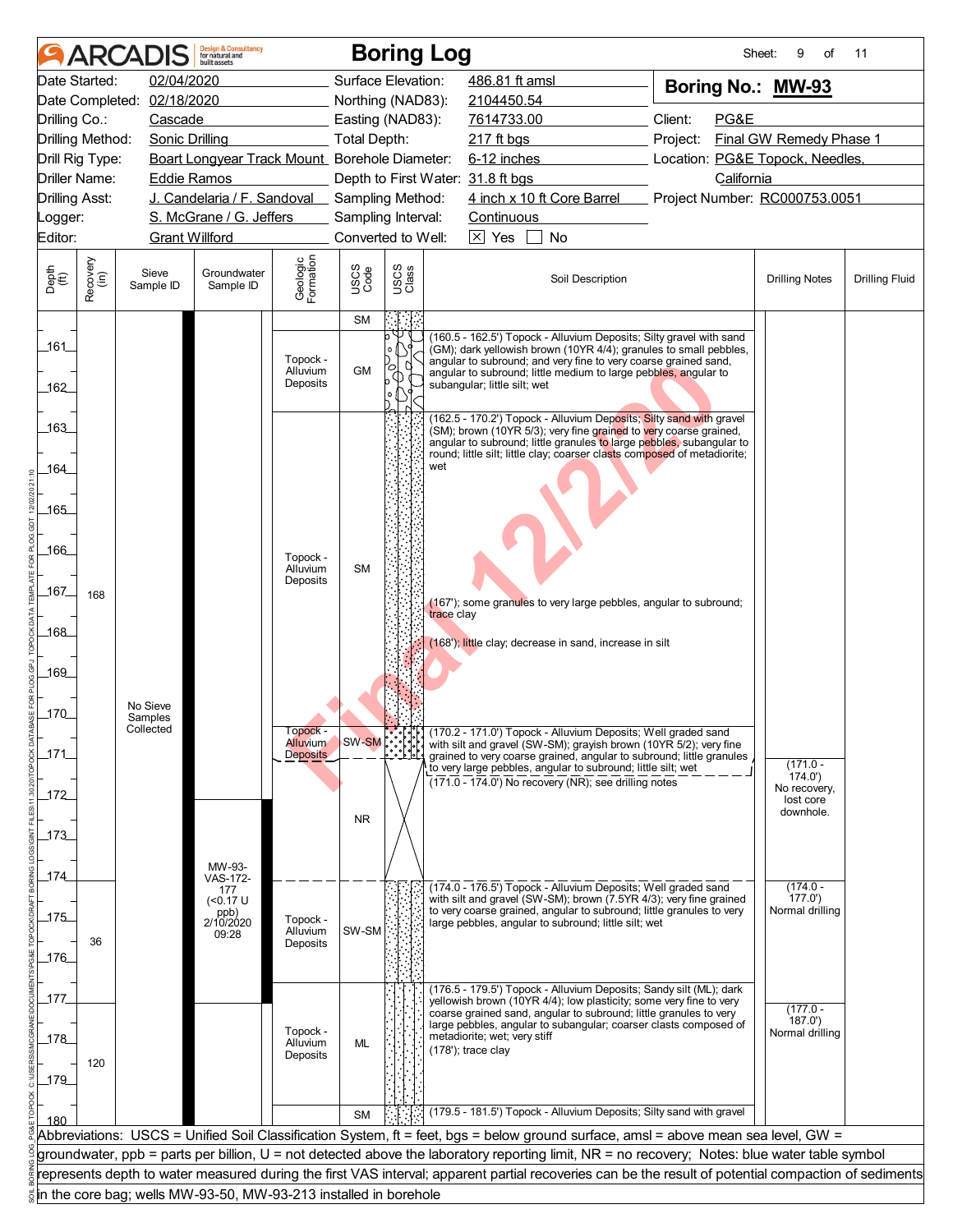|                             |                      | <b>ARCADIS</b>             | <b>Design &amp; Consultancy</b><br>for natural and<br>huilt assets |                                  |                     |               | <b>Boring Log</b> |                                   |                                            |                                                                                                                                                                                                                                                                                        |          | Sheet:     | 10<br>of                                                                                                                                             | 11                    |  |
|-----------------------------|----------------------|----------------------------|--------------------------------------------------------------------|----------------------------------|---------------------|---------------|-------------------|-----------------------------------|--------------------------------------------|----------------------------------------------------------------------------------------------------------------------------------------------------------------------------------------------------------------------------------------------------------------------------------------|----------|------------|------------------------------------------------------------------------------------------------------------------------------------------------------|-----------------------|--|
|                             | Date Started:        | 02/04/2020                 |                                                                    |                                  | Surface Elevation:  |               |                   | 486.81 ft amsl                    |                                            |                                                                                                                                                                                                                                                                                        |          |            | Boring No.: MW-93                                                                                                                                    |                       |  |
|                             |                      | Date Completed: 02/18/2020 |                                                                    |                                  | Northing (NAD83):   |               |                   | 2104450.54                        |                                            |                                                                                                                                                                                                                                                                                        |          |            |                                                                                                                                                      |                       |  |
| Drilling Co.:               |                      | Cascade                    |                                                                    |                                  | Easting (NAD83):    |               |                   | Client:<br>7614733.00             |                                            |                                                                                                                                                                                                                                                                                        | PG&E     |            |                                                                                                                                                      |                       |  |
|                             | Drilling Method:     | Sonic Drilling             |                                                                    |                                  | <b>Total Depth:</b> |               |                   | 217 ft bgs                        |                                            |                                                                                                                                                                                                                                                                                        | Project: |            | Final GW Remedy Phase 1                                                                                                                              |                       |  |
|                             | Drill Rig Type:      |                            | Boart Longyear Track Mount Borehole Diameter:                      |                                  |                     |               |                   |                                   |                                            | 6-12 inches                                                                                                                                                                                                                                                                            |          |            | Location: PG&E Topock, Needles,                                                                                                                      |                       |  |
|                             | <b>Driller Name:</b> | <b>Eddie Ramos</b>         |                                                                    |                                  |                     |               |                   | Depth to First Water: 31.8 ft bgs |                                            |                                                                                                                                                                                                                                                                                        |          | California |                                                                                                                                                      |                       |  |
| <b>Drilling Asst:</b>       |                      |                            | J. Candelaria / F. Sandoval Sampling Method:                       |                                  |                     |               |                   |                                   |                                            | 4 inch x 10 ft Core Barrel                                                                                                                                                                                                                                                             |          |            | Project Number: RC000753.0051                                                                                                                        |                       |  |
| Logger:                     |                      |                            | S. McGrane / G. Jeffers                                            |                                  | Sampling Interval:  |               |                   | Continuous                        |                                            |                                                                                                                                                                                                                                                                                        |          |            |                                                                                                                                                      |                       |  |
| Editor:                     |                      | <b>Grant Willford</b>      |                                                                    |                                  | Converted to Well:  |               |                   | $\boxed{\times}$ Yes              | <b>No</b>                                  |                                                                                                                                                                                                                                                                                        |          |            |                                                                                                                                                      |                       |  |
| Depth<br>$\widetilde{f(t)}$ | Recovery<br>(in)     | Sieve<br>Sample ID         | Groundwater<br>Sample ID                                           | Geologic<br>Formation            | USCS<br>Code        | USCS<br>Class |                   |                                   |                                            | Soil Description                                                                                                                                                                                                                                                                       |          |            | <b>Drilling Notes</b>                                                                                                                                | <b>Drilling Fluid</b> |  |
| _181_                       |                      |                            |                                                                    | Topock -<br>Alluvium<br>Deposits | <b>SM</b>           |               |                   | metadiorite; moist to wet         |                                            | (SM); brown (7.5YR 5/2); very fine grained to very coarse grained;<br>some granules to very large pebbles, angular to subround, some<br>silt; trace small cobbles, angular; coarser clasts composed of                                                                                 |          |            |                                                                                                                                                      |                       |  |
| 182                         |                      |                            |                                                                    | Topock -<br>Alluvium<br>Deposits | <b>ML</b>           |               |                   |                                   |                                            | (181.5 - 183.3') Topock - Alluvium Deposits; Sandy silt with gravel<br>(ML); brown (7.5YR 5/3); low plasticity; some very fine to very<br>coarse grained sand, angular to subround; little granules to very<br>large pebbles, angular to subangular; coarser clasts composed of        |          |            |                                                                                                                                                      |                       |  |
| 183                         | 120                  |                            |                                                                    |                                  |                     |               |                   |                                   | metadiorite; moist to wet; very stiff      | (183.3 - 187.0') Topock - Alluvium Deposits; Silty sand with gravel                                                                                                                                                                                                                    |          |            |                                                                                                                                                      |                       |  |
| 184                         |                      |                            |                                                                    |                                  |                     |               |                   |                                   |                                            | (SM); brown (7.5YR 4/3); very fine grained to very coarse grained,<br>angular to subround; some granules to very large pebbles, angular<br>to subangular; some silt; coarser clasts composed of metadiorite;                                                                           |          |            |                                                                                                                                                      |                       |  |
| $-185$                      |                      |                            |                                                                    | Topock -<br>Alluvium             | <b>SM</b>           |               | moist to wet      |                                   |                                            |                                                                                                                                                                                                                                                                                        |          |            |                                                                                                                                                      |                       |  |
| 186                         |                      |                            |                                                                    | Deposits                         |                     |               |                   |                                   |                                            |                                                                                                                                                                                                                                                                                        |          |            |                                                                                                                                                      |                       |  |
| 187                         |                      |                            |                                                                    |                                  |                     |               |                   |                                   |                                            |                                                                                                                                                                                                                                                                                        |          |            |                                                                                                                                                      |                       |  |
|                             |                      |                            |                                                                    | Topock -<br>Alluvium<br>Deposits | SW-SM               |               |                   |                                   |                                            | (187.0 - 187.8') Topock - Alluvium Deposits; Well graded sand<br>with silt and gravel (SW-SM); brown (7.5YR 4/4); very fine grained<br>to very coarse grained, angular to subround; little granules to very                                                                            |          |            | $(187.0 -$<br>194.0'<br>Normal drilling                                                                                                              |                       |  |
| _188_                       |                      |                            |                                                                    | Topock -<br>Alluvium<br>Deposits | ML                  |               |                   |                                   | clasts composed of metadiorite; wet        | large pebbles, angular to subangular; little silt; trace clay; coarser<br>(187.8 - 188.3') Topock - Alluvium Deposits; Sandy silt with gravel                                                                                                                                          |          |            |                                                                                                                                                      |                       |  |
| 189<br>190                  |                      | No Sieve<br>Samples        |                                                                    | Topock -                         |                     |               |                   |                                   |                                            | $(ML)$ ; brown (7.5YR 4/3); low plasticity; some very fine to very<br>coarse grained sand, angular to subround; little granules to large<br>pebbles, angular to subangular; trace clay; coarser clasts<br>composed of metadiorite; moist to wet; very stiff                            |          |            |                                                                                                                                                      |                       |  |
| 191                         |                      | Collected                  |                                                                    | Alluvium<br>Deposits             | <b>SM</b>           |               |                   |                                   |                                            | (188.3 - 191.8') Topock - Alluvium Deposits; Silty sand with gravel<br>(SM); brown (7.5YR 4/4); very fine grained to very coarse grained,<br>angular to subround; little granules to very large pebbles, angular<br>to subangular; little silt; trace clay; coarser clasts composed of |          |            |                                                                                                                                                      |                       |  |
| _192_                       | 120                  |                            |                                                                    | Topock -                         |                     |               |                   | metadiorite; wet                  | (190'); increase in sand, decrease in silt | (191.8 - 192.8') Topock - Alluvium Deposits; Silty sand with gravel                                                                                                                                                                                                                    |          |            |                                                                                                                                                      |                       |  |
| $-193$                      |                      |                            |                                                                    | Alluvium<br>Deposits             | <b>SM</b>           |               |                   |                                   | clasts composed of metadiorite; wet        | (SM); brown (10YR 4/3); very fine grained to very coarse grained,<br>angular to subround; little granules to small pebbles, angular to<br>subround; little silt; trace small cobbles, subangular; coarser                                                                              |          |            |                                                                                                                                                      |                       |  |
| _194_                       |                      |                            | MW-93-<br>VAS-192-                                                 |                                  |                     |               |                   |                                   |                                            | (192.8 - 197.0') Silty sand with gravel (SM); brown (7.5YR 4/3);<br>very fine grained to very coarse grained, angular to subround;                                                                                                                                                     |          |            |                                                                                                                                                      |                       |  |
|                             |                      |                            | 197<br>$(0.033 \text{ U}$<br>ppb)                                  |                                  |                     |               | wet               |                                   |                                            | some granules to very large pebbles, angular to subangular; some<br>silt; trace clay; coarser clasts composed of metadiorite; moist to                                                                                                                                                 |          |            | $(194.0 -$<br>195.0<br>Hard drilling                                                                                                                 |                       |  |
| 195                         |                      |                            | 2/10/2020<br>14:53                                                 |                                  | <b>SM</b>           |               | subangular        |                                   | (194'); little silt; increase in sand      | (193.6') (GLEY1 3/4); 0.4 inch silt lense, trace small cobbles                                                                                                                                                                                                                         |          |            | $(195.0 -$<br>197.0'                                                                                                                                 |                       |  |
| _196_                       |                      |                            |                                                                    |                                  |                     |               |                   |                                   |                                            |                                                                                                                                                                                                                                                                                        |          |            | Soft drilling                                                                                                                                        |                       |  |
|                             |                      |                            |                                                                    |                                  |                     |               |                   |                                   |                                            |                                                                                                                                                                                                                                                                                        |          |            |                                                                                                                                                      |                       |  |
| _197_                       |                      |                            |                                                                    |                                  |                     |               |                   |                                   |                                            |                                                                                                                                                                                                                                                                                        |          |            |                                                                                                                                                      |                       |  |
| 198                         |                      |                            |                                                                    |                                  |                     |               |                   |                                   |                                            | (197.0 - 204.0') Topock - Alluvium Deposits; Silty sand with gravel<br>(SM); brown (7.5YR 4/4); very fine grained to very coarse grained,<br>angular to subround; some granules to very large pebbles, angular<br>to subround; some silt; coarser clasts composed of metadiorite;      |          |            | $(197.0 -$<br>207.0'<br>Soft drilling                                                                                                                |                       |  |
| 199                         | 120                  |                            |                                                                    | Topock -<br>Alluvium<br>Deposits | <b>SM</b>           |               | wet               | silt; increase in sand            |                                            | (198'); little granules to large pebbles, angular to subround; little                                                                                                                                                                                                                  |          |            |                                                                                                                                                      |                       |  |
|                             |                      |                            |                                                                    |                                  |                     |               |                   |                                   |                                            |                                                                                                                                                                                                                                                                                        |          |            |                                                                                                                                                      |                       |  |
| 200                         |                      |                            |                                                                    |                                  |                     |               |                   |                                   |                                            |                                                                                                                                                                                                                                                                                        |          |            | Abbreviations: USCS = Unified Soil Classification System, ft = feet, bgs = below ground surface, amsl = above mean sea level, GW =                   |                       |  |
|                             |                      |                            |                                                                    |                                  |                     |               |                   |                                   |                                            |                                                                                                                                                                                                                                                                                        |          |            | groundwater, ppb = parts per billion, U = not detected above the laboratory reporting limit, NR = no recovery; Notes: blue water table symbol        |                       |  |
|                             |                      |                            |                                                                    |                                  |                     |               |                   |                                   |                                            |                                                                                                                                                                                                                                                                                        |          |            | represents depth to water measured during the first VAS interval; apparent partial recoveries can be the result of potential compaction of sediments |                       |  |
|                             |                      |                            | in the core bag; wells MW-93-50, MW-93-213 installed in borehole   |                                  |                     |               |                   |                                   |                                            |                                                                                                                                                                                                                                                                                        |          |            |                                                                                                                                                      |                       |  |
|                             |                      |                            |                                                                    |                                  |                     |               |                   |                                   |                                            |                                                                                                                                                                                                                                                                                        |          |            |                                                                                                                                                      |                       |  |